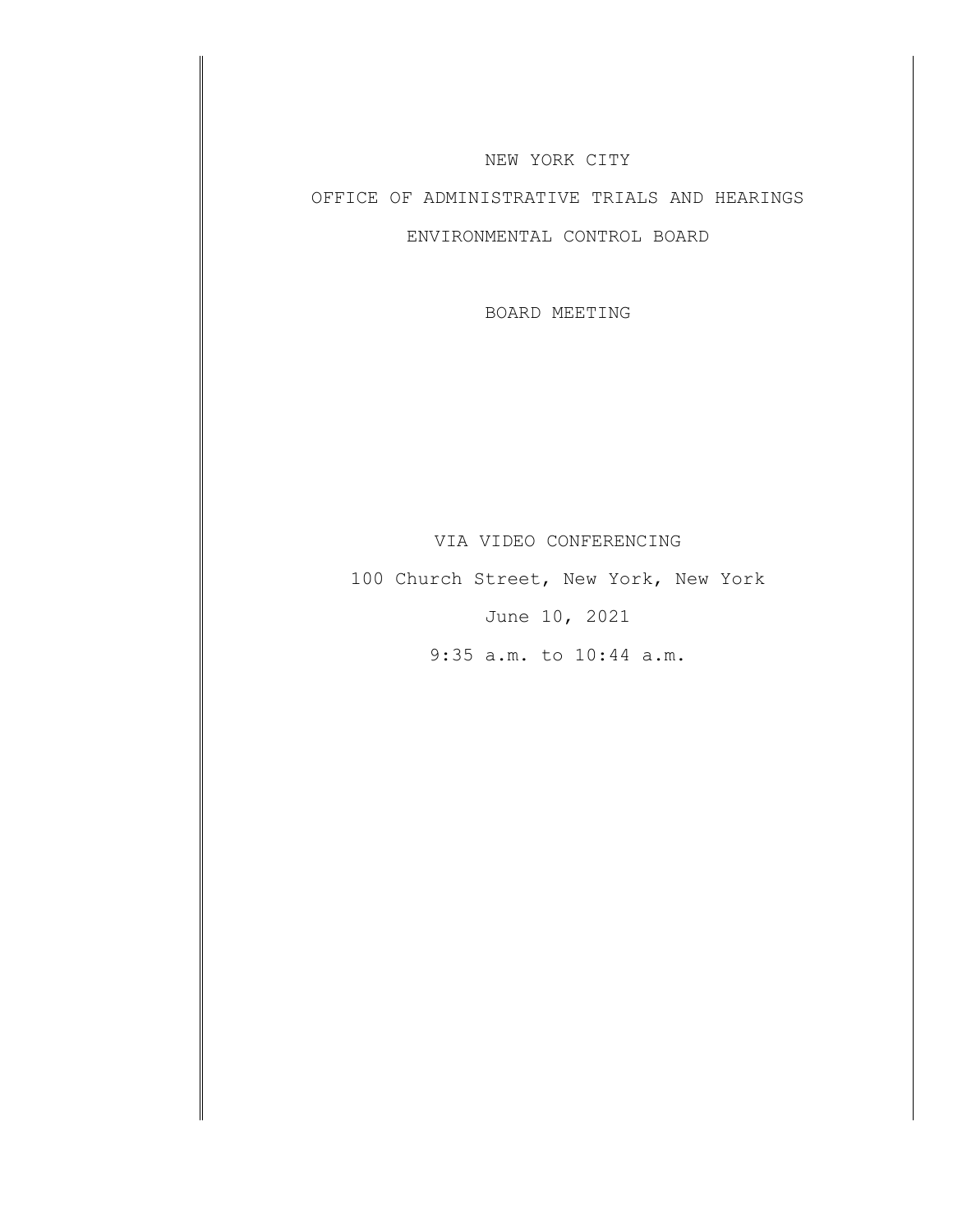```
Page 2
     June 10, 2021
MEMBERS PRESENT:
Joni Kletter, Esq. - Commissioner/Chief Administrative Law
     Judge, OATH, Chair/Executive Director, OATH ECB
Shamonda Graham - Department of Buildings (DOB)
Jose Marquez – New York City Fire Department (FDNY)
Elizabeth Knauer, Esq. – Appointed Member (Water) 
Madelynn Liguori, Esq. – Department of Sanitation (DSNY)
Jorge Martinez, Esq. – Department of Health & Mental
     Hygiene (DOHMH)
Russell Pecunies, Esq. – Department of Environmental 
     Protection (DEP)
Matthew Schneid, Esq. – Appointed Member (Real Estate)
Tom D. Shpetner, Esq. – Appointed Member (Business) 
Jarrod Whittington - Appointed Member (Noise)
ALSO PRESENT:
Rachel Amar - Special Assistant to Commissioner, OATH
John Castelli - Deputy Commissioner for Legislative 
     Affairs, OATH
Kate Cocklin, Esq. - Deputy Counsel to the Mayor
Kelly Corso, Esq. - Assistant Commissioner for Hearings
     Division Adjudications, OATH
Brian Gatens - Member of Public
Samyung Han - Summer Intern, OATH
Svetlana Iosilevich, Esq. - Executive Agency Counsel,
     Business Integrity Commission (BIC)
Timothy Jones, Esq. – Senior Counsel, OATH
Susan Kassapian, Esq. – Deputy Commissioner/Appeals, OATH
Richard J. LaPlant – Office of Management and Budget (OMB)
Michael Ligeti - Summer Intern, OATH 
Karin McAvoy - Administrative Coordinator, OATH
Frank Ng, Esq. - Deputy General Counsel, OATH
Catherine Pelham - Summer Intern, OATH
Teresa Piccolo - Summer Intern, OATH
Peter Schulman, Esq. – Asst. Director for Appeals, OATH
Ruth Silverfarb - Summer Intern, OATH
Amy Slifka, Esq. – Deputy Commissioner/Hearings Division,
     OATH
Samuel Solomon, Esq. – Chief of Staff/Special Counsel,
     OATH
Olga Statz, Esq. – General Counsel, OATH
Joy A. Thompson, Esq. - Assistant General Counsel, OATH 
Kevin Trimmer - Summer Intern, OATH
```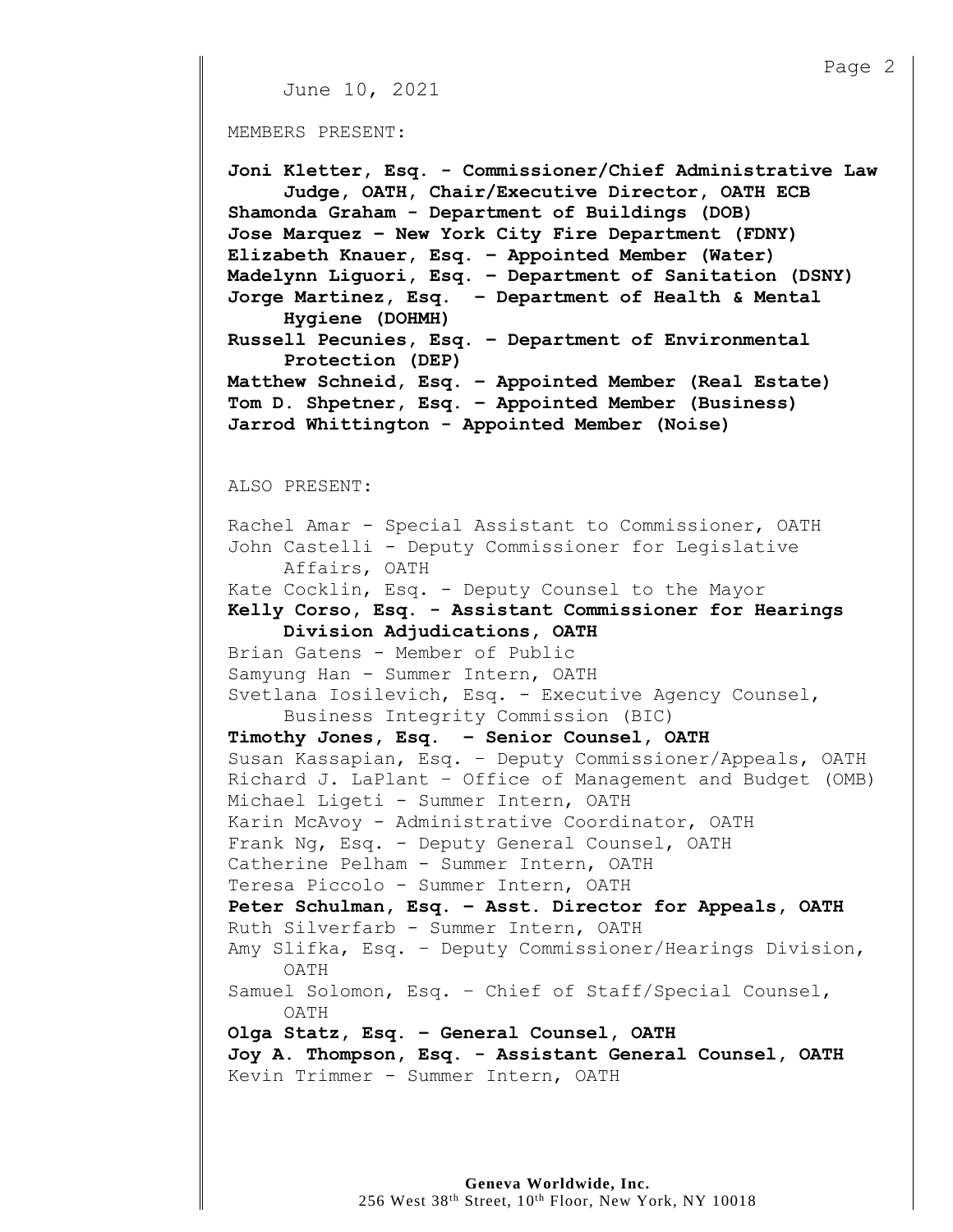INDEX

|                        | Page  |
|------------------------|-------|
| Joni Kletter, Esq.     | 4     |
| Joy Thompson, Esq.     | 4     |
| Shamonda Graham        | 4     |
| Jose Marquez           | 4     |
| Olga Statz, Esq.       | 5     |
| Unidentified Male 1    | 5     |
| Elizabeth Knauer, Esq. | 5     |
| Peter Schulman, Esq.   | 5     |
| Madelynn Liquori, Esq. | 7     |
| Jorge Martinez, Esq.   | 7     |
| Russell Pecunies, Esq. | 7     |
| Tom Shpetner, Esq.     | 7     |
| Matthew Schneid, Esq.  | $8\,$ |
| Jarrod Whittington     | 8     |
| Kelly Corso, Esq.      | 20    |
| Timothy Jones, Esq.    | 53    |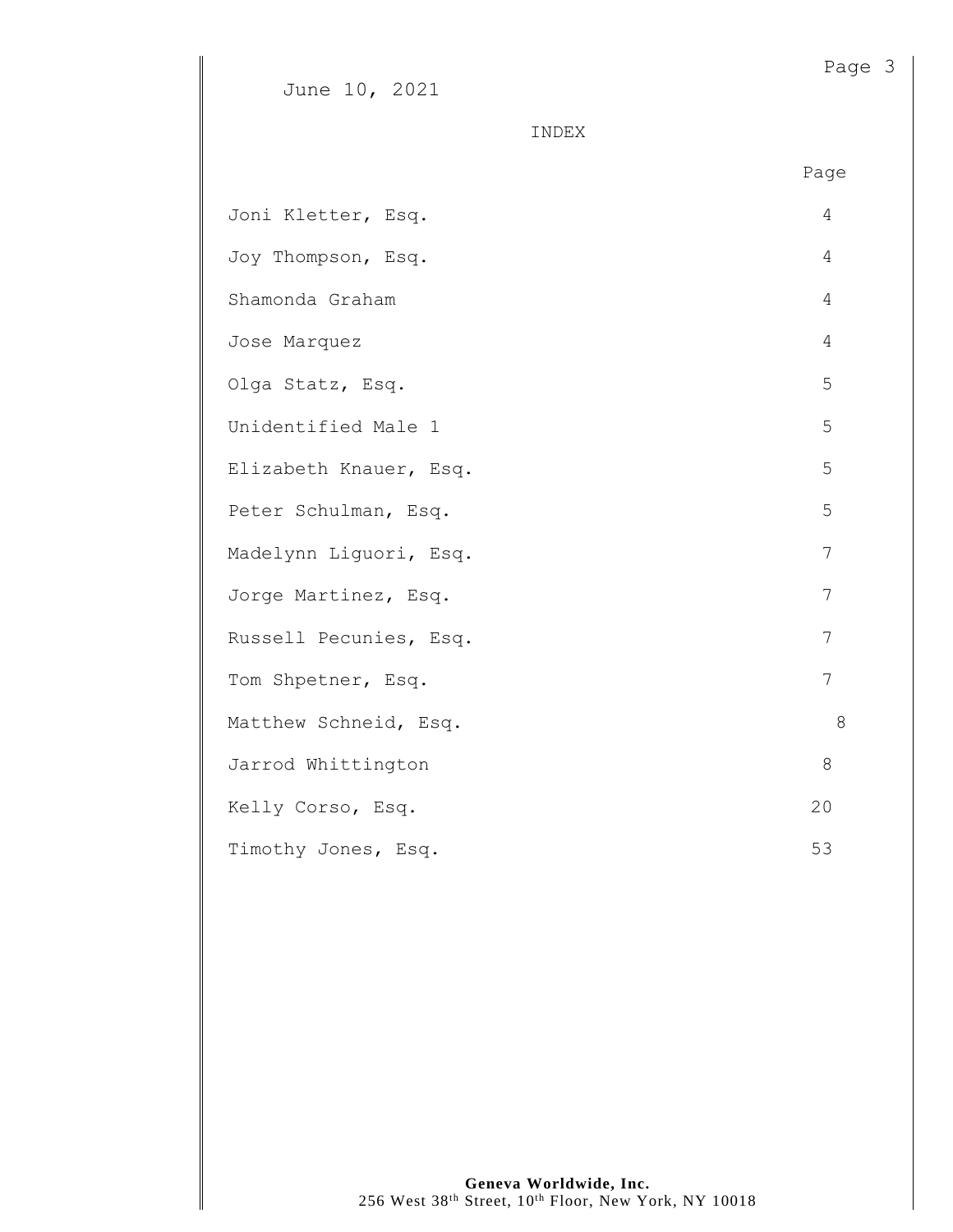|               | Page 4                                         |
|---------------|------------------------------------------------|
| $\mathbf{1}$  | June 10, 2021                                  |
| $\mathbf{2}$  | (The board meeting commenced at 9:35           |
| $\mathcal{S}$ | $A.M.$ )                                       |
| 4             | JONI KLETTER, ESQ., CHAIR, EXECUTIVE           |
| 5             | DIRECTOR, OATH ECB, COMMISSIONER/CHIEF         |
| 6             | ADMINISTRATIVE LAW JUDGE, OATH: I'm going to   |
| 7             | call the meeting to order. Good morning,       |
| 8             | everyone. I'm going to ask Joy to roll call to |
| $\mathcal{G}$ | verify quorum.                                 |
| 10            | JOY A. THOMPSON, ESQ., ASSISTANT GENERAL       |
| 11            | COUNSEL, OATH: Thank you, Commissioner. I'm    |
| 12            | going to ask for Shamonda Graham.              |
| 13            | SHAMONDA GRAHAM, DEPARTMENT OF                 |
| 14            | BUILDINGS: Here.                               |
| 15            | MS. THOMPSON: Thank you. Joseph                |
| 16            | Gregory?                                       |
| 17            | JOSE MARQUEZ, NEW YORK CITY FIRE               |
| 18            | DEPARTMENT: Jose Marquez in his, in his place. |
| 19            | Fire Department.                               |
| 20            | MS. THOMPSON: And your name is?                |
| 21            | MR. MARQUEZ: Jose Marquez.                     |
| 22            | MS. THOMPSON: Okay, you are, your name?        |
| 23            | I'm sorry? I'm sorry. Can you repeat that?     |
|               |                                                |
| 24            | MR. MARQUEZ: Sure. Jose Marquez, Fire          |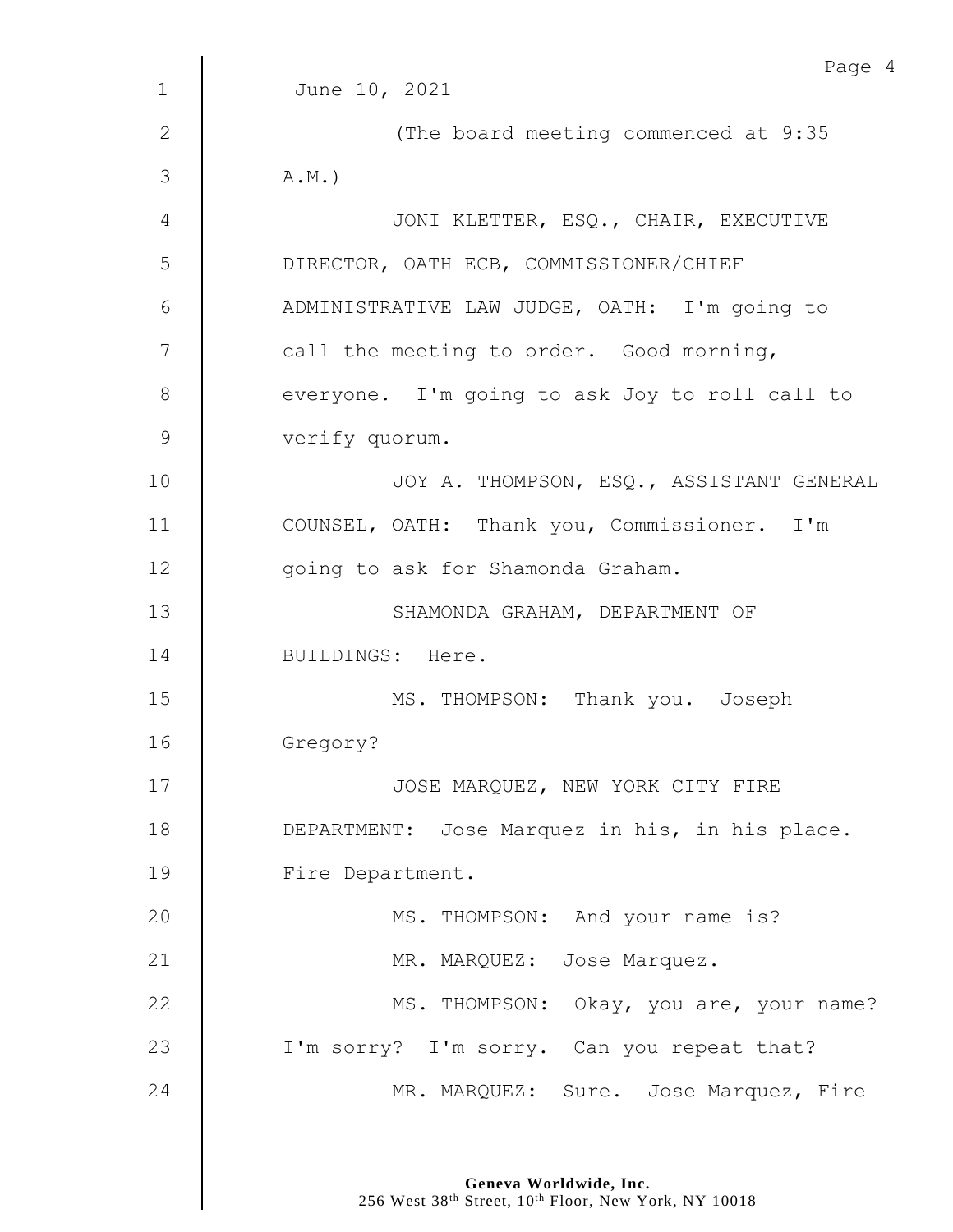|              | Page 5                                    |
|--------------|-------------------------------------------|
| $\mathbf{1}$ | June 10, 2021                             |
| 2            | Department.                               |
| 3            | MS. THOMPSON: Thank you.                  |
| 4            | OLGA STATZ, ESQ., GENERAL COUNSEL, OATH:  |
| 5            | She has a mic here.                       |
| 6            | MS. THOMPSON: Okay, thank you so much.    |
| 7            | Of course, Commissioner Kletter.          |
| 8            | MS. KLETTER: I'm not sure that's          |
| 9            | amplifying or if it's just for recording. |
| 10           | UNIDENTIFIED MALE 1: Why don't you move   |
| 11           | a little bit closer?                      |
| 12           | MS. THOMPSON: Yes. Thank you.             |
| 13           | UNIDENTIFIED MALE 1: Sure.                |
| 14           | MS. THOMPSON: Okay. All right, thank      |
| 15           | you. Oh, Mr. Marquez?                     |
| 16           | MR. MARQUEZ: I'm here.                    |
| 17           | MS. THOMPSON: Oh, okay. Thank you so      |
| 18           | much. Commissioner Kletter?               |
| 19           | MS. KLETTER: Present.                     |
| 20           | MS. THOMPSON: Yes. Okay. We have          |
| 21           | Elizabeth Knauer?                         |
| 22           | ELIZABETH KNAUER, ESQ., APPOINTED MEMBER  |
| 23           | (WATER): Present.                         |
| 24           | PETER SCHULMAN, ESQ., ASSISTANT DIRECTOR  |
|              |                                           |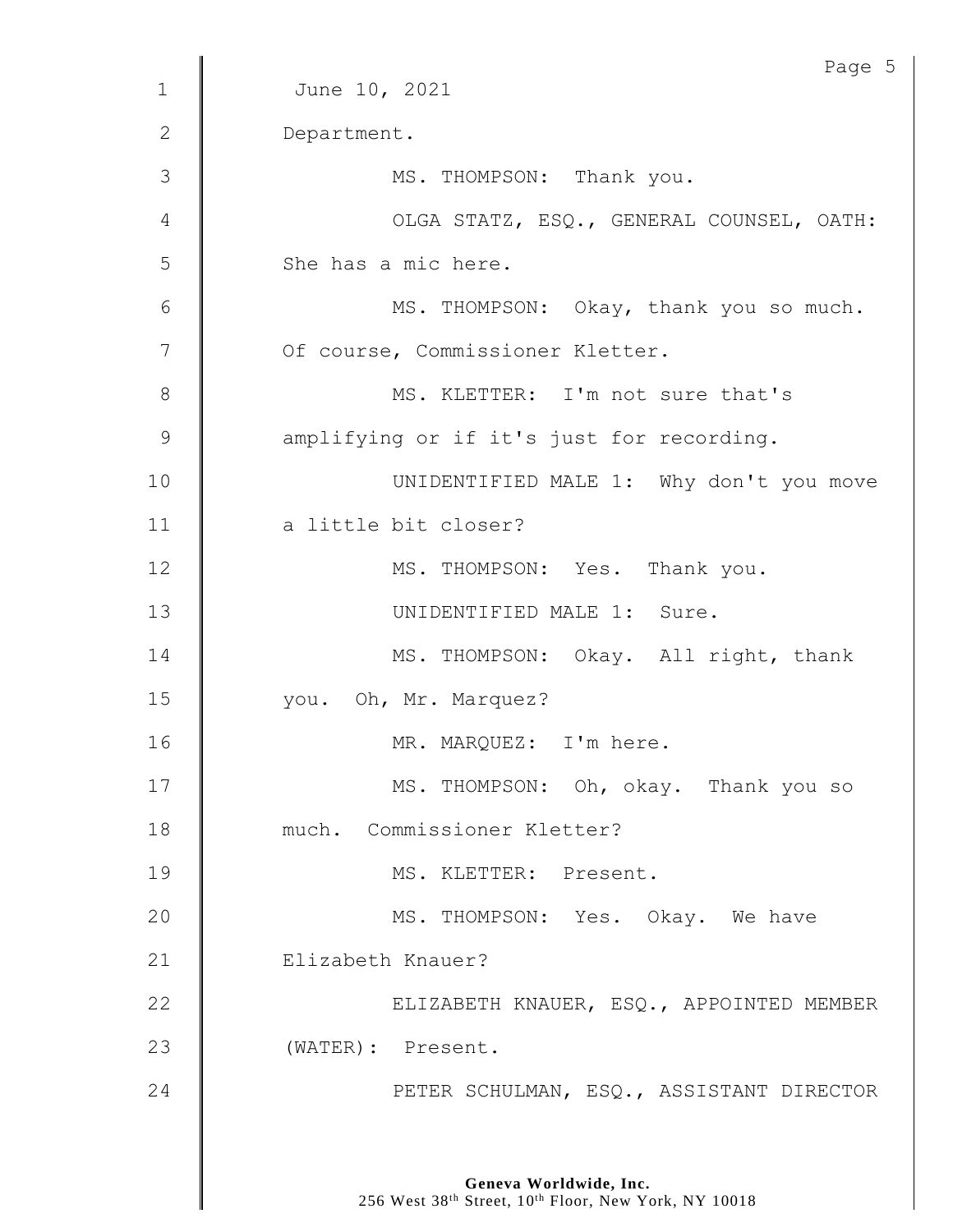|                | Page 6                                            |
|----------------|---------------------------------------------------|
| $\mathbf{1}$   | June 10, 2021                                     |
| $\mathbf{2}$   | FOR APPEALS, OATH: Did, did we just lose -- we    |
| $\mathfrak{Z}$ | just lost the, the room. All right, hang on a     |
| 4              | second. Okay, so IT is on it and they are         |
| 5              | working on getting the room back right now. I'm   |
| 6              | going to pause the recording until the room comes |
| 7              | back, because I guess the meeting is on hold.     |
| $8\,$          | [OFF THE RECORD]                                  |
| $\mathsf 9$    | [ON THE RECORD]                                   |
| 10             | MS. THOMPSON: I think we're back.                 |
| 11             | MR. SCHULMAN: Okay, great.                        |
| 12             | MS. THOMPSON: Okay, let's, let's --               |
| 13             | Commissioner, would you like to introduce         |
| 14             | yourself?                                         |
| 15             | MS. KLETTER: Yeah. So if you can do               |
| 16             | roll call over again.                             |
| 17             | MS. THOMPSON: Okay.                               |
| 18             | MS. STATZ: Oh, it's recording?                    |
| 19             | MS. KLETTER: Yes.                                 |
| 20             | MS. THOMPSON: Very good. So we'll                 |
| 21             | start, and I have Commissioner Kletter.           |
| 22             | MS. KLETTER: Here.                                |
| 23             | MS. THOMPSON: Shamonda Graham?                    |
| 24             | MS. GRAHAM: I'm here.                             |
|                |                                                   |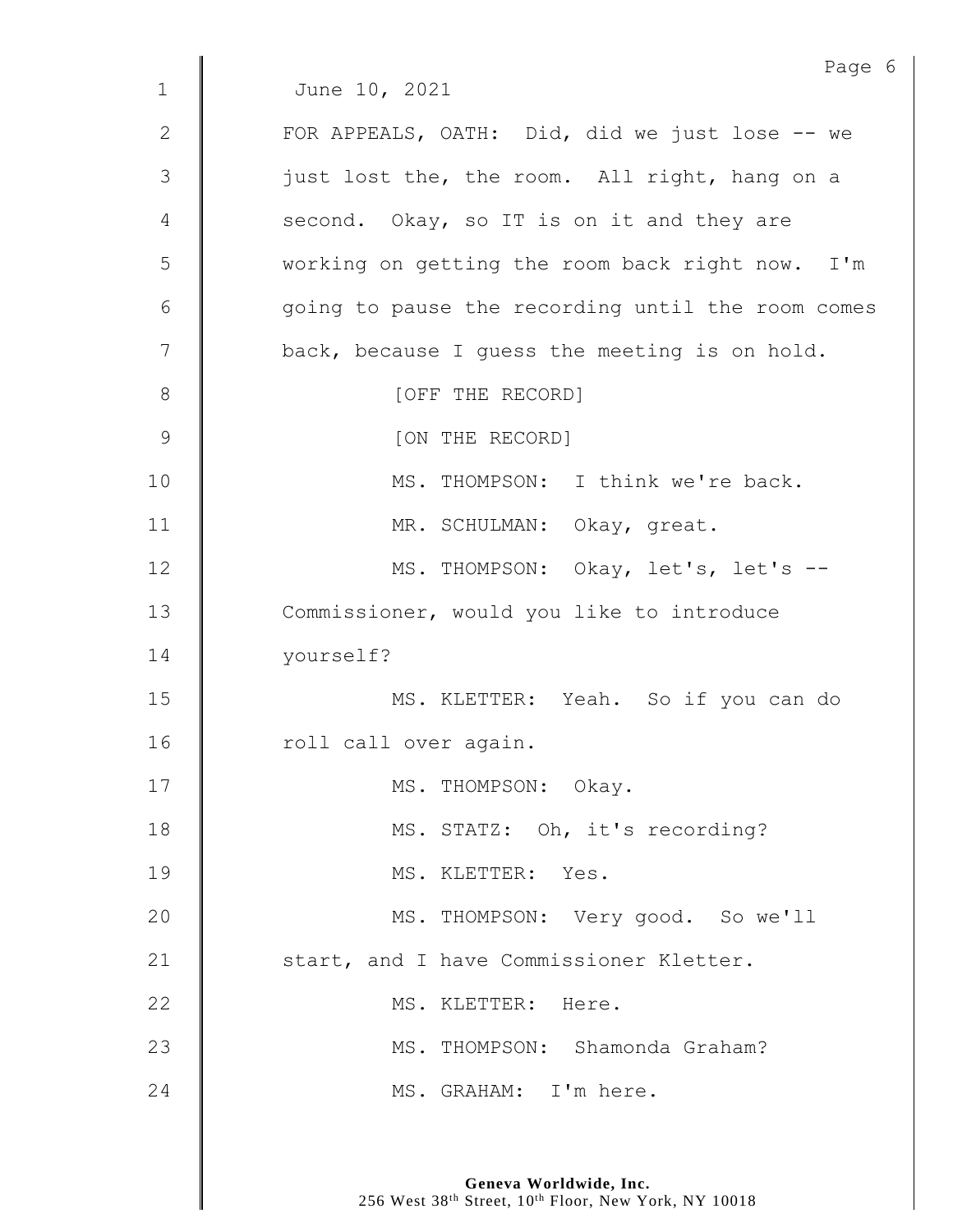| Page 7                                    |
|-------------------------------------------|
| June 10, 2021                             |
| MS. THOMPSON: Great. Jose Marquez?        |
| MR. MARQUEZ: Present.                     |
| MS. THOMPSON: Thank you. Elizabeth        |
| Knauer?                                   |
| MS. KNAUER: Present.                      |
| MS. THOMPSON: Elizabeth Knauer?           |
| MS. KNAUER: I'm here. Could you hear      |
| me?                                       |
| MS. THOMPSON: Thank you. Yes, we can.     |
| Thank you. And to you, too, good morning. |
| Madelynn Li- Liguori?                     |
| MADELYNN LIGUORI, ESQ., DEPARTMENT OF     |
| SANITATION: Present.                      |
| MS. THOMPSON: Okay. Jorge Martinez?       |
| JORGE MARTINEZ, ESQ., DEPARTMENT OF       |
| HEALTH & MENTAL HYGIENE: Present.         |
| MS. THOMPSON: Thank you. Russ             |
| Pecunies?                                 |
| RUSSELL PECUNIES, ESQ., DEPARTMENT OF     |
| ENVIRONMENTAL PROTECTION: Present.        |
| MS. THOMPSON: Thank you. Thomas           |
| Shpetner?                                 |
| TOM SHPETNER, ESQ., APPOINTED MEMBER      |
|                                           |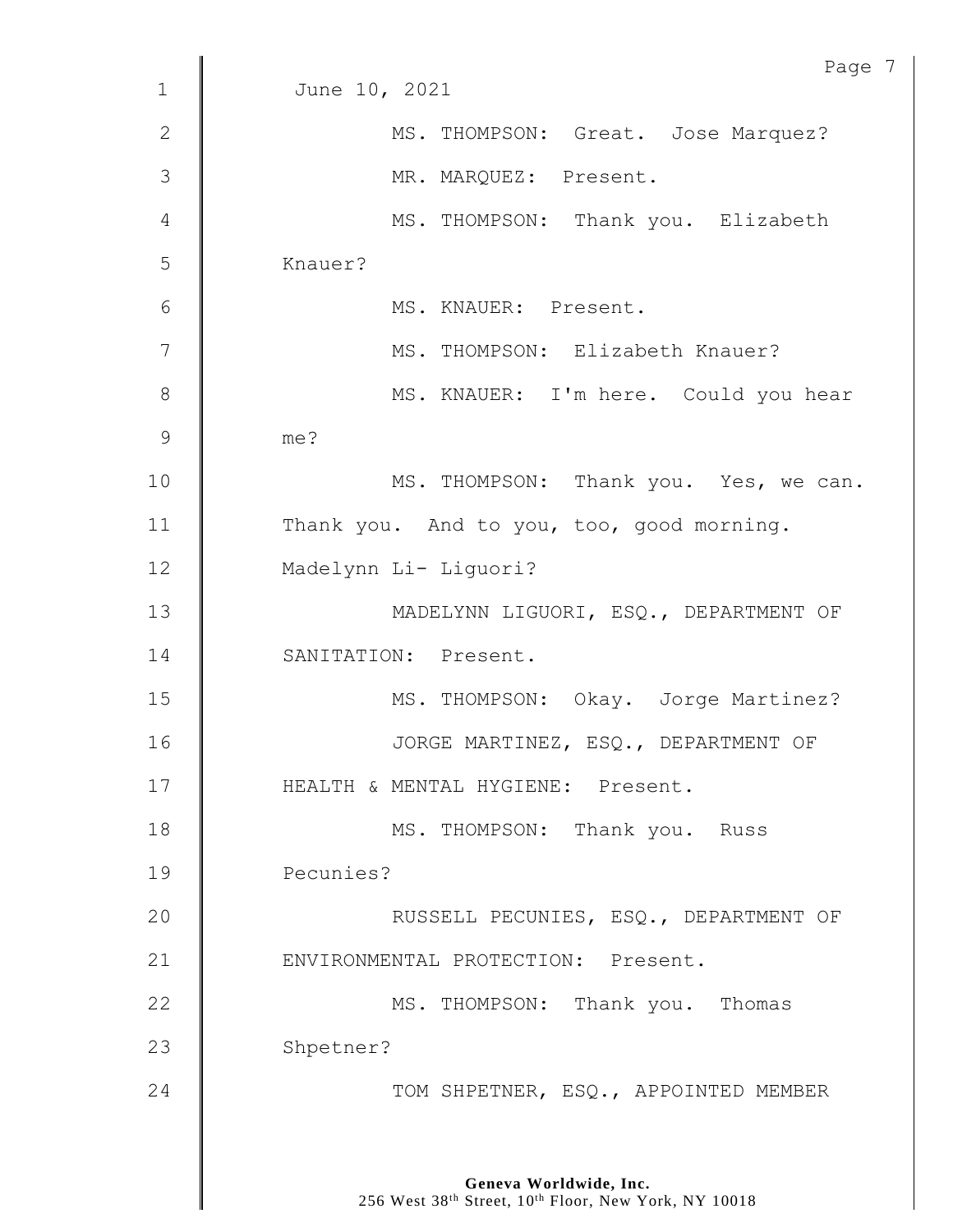|              | Page 8                                            |
|--------------|---------------------------------------------------|
| $\mathbf{1}$ | June 10, 2021                                     |
| 2            | (BUSINESS): Present.                              |
| 3            | MS. THOMPSON: Thank you. Matthew                  |
| 4            | Schneid?                                          |
| 5            | MATTHEW SCHNEID, ESQ., APPOINTED MEMBER           |
| 6            | (REAL ESTATE): Present. Hello.                    |
| 7            | MS. THOMPSON: Thank you. And welcome.             |
| 8            | MR. SCHNEID: Thank you.                           |
| 9            | MS. THOMPSON: And I believe Matthew               |
| 10           | Smith is not here today. Douglas Swann? Okay.     |
| 11           | And Jarrod Whittington?                           |
| 12           | JARROD WHITTINGTON, APPOINTED MEMBER              |
| 13           | (NOISE): Present.                                 |
| 14           | MS. THOMPSON: Thank you. We do have a             |
| 15           | quorum. Ten present.                              |
| 16           | MS. KLETTER: Thank you so much. Thank             |
| 17           | you. And I'm glad we were able to accomplish      |
| 18           | this hybrid proceeding today. It's so nice to     |
| 19           | see some of you in person. I hope to see others   |
| 20           | of you in person soon, to be able to formally     |
| 21           | meet you in person as we continue to recover from |
| 22           | COVID.                                            |
| 23           | And, hopefully, we'll have a very nice,           |
| 24           | positive summer with the, and the infection rates |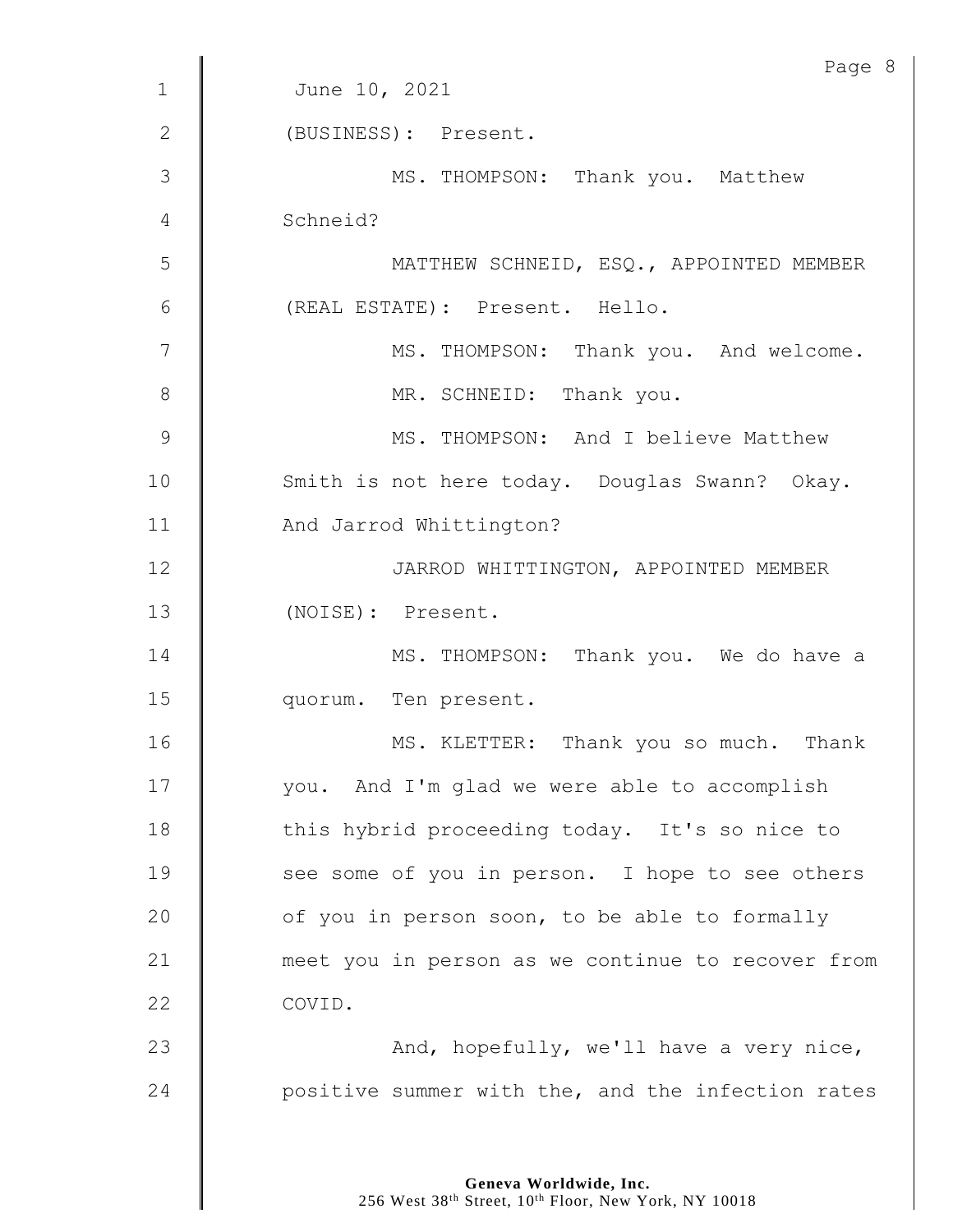| Page 9                                            |
|---------------------------------------------------|
| June 10, 2021                                     |
| continue to decline and vaccination rates         |
| continue to go up.                                |
| So, with that, does anyone have any               |
| corrections to the minutes from the last meeting  |
| of April 15, 2021? No. Okay. So I'm going to      |
| ask for a motion to adopt the minutes as          |
| presented for the April 15, 2021 meeting.         |
| MS. LIGUORI: Motion.                              |
| MS. KLETTER: Thank you. I'll ask Joy              |
| to call for a vote to approve the minutes, as     |
| presented.                                        |
| MS. THOMPSON: Thank you. Commissioner,            |
| at this time, I will just ask if there are any    |
| objections to the adoption of the minutes from    |
| the April 15, 2021 ECB Board Meeting. And         |
| hearing and seeing no objec- -- excuse me? Okay.  |
| Hearing and seeing no objections, they are        |
| approved.                                         |
| MS. KLETTER: Great. Thank you so much.            |
| I want to now introduce our new ECB Board Member, |
| Matthew Schneid, who was just approved with       |
| advice and consent of the City Council and        |
| nominated by the Mayor. I know it's been a very   |
|                                                   |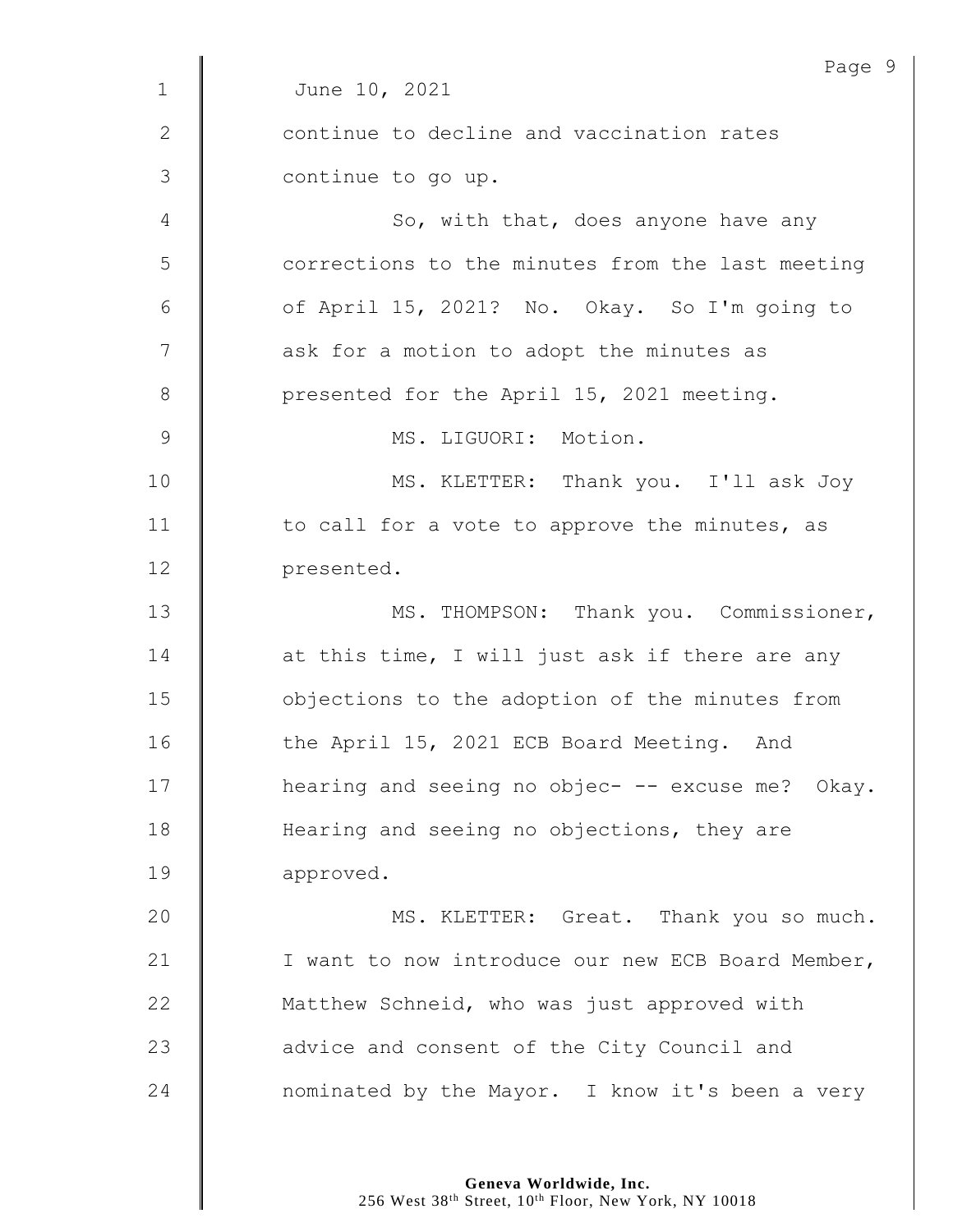|              | Page 10                                           |
|--------------|---------------------------------------------------|
| $\mathbf 1$  | June 10, 2021                                     |
| $\mathbf{2}$ | long process, Matthew, because you came to        |
| 3            | appointments almost two years ago with an         |
| 4            | interest in serving on this Board, and I really   |
| 5            | appreciate your commitment and perseverance and   |
| 6            | your service to the City. It will be of great     |
| 7            | value to have you as the real estate expert on    |
| 8            | the ECB Board. So, welcome.                       |
| 9            | And I hope you get to meet all of us.             |
| 10           | I've already met you, but I hope you get to meet  |
| 11           | the rest of the Board in person sometime soon.    |
| 12           | And we're really excited to have you.             |
| 13           | MR. SCHNEID: Thanks so much. It's an              |
| 14           | honor and a privilege.                            |
| 15           | MS. KLETTER: You want to say, say                 |
| 16           | hello?                                            |
| 17           | MR. SCHNEID: Yes, hi. I'm, my name is             |
| 18           | Matthew Schneid. As Joni mentioned, this process  |
| 19           | started a long time ago, before COVID interrupted |
| 20           | this. But, it's a really great honor and          |
| 21           | privilege to be here with everyone. I look        |
| 22           | forward to giving my input and getting to know    |
| 23           | everyone as we proceed. So thank you so much and  |
| 24           | I appreciate the introductions.                   |
|              |                                                   |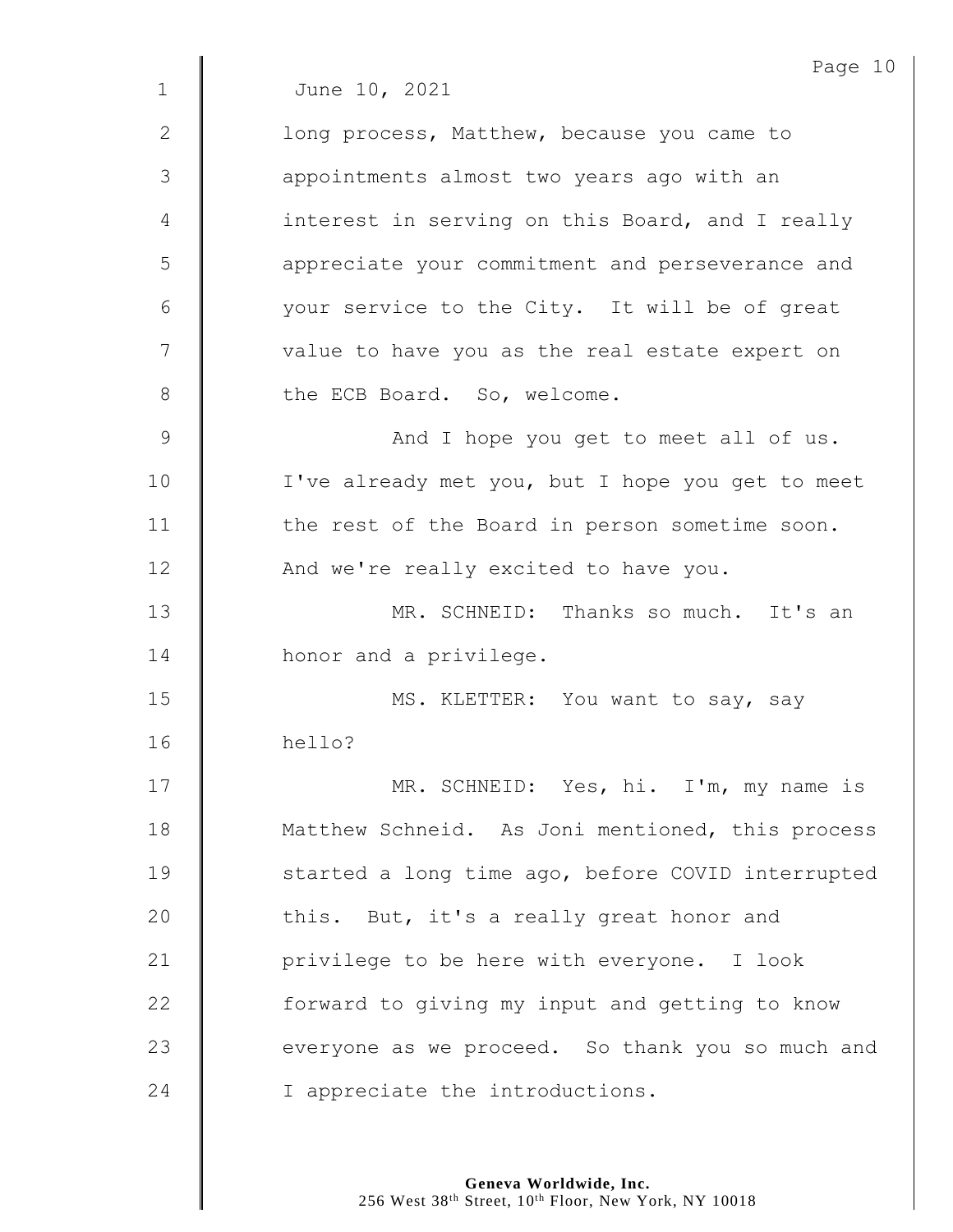|               | Page 11                                           |
|---------------|---------------------------------------------------|
| $\mathbf{1}$  | June 10, 2021                                     |
| $\mathbf{2}$  | MS. KLETTER: Great, thank you. I'm now            |
| 3             | going to ask Olga Statz to introduce the proposed |
| 4             | rules on updating some of our language in the     |
| 5             | OATH Rules.                                       |
| 6             | MS. STATZ: Hi. Good morning,                      |
| 7             | everybody. It's nice to be here. Oh, good         |
| $\,8\,$       | morning, everybody. Are you able to hear me? I    |
| $\mathcal{G}$ | can't tell. I'll speak loudly.                    |
| 10            | And I want to pre- present to you, for            |
| 11            | your consideration, a draft of corr- corrections  |
| 12            | to Rules language.                                |
| 13            | Now, as you know, we've been doing a lot          |
| 14            | of rulemaking over the last few months. And as    |
| 15            | we've been doing that rulemaking, it required us  |
| 16            | to read the rules again and again and again.      |
| 17            | And, as we've done that, we have, we've picked up |
| 18            | errors, faulty pro-, faulty cross-references and  |
| 19            | grammatical problems in the Rules as we've been   |
| 20            | reading them. So, one of the things that we're    |
| 21            | trying to do is as, as, as we put together the    |
| 22            | substantive rules as we [unintelligible]          |
| 23            | [09:43:13] [00:08:13] at almost every meeting, we |
| 24            | also, we also wanted to pick up some of the       |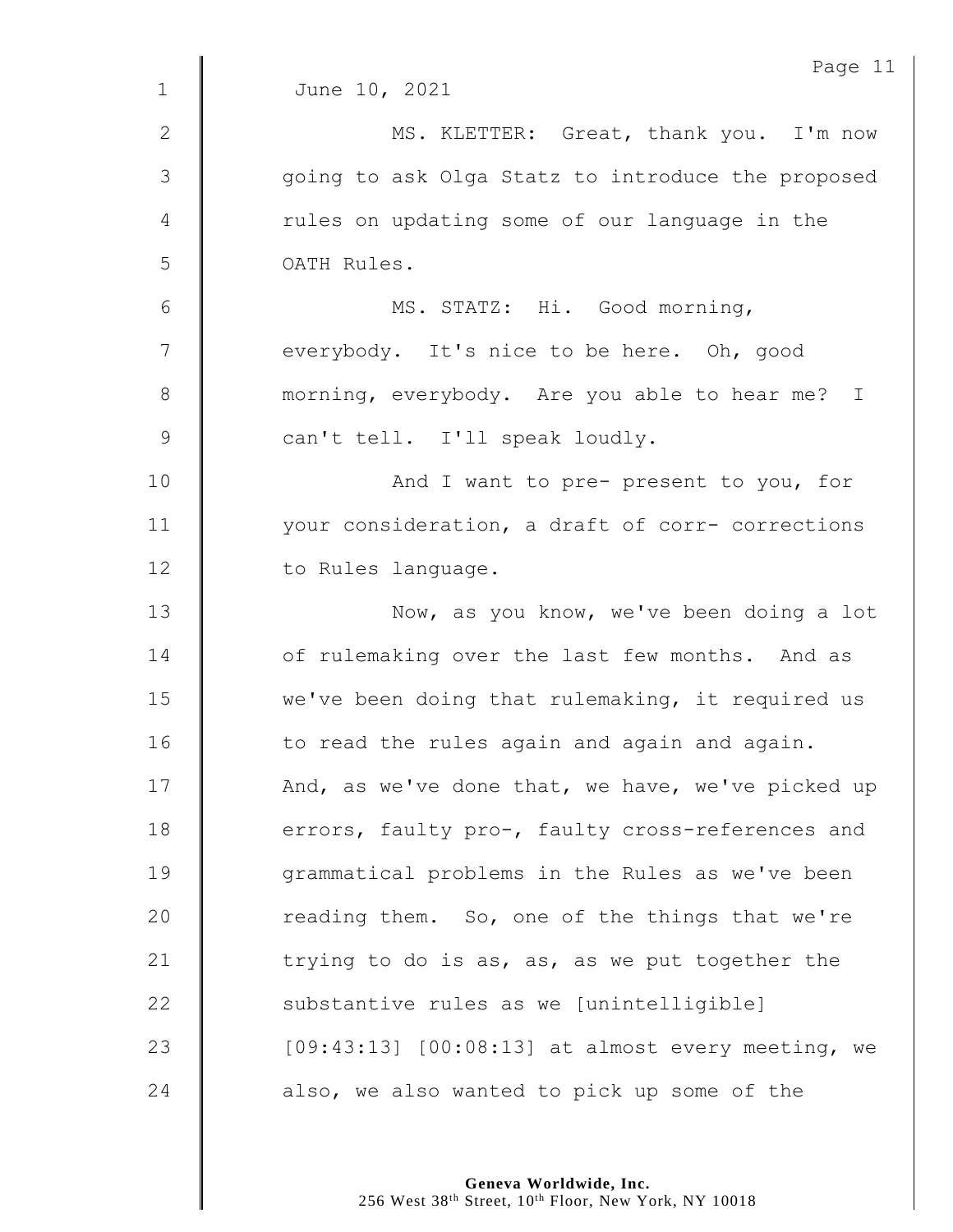|                 | Page 12                                             |
|-----------------|-----------------------------------------------------|
| $\mathbf 1$     | June 10, 2021                                       |
| 2               | [unintelligible] [09:43:17] [00:08:17] errors       |
| 3               | that we've been seeing and correct those, as        |
| 4               | well. And they are presented here for your          |
| 5               | consideration.                                      |
| $6\phantom{1}6$ | And, so, the, the ones that are really              |
| 7               | of the greatest importance to us are the ones       |
| 8               | that fix broken cross references. I'm wanting to    |
| 9               | give you just an example. For the change of         |
| 10              | proposed subdivision (c) in section 2-29, Title     |
| 11              | 48, changes the subdivision re- re- reference in    |
| 12              | 1-33 from (e) to $(d)$ (3), and that has since been |
| 13              | changed. And the rest, the rest of the changes      |
| 14              | are also along that line. So we propose that for    |
| 15              | your consideration. Nothing substantive, but we     |
| 16              | think that the rules should be clear and, and       |
| 17              | grammatically correct.                              |
| 18              | Does anyone have any questions? I'll be             |
| 19              | happy to answer any questions.                      |
| 20              | MR. WHITTINGTON: Hey, Olga, it's, it's              |
| 21              | really hard to hear you. Is, is there a             |
| 22              | microphone that you could maybe move closer?        |
| 23              | MS. STATZ: Yes. Oh, can you hear me                 |
| 24              | better now?                                         |
|                 |                                                     |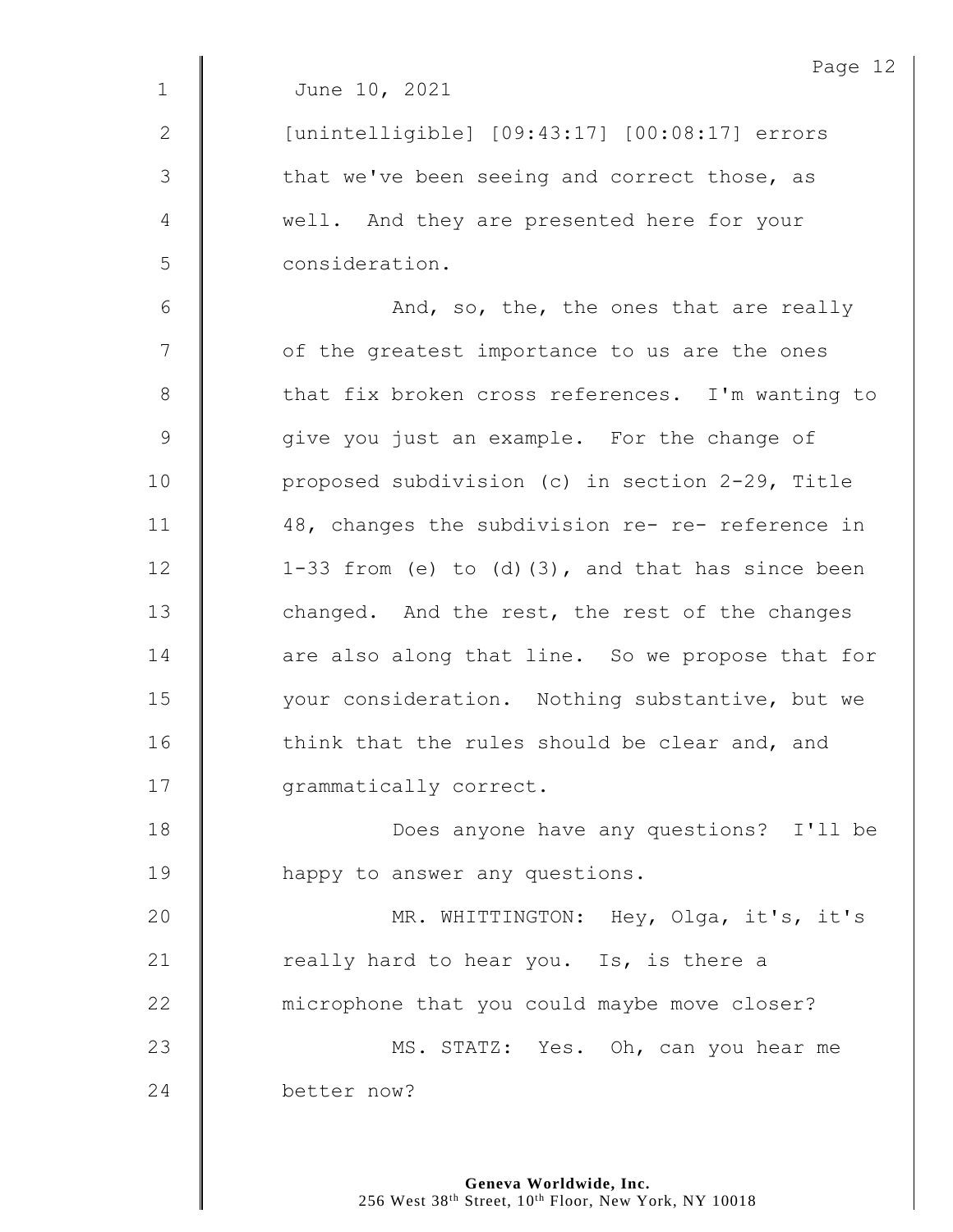|               | Page 13                                          |
|---------------|--------------------------------------------------|
| $\mathbf 1$   | June 10, 2021                                    |
| $\mathbf{2}$  | MR. WHITTINGTON: No.                             |
| 3             | MS. STATZ: The, is, is this better?              |
| 4             | MR. WHITTINGTON: I mean, it sounds very          |
| 5             | muffled.                                         |
| 6             | MS. STATZ: But, it's, it's, it's got to          |
| 7             | be $--$                                          |
| $8\,$         | MR. MARTINEZ: And there's a lot of               |
| $\mathcal{G}$ | [unintelligible] [09:44:37] [00:09:37], too.     |
| 10            | MS. STATZ: -- it's got to be the mask.           |
| 11            | So I'm going to, I'm going to say, it's very     |
| 12            | short and it's not substantive. So I beg, beg    |
| 13            | everyone else's patience. I'm just going to      |
| 14            | repeat myself. This --                           |
| 15            | MS. KLETTER: If you want to take down            |
| 16            | the mask, we all have masks on.                  |
| 17            | MS. STATZ: Yeah. Do, do you guys mind?           |
| 18            | I'm going to take down my mask, because I'm, I'm |
| 19            | sure no one else [unintelligible] [09:44:56]     |
| 20            | [00:09:56]. So as, as, as I noted earlier, over  |
| 21            | the course of this year, during this time, we've |
| 22            | putting forth a lot of substantive rules for the |
| 23            | Board's consideration. And, as we've done that,  |
| 24            | we've had to read the, the [unintelligible]      |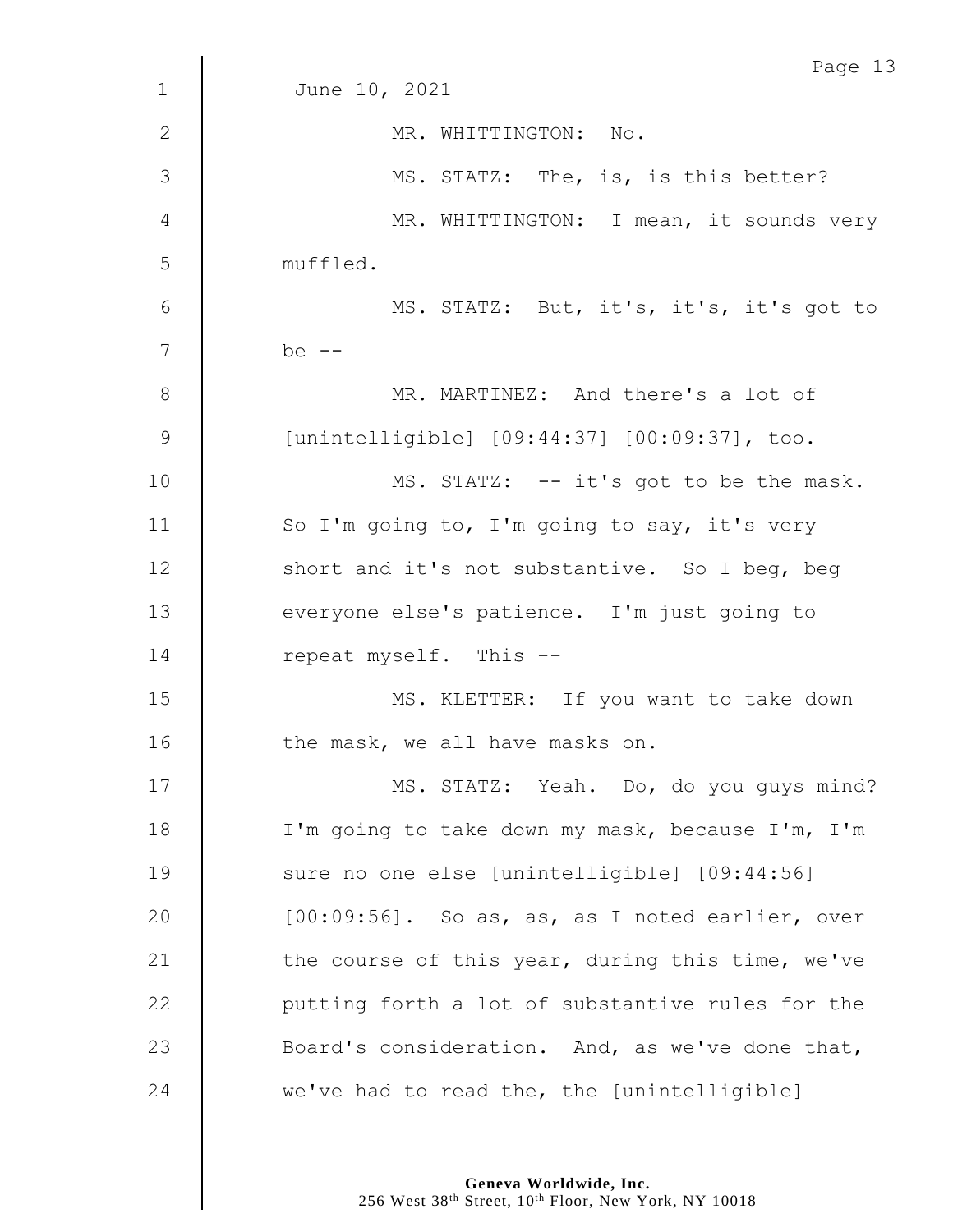| $\overline{2}$ | [09:45:12] [00:10:12] rules again and again and |
|----------------|-------------------------------------------------|
| 3              | again. And, as we've done that, we've noticed   |
| 4              | that there were some broken cross-references,   |
| 5              | some grammatical problems, and some things that |
| 6              | should just be corrected in order to make the   |
| 7              | rules as clear and as useful as possible.       |

8 || So, during this, during this period of  $9 \parallel$  time, as we go through the rules to make sure 10 that, that they're up-to-date substantively and 11 | legally, we're also making sure that they're up-12 | to-date and clear, grammatically and in terms of 13 **the cross-references.** So what you have before 14 vou are just some of the, some of the, the non-15 | substantive corrections that we thought were 16 | important to make.

17 | Of, of particular note are some broken **Cross-references that we've since corrected, because either amended rules or added rules or**  $\parallel$  repealed rules that now have different numbering,  $\parallel$  numbers, so that, now, in the remaining sections, 22 we want those numbers to be properly reflected. 23 | If anyone has any questions, I'd be **happy** to answer them.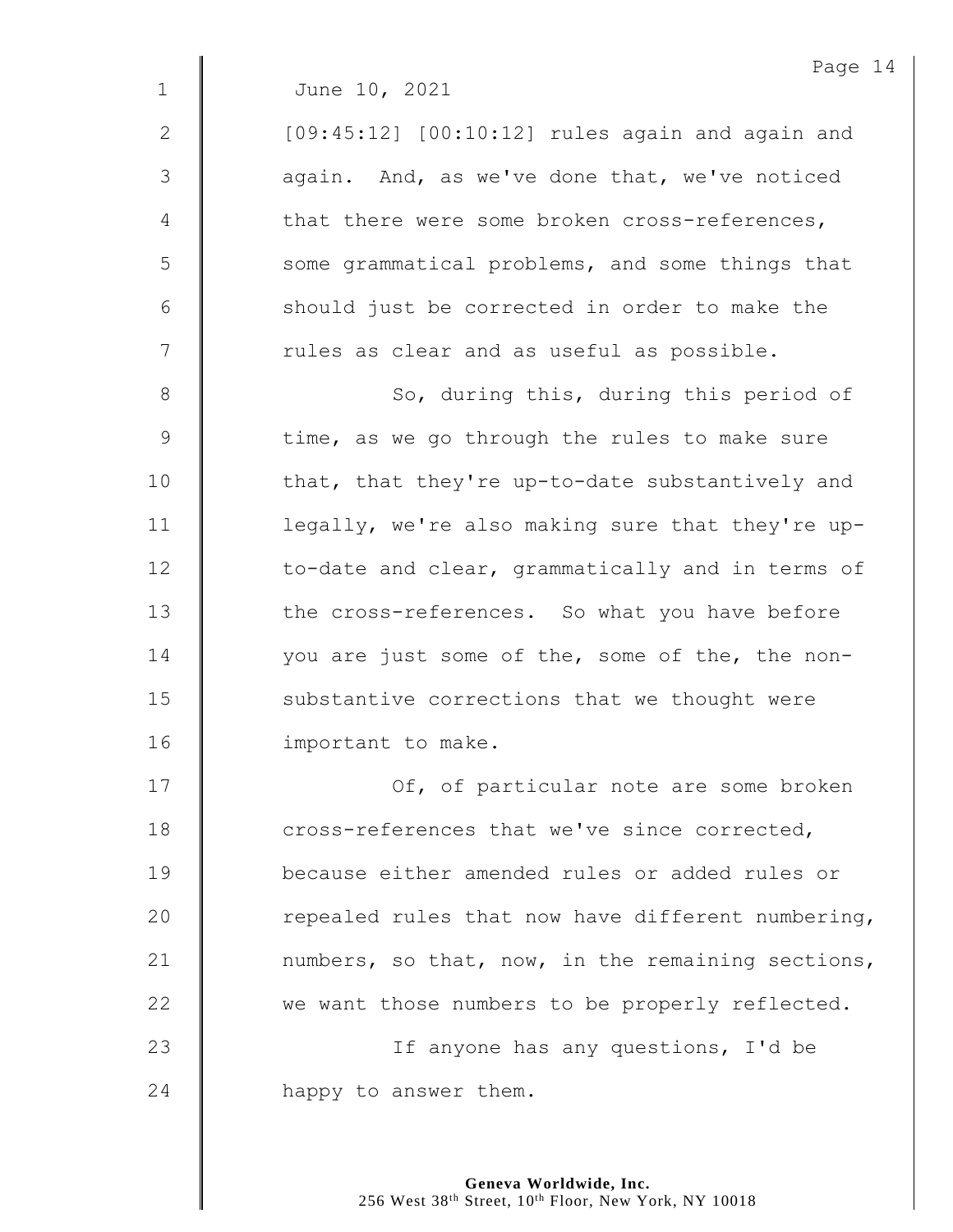|                | Page 15                                           |
|----------------|---------------------------------------------------|
| $\mathbf{1}$   | June 10, 2021                                     |
| $\mathbf{2}$   | MS. GRAHAM: Olga, this is Shamonda                |
| $\mathfrak{Z}$ | Graham from DOB.                                  |
| 4              | MS. STATZ: Hi, Shamonda.                          |
| 5              | MS. GRAHAM: Good morning. I would just            |
| 6              | like to repeat back what you said, just to make   |
| 7              | sure that I did understand and hear you           |
| $8\,$          | correctly, only because it is a bit muffled. So,  |
| $\mathsf 9$    | if I understood you correctly, these are just     |
| 10             | minor, non-substantive -substantive changes to    |
| 11             | the rule, based on either the incorrect numbering |
| 12             | or incorrect grammar or something you wanted to   |
| 13             | fix like that. Did I --                           |
| 14             | MS. STATZ: Yes. Uh-huh.                           |
| 15             | MS. GRAHAM: -- understand that                    |
| 16             | correctly? Okay. And my second question --        |
| 17             | MS. STATZ: That is correct.                       |
| 18             | MS. GRAHAM: Okay, that's good. And                |
| 19             | then, the second question I have based on my      |
| 20             | reading, it doesn't really look like any of these |
| 21             | impact the cases that go before the OATH Hearings |
| 22             | Division. I mean, I, I -- sorry. I should say     |
| 23             | it correctly. The DOB cases that go before the    |
| 24             | OATH Hearings Division. Is that correct? Am I     |

**Geneva Worldwide, Inc.**

256 West 38<sup>th</sup> Street, 10<sup>th</sup> Floor, New York, NY 10018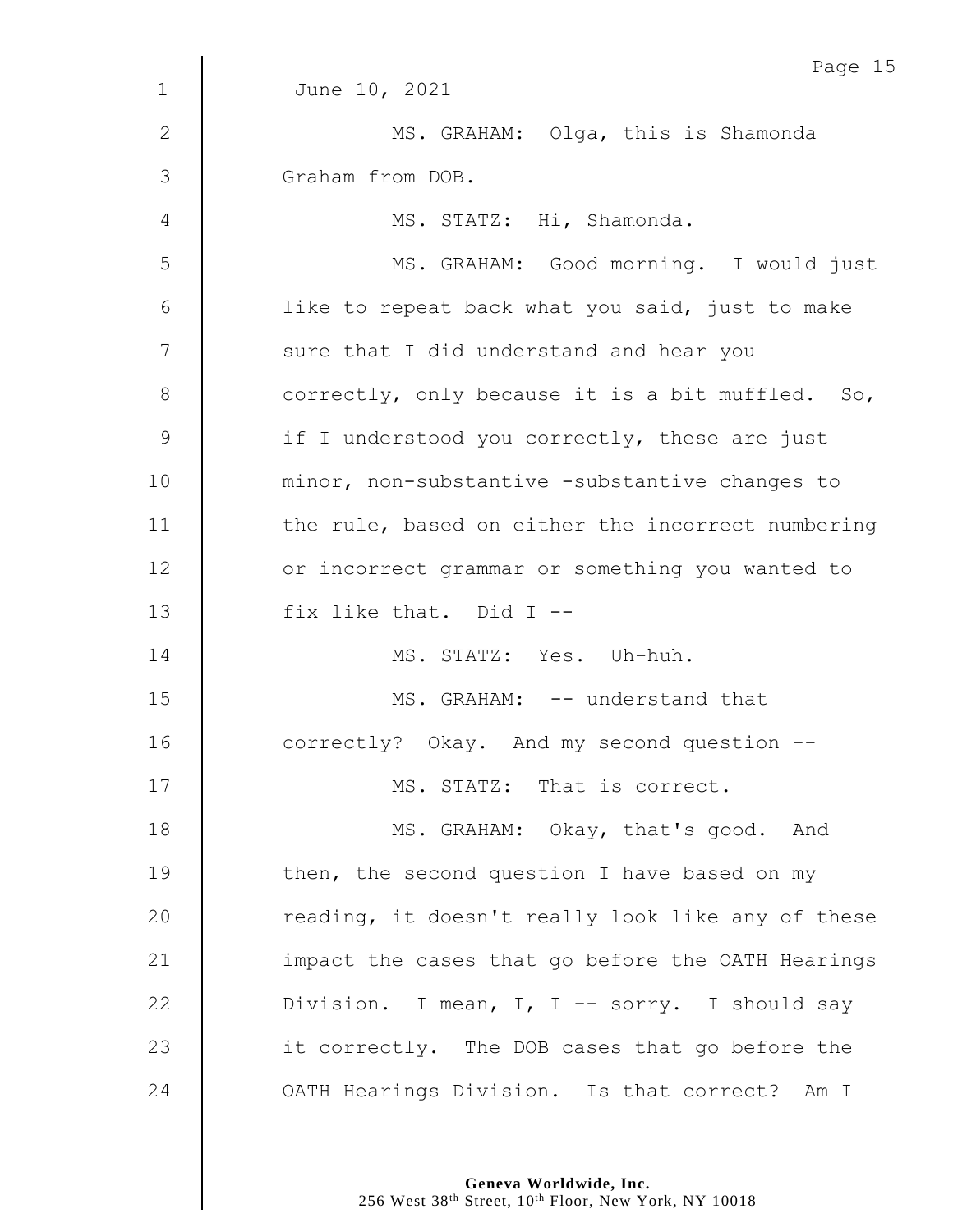|               | Page 16                                           |
|---------------|---------------------------------------------------|
| $\mathbf 1$   | June 10, 2021                                     |
| 2             | seeing that correctly?                            |
| $\mathcal{S}$ | MS. STATZ: Yes. My, my -- yes. My                 |
| 4             | understanding and my recollection, because we did |
| 5             | this a while ago. As you know, this process       |
| 6             | takes very, very long. By the time they get to    |
| 7             | you, it's been before the Law Department for a    |
| 8             | few months and --                                 |
| $\mathsf 9$   | MS. GRAHAM: Yes.                                  |
| 10            | MS. STATZ: -- in our hands for a few              |
| 11            | months. But, yes, my recollection --              |
| 12            | MS. GRAHAM: Okay.                                 |
| 13            | MS. STATZ: -- is that there is nothing            |
| 14            | that affects DOB here.                            |
| 15            | MS. GRAHAM: Okay, thank you so much.              |
| 16            | MS. STATZ: No problem. Any other                  |
| 17            | questions? Thank you.                             |
| 18            | MS. KLETTER: Thank you, Olga. I'm                 |
| 19            | going to ask for a motion to approve the proposed |
| 20            | rules.                                            |
| 21            | MS. GRAHAM: Motion. Shamonda.                     |
| 22            | MS. LIGUORI: Motion.                              |
| 23            | MS. KLETTER: Thank you. Great, thank              |
| 24            | you. I'm going to ask Joy to call for a vote.     |
|               |                                                   |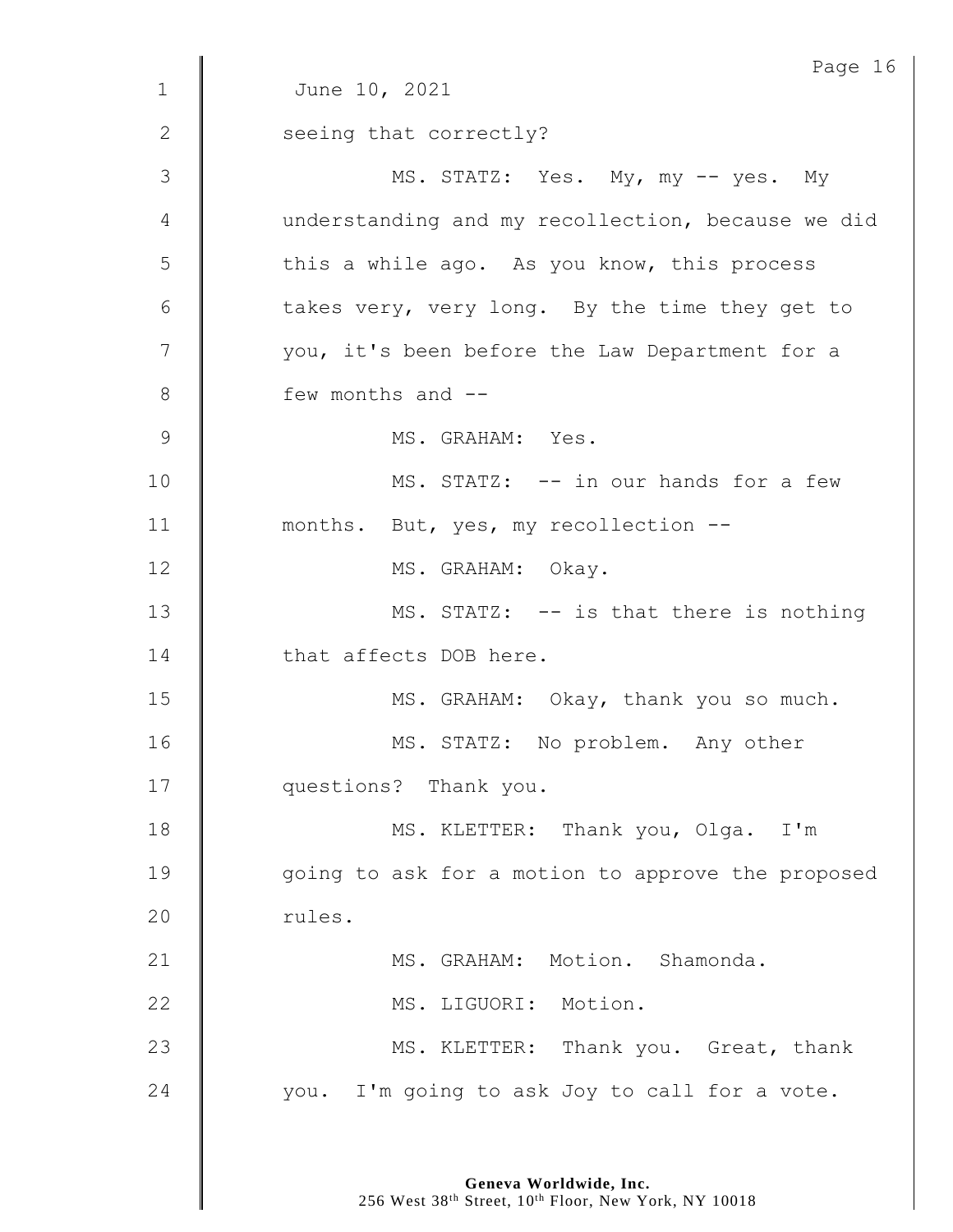|             | Page 17                                           |
|-------------|---------------------------------------------------|
| $\mathbf 1$ | June 10, 2021                                     |
| 2           | MS. THOMPSON: Okay. At this time, as,             |
| 3           | as -- thank you, Commissioner. At this time, I'm  |
| 4           | going to ask if there are any objections to the   |
| 5           | approval of the motion that we introduced, or     |
| 6           | approve the proposed rule updating, correcting    |
| 7           | the language and the rules, as proposed. Okay.    |
| 8           | Seeing and hearing no objections, the motion      |
| 9           | passes, Commissioner. Thank you.                  |
| 10          | MS. KLETTER: Okay. Thank you so much.             |
| 11          | I'm now going to ask Olga Statz to introduce      |
| 12          | OATH's proposed final rule regarding the          |
| 13          | authority of the Chief Administrative Law Judge   |
| 14          | to transfer cases between different divisions of  |
| 15          | OATH.                                             |
| 16          | MS. STATZ: Thank you, Commissioner.               |
| 17          | This is a final, this is, we're presenting this   |
| 18          | for your consideration. This is the final, your   |
| 19          | final approval of a, of a rule that we've already |
| 20          | discussed, that you, for which you gave previous  |
| 21          | approval. It's the authority of the Chief         |
| 22          | Administrative Law Judge to transfer cases        |
| 23          | between divisions.                                |
| 24          | I'm just going to give you a short                |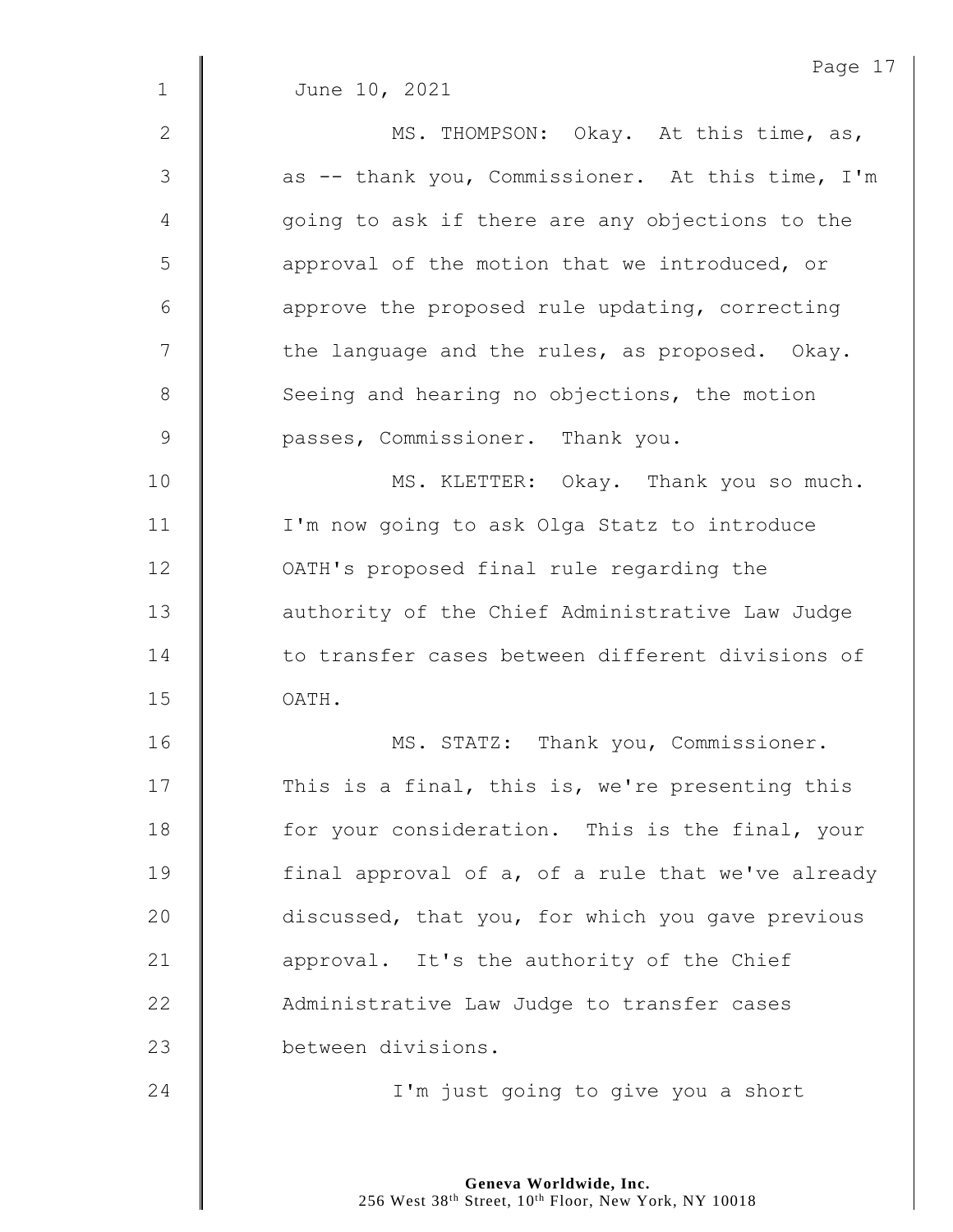|             | Page 18                                           |
|-------------|---------------------------------------------------|
| $\mathbf 1$ | June 10, 2021                                     |
| 2           | summary of this again. As you know from the last  |
| 3           | time, it's within OATH's rules, the Chief         |
| 4           | Administrative Law Judge always had specific      |
| 5           | authority to transfer cases from Trials to        |
| 6           | Hearings. So what we've done, and, and, in        |
| 7           | actuality, the Chief Administrative Law Judge al- |
| 8           | also had, and exercised, the authority to         |
| 9           | transfer from Hearings to Trials. So what we did  |
| 10          | is that we wanted to make that rule clear and we  |
| 11          | wanted to, to, to memorialize that in the rules   |
| 12          | and also make the rules symmetrical. And, in      |
| 13          | doing that, we also cleaned up the Trials         |
| 14          | Division transfer rule for, for, for grammar. So  |
| 15          | what you have before you is just a transparent    |
| 16          | statement of authority that the Chief             |
| 17          | Administrative Law Judge has.                     |
| 18          | And it's been final-, it's been, it's             |
| 19          | been through the hearings process, it received    |
| 20          | final approval from the Law Department, and we're |
| 21          | putting it before you once again. Did you have    |
| 22          | any questions? I'd be happy to answer them.       |
| 23          | MS. SCHNEID: Hi. This is Matt Schneid.            |
| 24          | Would it be accurate to say that this is          |
|             |                                                   |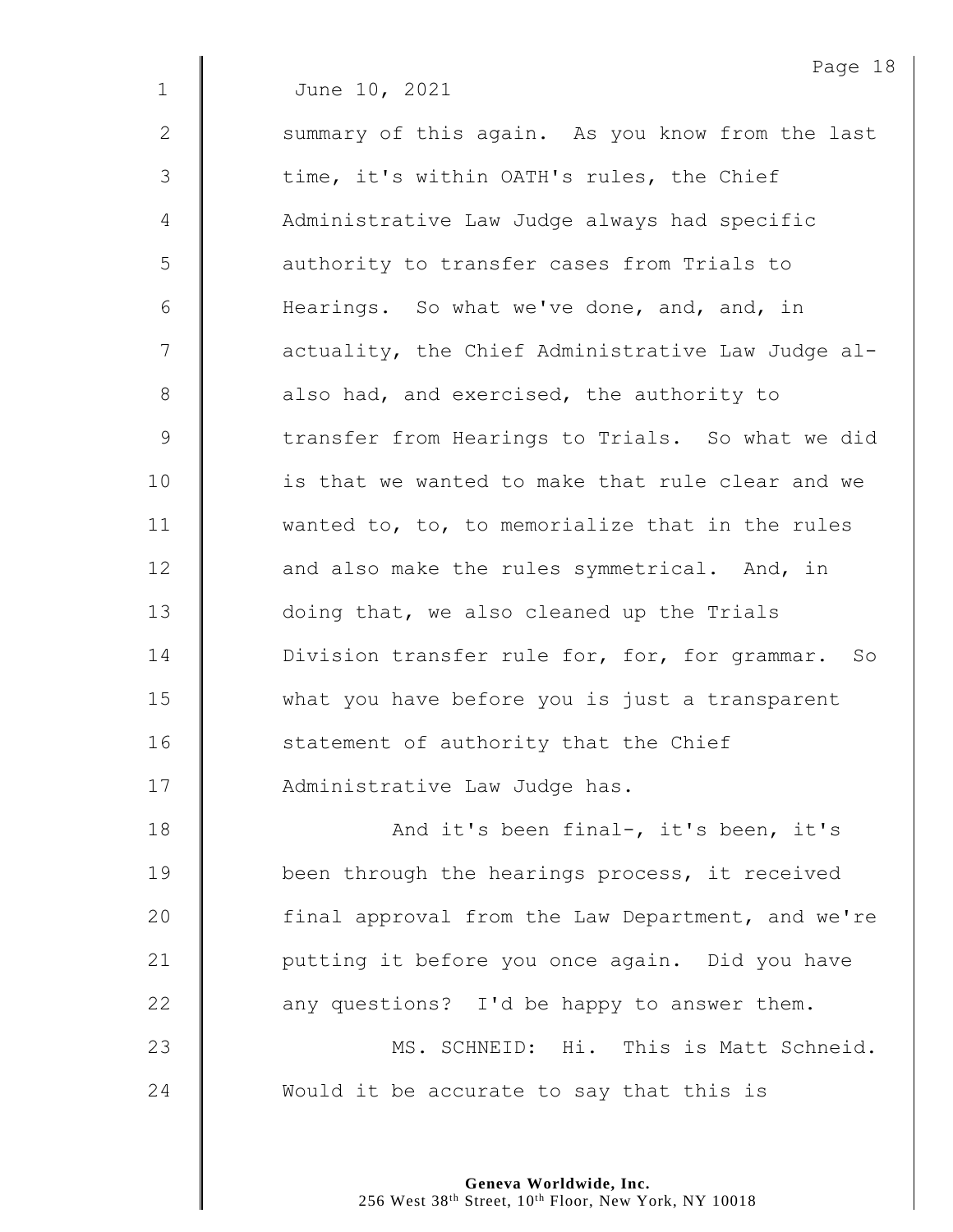|             | Page 19                                           |
|-------------|---------------------------------------------------|
| $\mathbf 1$ | June 10, 2021                                     |
| 2           | essentially already happening in terms of moving  |
| 3           | the cases around, but you want to formalize it?   |
| 4           | MS. STATZ: Yes. Any questions? Any                |
| 5           | additional questions?                             |
| 6           | MS. KLETTER: Okay, thank you. I'm                 |
| 7           | going to ask for a motion to approve this         |
| $8\,$       | proposed final rule.                              |
| $\mathsf 9$ | MS. KNAUER: Motion.                               |
| 10          | MS. KLETTER: Thank you, Elizabeth. I'm            |
| 11          | going to ask Joy to call the vote.                |
| 12          | MS. THOMPSON: Thank you so much,                  |
| 13          | Commissioner. And for this proposed final rule    |
| 14          | regarding the authority of the Chief              |
| 15          | Administrative Law Judge to transfer cases        |
| 16          | between OATH's divisions, I'm going to ask if     |
| 17          | there are any objections. If you could speak or   |
| 18          | indicate if you are objecting to this rule, there |
| 19          | will be approval of this rule.                    |
| 20          | MS. GRAHAM: Yes, Shamonda Graham, DOB.            |
| 21          | I object.                                         |
| 22          | MS. THOMPSON: Thank you. Thank you,               |
| 23          | Shamonda. I have your, I have you down. Any       |
| 24          | other objections? Thank you again. The motion     |
|             |                                                   |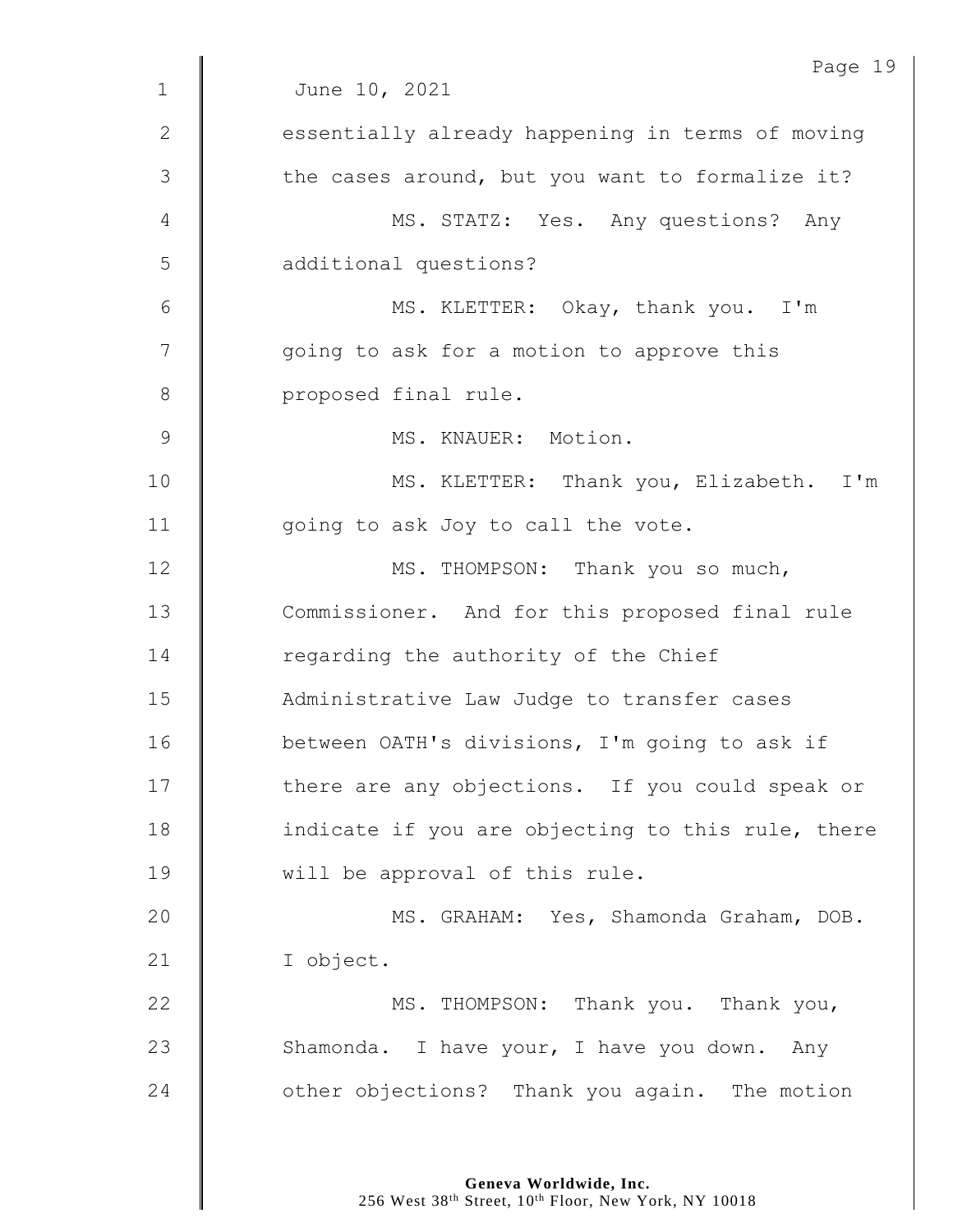|               | Page 20                                           |
|---------------|---------------------------------------------------|
| 1             | June 10, 2021                                     |
| 2             | passes, Commissioner.                             |
| 3             | MS. KLETTER: Thank you so much. I'm               |
| 4             | now going to ask Kelly Corso to introduce the     |
| 5             | pre-sealing reports.                              |
| 6             | KELLY CORSO, ESQ., ASSISTANT                      |
| 7             | COMMISSIONER FOR HEARINGS DIVISION ADJUDICATIONS, |
| 8             | OATH: Good morning. Can everyone hear me?         |
| $\mathcal{G}$ | MS. THOMPSON: Yes.                                |
| 10            | MS. KLETTER: Yes.                                 |
| 11            | MS. CORSO: Okay, great. Hi, I'm Kelly             |
| 12            | Corso. I'm the Assistant Commissioner for the     |
| 13            | Hearings Division, Adjudications, and I'm         |
| 14            | presenting the cease and desist pre-sealing       |
| 15            | reports for today. We have seven of them to       |
| 16            | report.                                           |
| 17            | Six of the reports involve backflow               |
| 18            | cases and, in all of those cases, hearing         |
| 19            | officers agreed with DEP's recommendation for no  |
| 20            | further action or sealing in those cases.         |
| 21            | The last case we have is an air case,             |
| 22            | which involves a kitchen exhaust unit. And, on    |
| 23            | that hearing, the respondent's representative     |
| 24            | provided proof of work done to bring the unit     |

**Geneva Worldwide, Inc.**

256 West 38<sup>th</sup> Street, 10<sup>th</sup> Floor, New York, NY 10018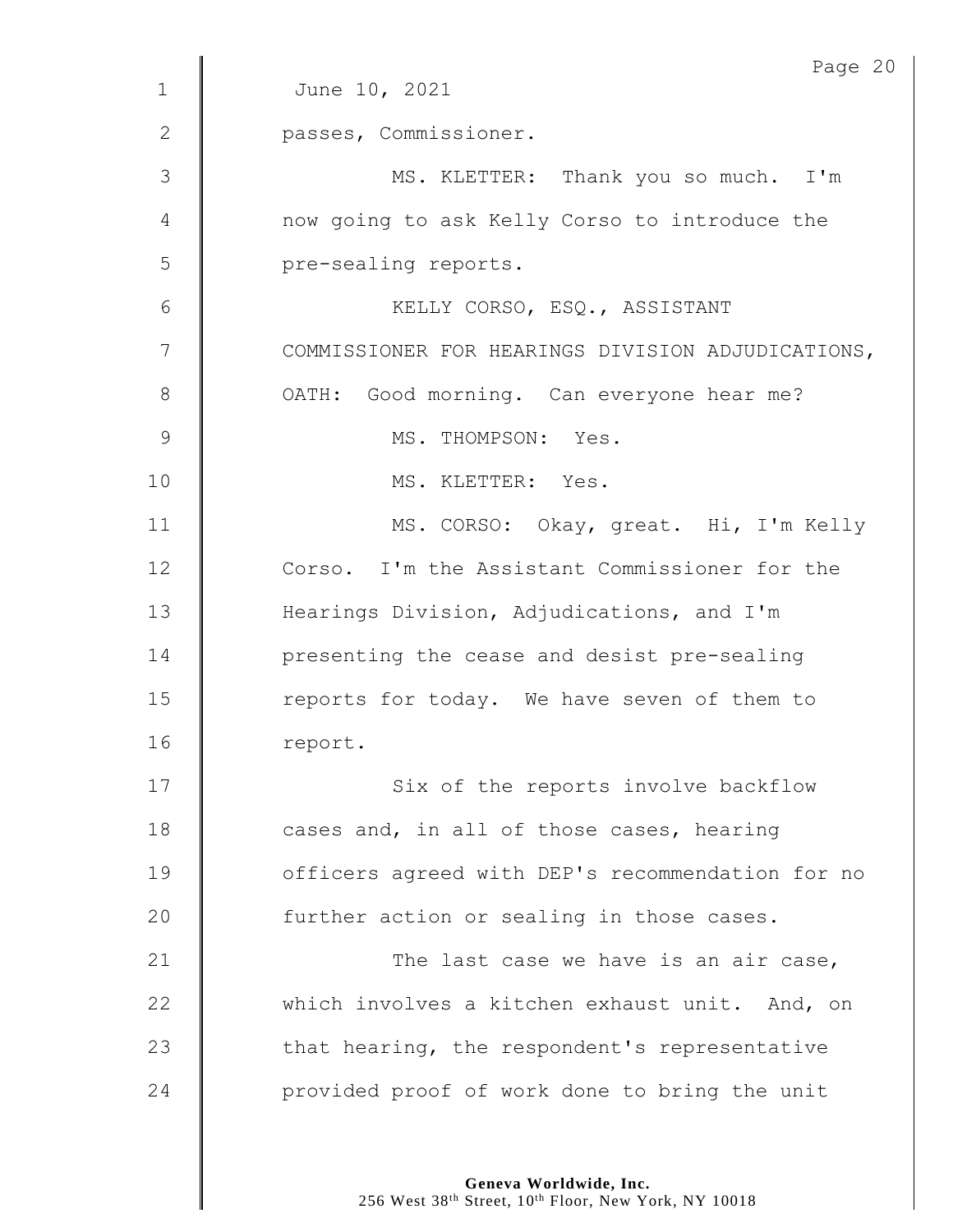|                | Page 21                                           |
|----------------|---------------------------------------------------|
| $\mathbf{1}$   | June 10, 2021                                     |
| $\mathbf{2}$   | into compliance with the Air Code. And based on   |
| 3              | that information, the hearing officer recommended |
| 4              | that there be no sealing or further action        |
| 5              | provided at DEP's initial re-inspection of the    |
| 6              | unit and re-inspections over a period of 180 days |
| 7              | to show that the respondent remains in            |
| $8\,$          | compliance.                                       |
| $\overline{9}$ | And that's it.                                    |
| 10             | MS. KLETTER: All right. Any questions?            |
| 11             | Okay. I'm going to ask for a motion to approve.   |
| 12             | MS. LIGUORI: Motion.                              |
| 13             | MS. KLETTER: Thank you, Madelynn.<br>I'm          |
| 14             | going to ask Joy to call for a vote.              |
| 15             | MS. THOMPSON: Thank you, Commissioner.            |
| 16             | I will now also ask if there are any objections   |
| 17             | to the approval of the pre-sealing report as      |
| 18             | presented by Kelly Corso? Seeing and hearing      |
| 19             | none, the motion passes. The report is approved.  |
| 20             | Thank you.                                        |
| 21             | MS. KLETTER: Great. Thank you so much.            |
| 22             | I'm now going to introduce a question that was    |
| 23             | raised by Elizabeth Knauer regarding the issue of |
| 24             | res judicata in these cases in the Hearings       |
|                |                                                   |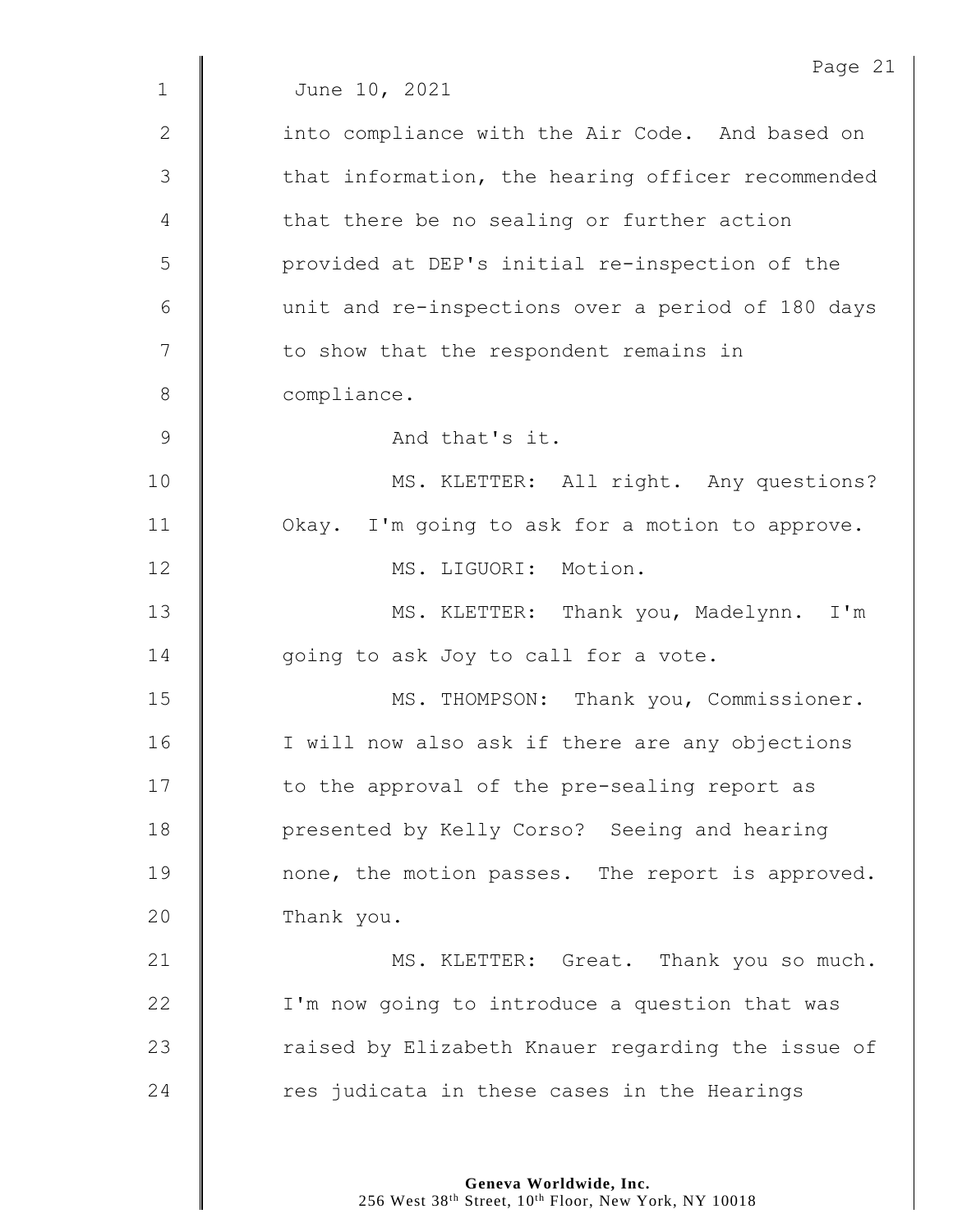2 | Division with respect to when and how it's 3 || applied. So I know this is something Elizabeth 4 | had raised at one of the panel meetings, and I'm 5 || going to ask her to just kick it off, and then we 6 can respond.

7 | MS. KNAUER: Thank you, Commissioner. 8 Great, and thanks for giving me the opportunity 9 | to bring up this issues that's sort of been 10 | nagging at me for a long time, probably since 11 | 2012, when, when we, the Board first adopted the 12 **clarification of the Goldstein decision, which** 13 **essentially lays out the parameters of the res** 14  $\parallel$  judicata doctrine as has been applied by, by the 15 **Board in various appeals since then.** 

16 | So the, I hope everybody had an 17 **I** opportunity to review the, the materials that 18 Were circulated, the Goldstein case itself and 19 **the, the clarification document.** And, and I'll 20 | just, I'll just note that I confirmed with Peter 21  $\parallel$  that the, the res judicata rule that was adopted 22  $\parallel$  into the, into the, into the Board rules does not 23 | lay out the parameters of the doctrine. It's 24  $\parallel$  just, it's more of the procedural aspect in which

> **Geneva Worldwide, Inc.** 256 West 38<sup>th</sup> Street, 10<sup>th</sup> Floor, New York, NY 10018

Page 22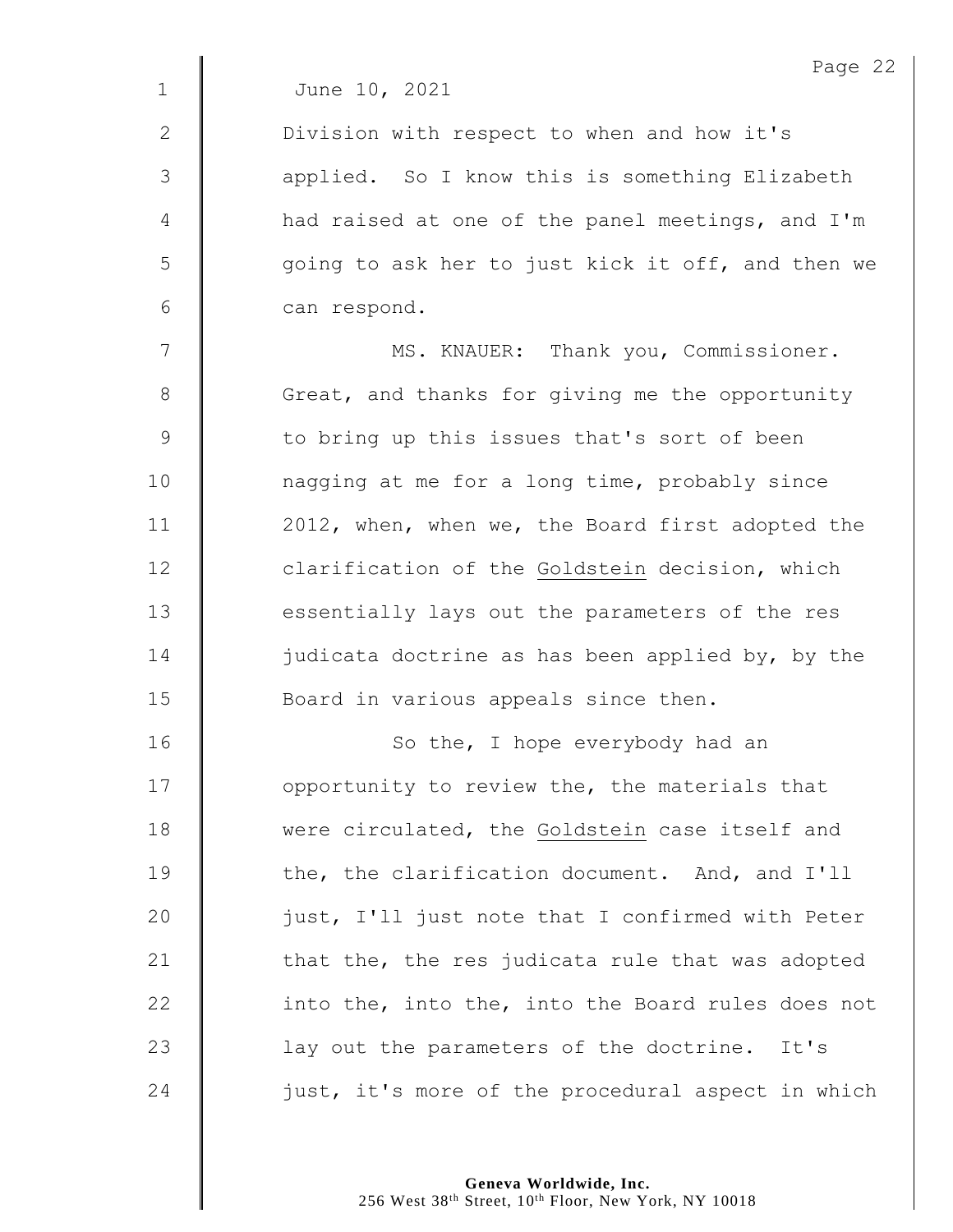|              | Page 23                                           |
|--------------|---------------------------------------------------|
| $\mathbf 1$  | June 10, 2021                                     |
| $\mathbf{2}$ | it needs to be raised at the hearing, but then    |
| 3            | actually applied by the Board.                    |
| 4            | So the issue that I want to raise with            |
| 5            | it is, is specifically, in the clarification      |
| $6\,$        | document, it specifically states that the res     |
| 7            | judicata doctrine will not be applied to          |
| $8\,$        | continuing violations, including ones that are    |
| 9            | sort of a maintenance type violation, like        |
| 10           | occupancy contrary to a certificate of occupancy. |
| 11           | And that is not, that, that rule was not          |
| 12           | established by Goldstein, it was not an issue in  |
| 13           | Goldstein, which was not a continuing violation.  |
| 14           | But there was a, a reference in the Goldstein     |
| 15           | case to the fact that it was not a continuing     |
| 16           | violation.                                        |
| 17           | And I just, you know, it's something              |
| 18           | that's bothered me for a while in terms of how,   |
| 19           | how we've sort of had to apply it to exclude from |
| 20           | the application of res judicata cases where a     |
| 21           | hearing officer has determined that an occupancy  |
| 22           | is legal. And, and thereafter, another violation  |
| 23           | or another summons is issued for the same         |
| 24           | condition on the sa-, and, arguably, at least,    |
|              |                                                   |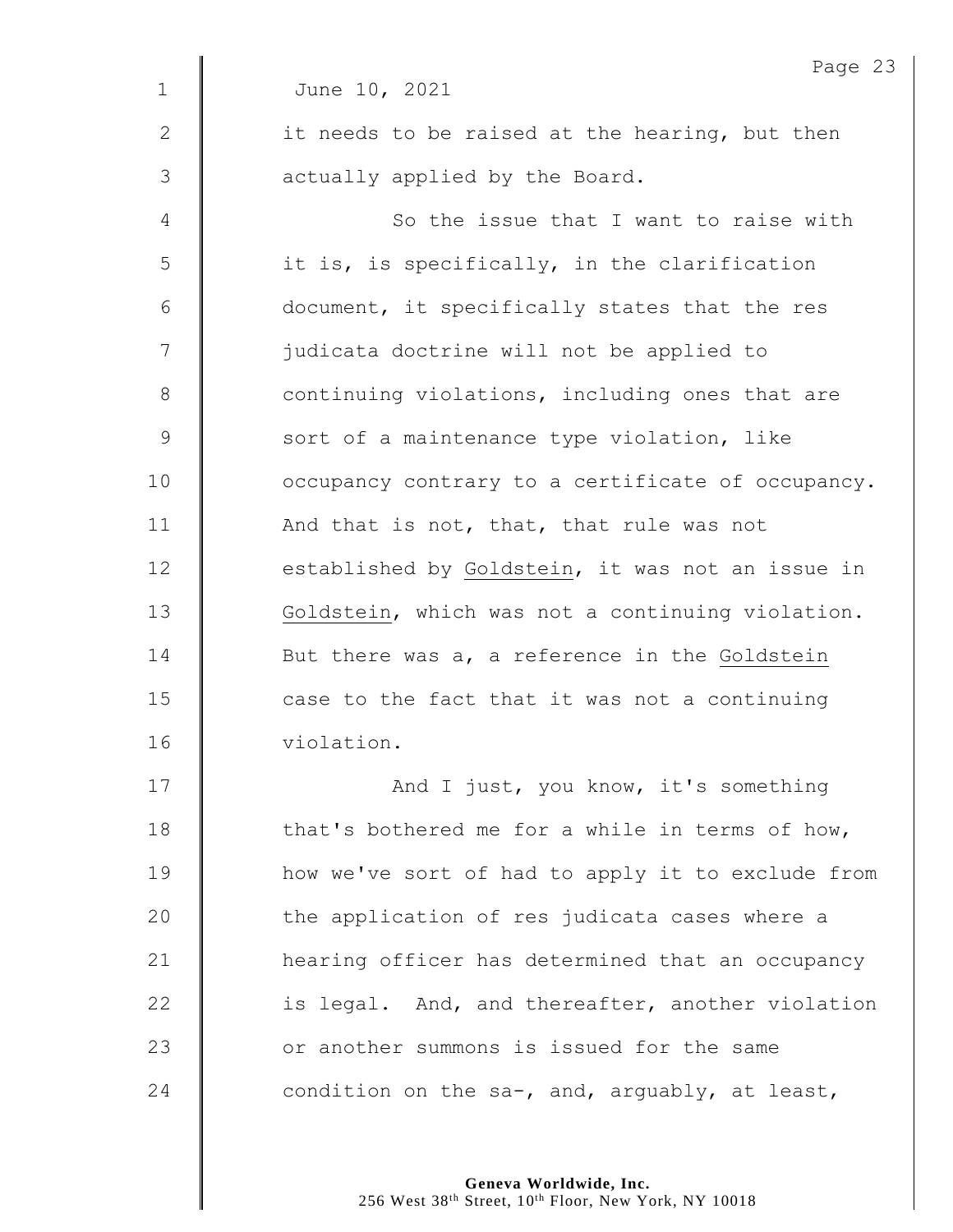2  $\parallel$  the same facts. And res judicata cannot apply, 3 | although the respondent would, you know, would 4 naturally rely on the prior holding that the 5 | occupancy was legally maintained.

6 || So I, I think it's a fairness issue for  $7 \parallel$  respondents that, if they win, and I'm, and I'm 8 saying on the merits, substantively, that, and 9 We with a finding that an occupancy is legal, that 10 | they should be able to maintain that in reliance 11  $\parallel$  that they won't later get a violation for the 12 | same thing that OATH has already determined is 13 legal.

14 | So I don't, and I don't think that  $\parallel$  applying res judicata to cases like that would, 16 | would even require changing anything in Goldstein 17 | itself, because I think Goldstein recognized that  $\parallel$  for res judicata apply, to apply in any case, it 19 Would have to be on the exact same facts. So, if **an** occupancy changed from between the original  $\parallel$  hearing and the, and the later summons, then,  $\parallel$  obviously, res judicata would not apply. But I, | I think that the notion that it doesn't apply to **any "continuing violations,"** even if the, even if

> **Geneva Worldwide, Inc.** 256 West 38<sup>th</sup> Street, 10<sup>th</sup> Floor, New York, NY 10018

Page 24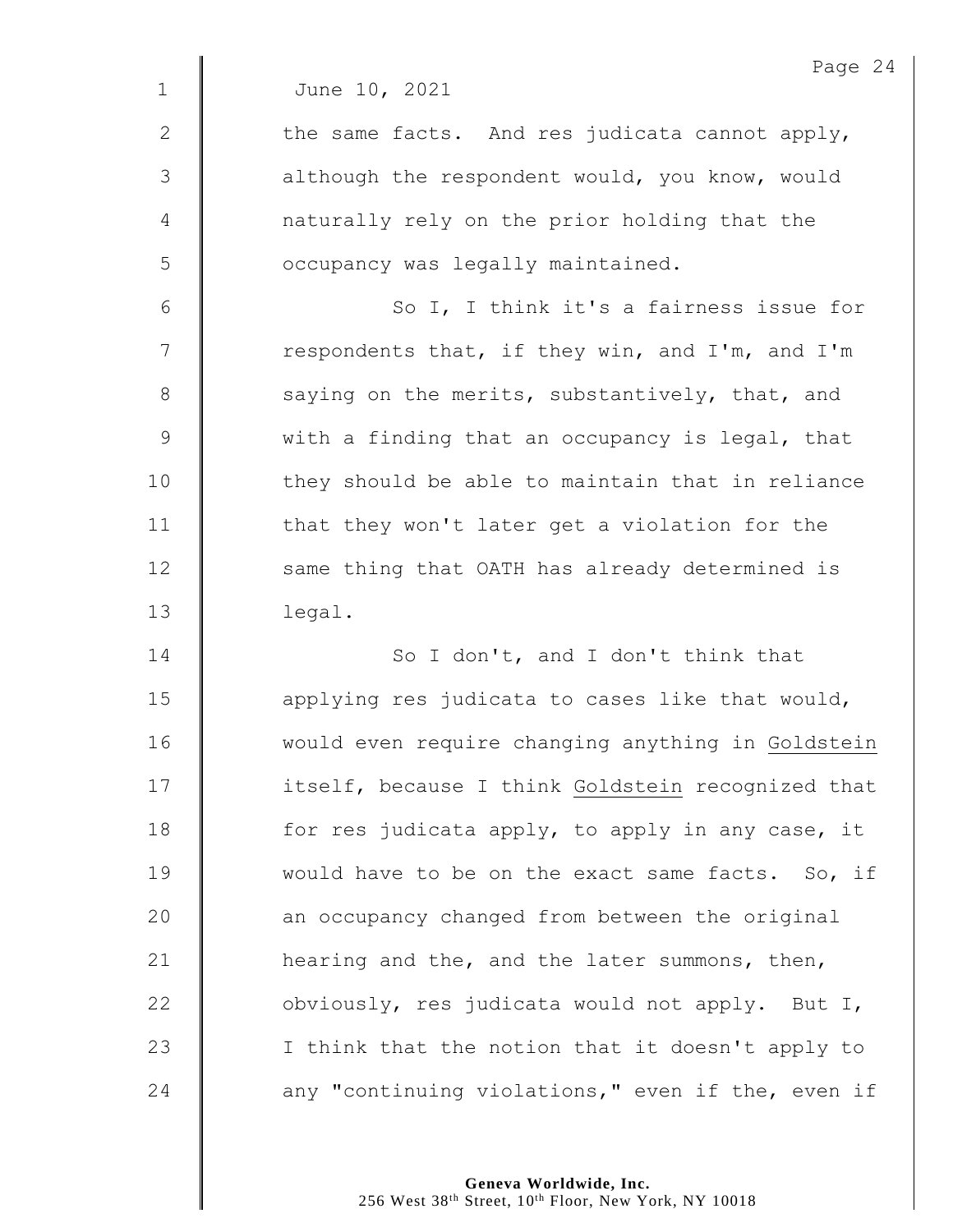$2 \parallel$  the condition is exactly the same as was already 3 | adjudicated, it's, it's an un-, it's unfair to 4 | respondents who are relying on a prior hearing 5 decision that they can maintain that condition 6 because it's been deemed legal.

7 | So that's, I just, it's something that's **bothered me for a while and I guess, I can't** 9 The member the case that it came up in. I don't 10 | think it really affected the out-, this, this  $\parallel$  issue didn't affect the outcome of that appeal, **but it reminded me of, of, of the, of this issue**  $\parallel$  and I, and I wanted to request that the Board 14 Tevisit it and maybe consider revising the **clarification document.** And I'm happy to answer  $\parallel$  any questions, but that, that was basically [unintelligible] [09:58:44] [00:23:44].

18 **MS. KLETTER:** Thank you. No, and I 19 | think I'm going to ask Peter to respond, because 20 | I know he spent a lot of time researching this. 21 | I guess my, my question to you would just be 22 whether this is something you all have seen 23 **happen** where there might be overzealous  $24$   $\parallel$  enforcement agents who are coming back to the

> **Geneva Worldwide, Inc.** 256 West 38<sup>th</sup> Street, 10<sup>th</sup> Floor, New York, NY 10018

Page 25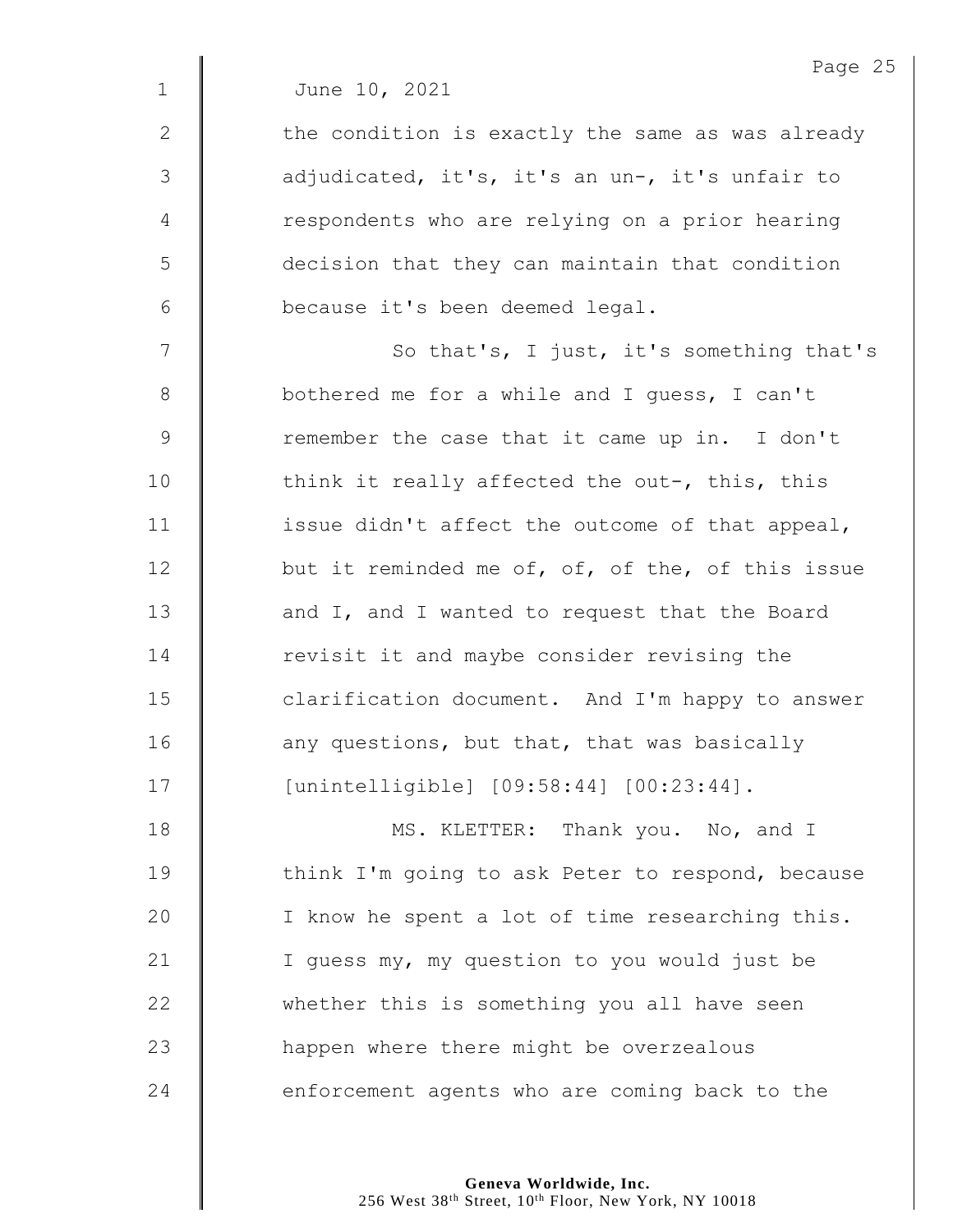|  | June 10, 2021 |  |  |
|--|---------------|--|--|
|--|---------------|--|--|

 $2 \parallel$  same property shortly, like within the same year 3 | or within the, within six months? Or is it, like 4 | is, yeah, is, is it a problem where there's just 5 | too much enforcement and it's happening, you 6 Know, just too, like, consistently? Or is this, 7 | is it not something you're seeing?

8 MR. SCHULMAN: I couldn't say that it's 9 Something that we've seen on appeal very often. 10 We don't necessarily see Department of Buildings 11 | going out and issuing multiple violations to the 12 | same property over and over again. Cases have 13 **J** generally held, though, that for maintenance 14 Tequirements, like the one, the ones Elizabeth 15 mentioned, if it's a class 1 violation, the 16 Department of Buildings does have that right that 17 | every day a respondent fails to maintain a 18 **premises in a Code-compliant manner, engages in** 19  $\parallel$  an occupancy contrary to a C of O, that 20 **Q** potentially is a new violation. So that's 21  $\parallel$  really, I think, where the line got drawn 22 **J** originally, back when Goldstein laid out this 23 Standard between continuing violations and non-24 **contin-** continuing violations.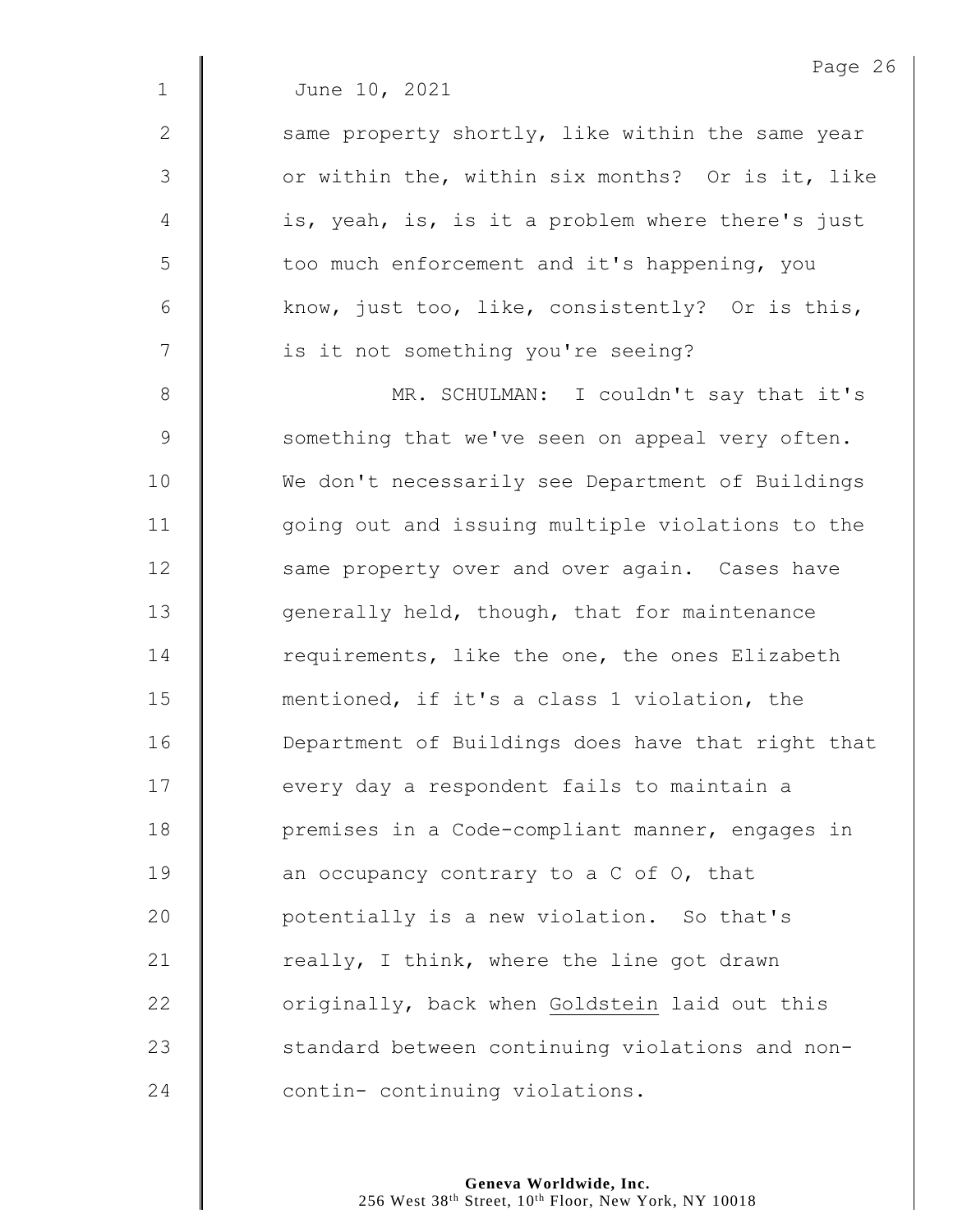2 || It was looking to see whether or not it 3 | was a discreet act which happened once, like in 4 Goldstein, where it was the actual installation 5 | of non-ADA-compliant steps. The respondent in  $6 \parallel$  that case installed steps. They were being 7 | charged with installing the wrong steps. Having 8 | been dismissed, they didn't install any new 9 Steps. That one type of, that one action was 10 very discreet. And, in fact, in that case, it 11 | was very specific. The IO didn't even go out on 12 **deg 12** another day. The IO simply reissued a violation 13 **I** citing the same exact condition, same date of 14 **dece** occurrence, without going out again. Just wanted 15 **another** shot at the apple.

16 | And I think in adopting the continuing 17 | versus non-continuing violation standard, the **Board was trying to balance factors of fairness wersus safety, that what you would potentially**  $\parallel$  end up having is, say this applied to just a  $\parallel$  basic maintenance requirement that a building,  $\parallel$  walls need to be maintained in a safe condition.  $\parallel$  If, on a certain day, a certain hearing officer 24 dismisses a charge against a building that's five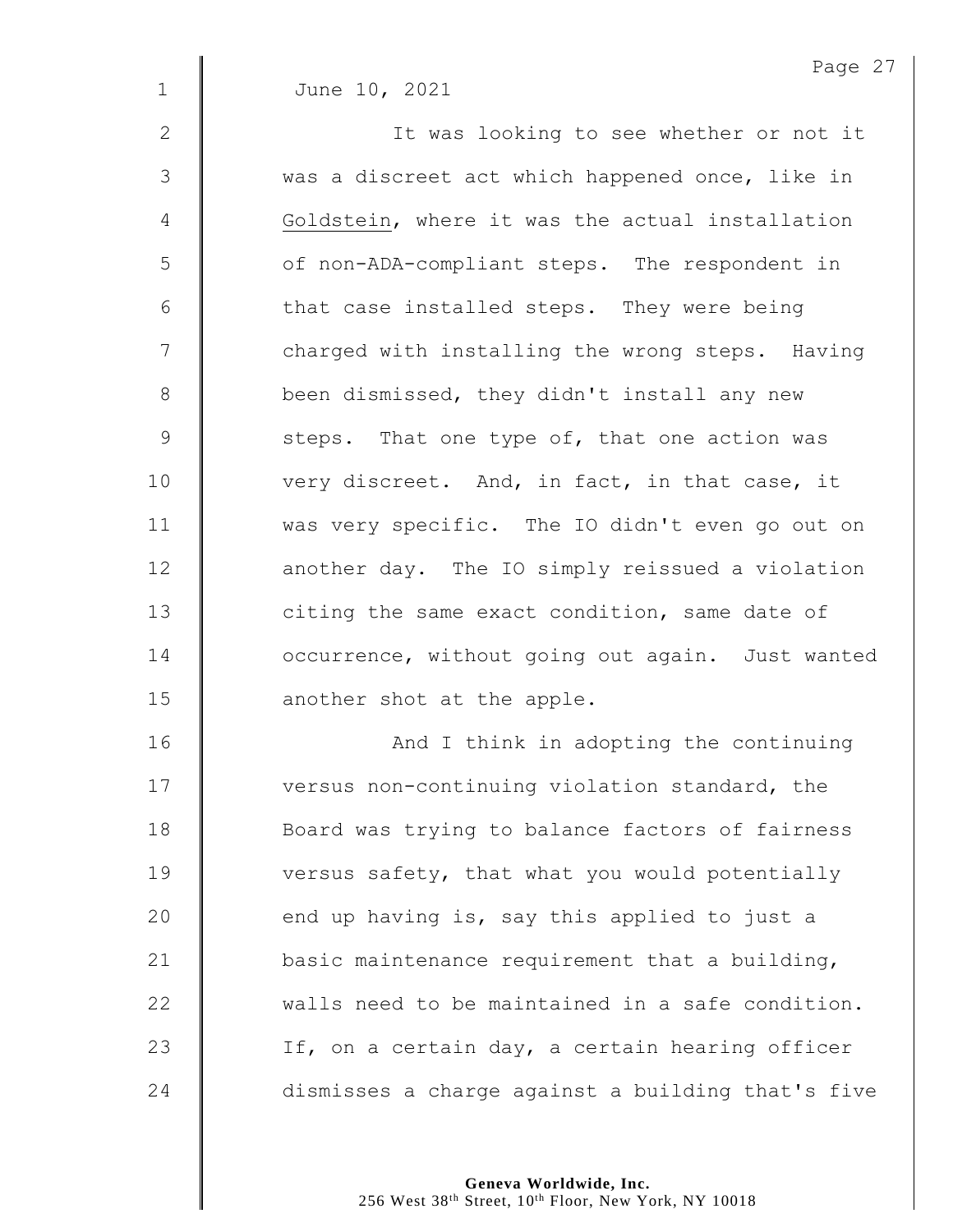Page 28 1 June 10, 2021 2  $\parallel$  stories tall on the grounds that this only ap-,  $3 \parallel$  that the requirement to maintain a building wall  $4 \parallel$  only applies to buildings that are six stories,  $5 \parallel$  that, that's an issue which has come up in cases. 6  $\parallel$  Respondents claim that, because of the way it's 7 | phrased. The Board has said no, it applies to 8 | all buildings, that all buildings need to 9 maintain their walls. But if this hearing 10 **deg is 10** officer dismisses on that and, for some reason, 11 | it doesn't get appealed, we would essentially be  $12$   $\parallel$  saying that, because of res judicata, as long as 13 **a** wall doesn't necessarily get worse, this 14 **dangerous condition that is this wall could stay**  $15$ 16 | MS. KNAUER: Yes. 17 | MR. SCHULMAN: -- until it actually 18 **falls down, potentially.** So I think that --19 | MS. KNAUER: Can I interject something 20  $\parallel$  that you --21 | MR. SCHULMAN: Sure. 22 | MS. KNAUER: -- mentioned that was very 23 **important?** But you say if, for some reason, it 24  $\parallel$  doesn't get appealed. And I think that's the,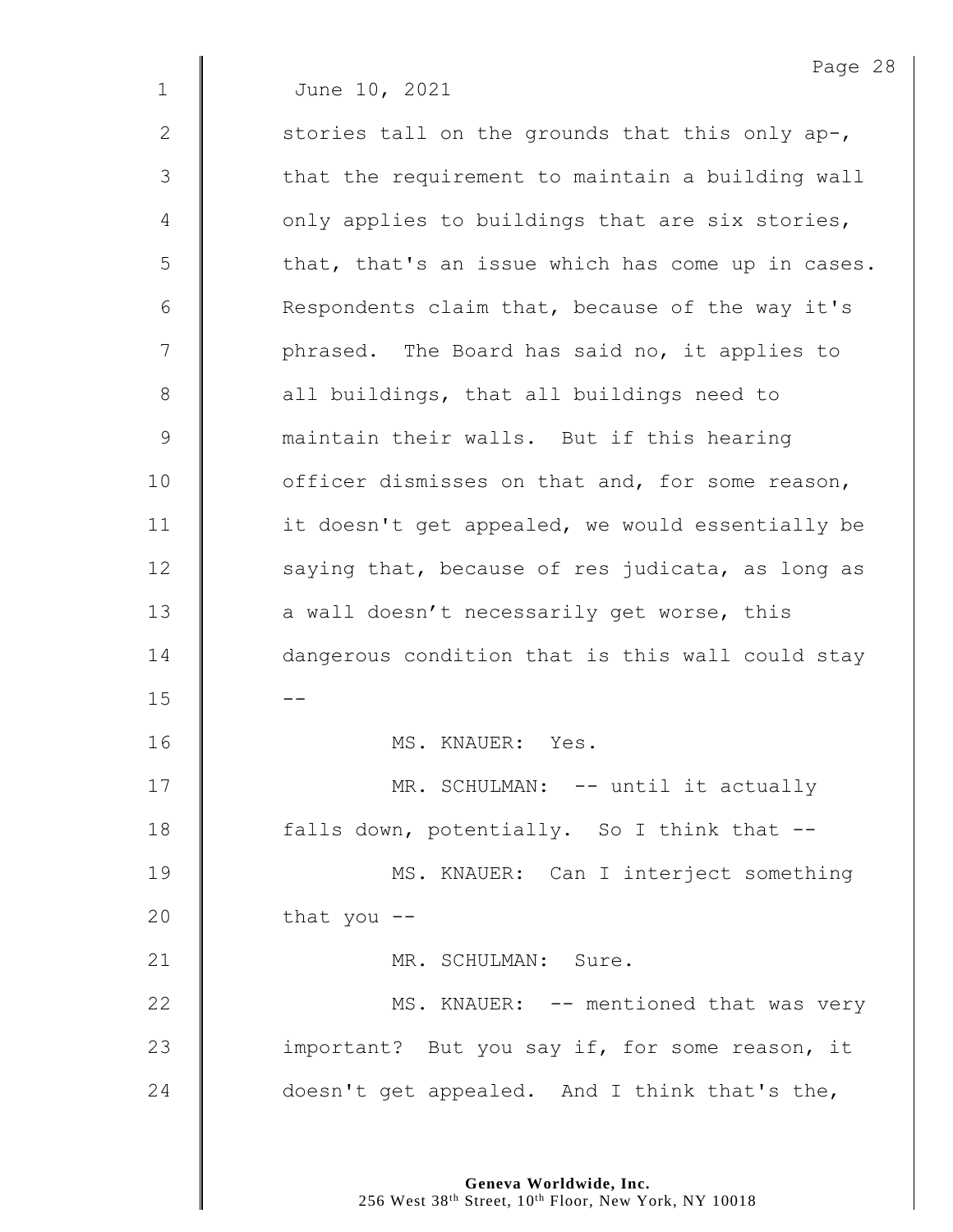|  | June 10, 2021 |
|--|---------------|

2  $\parallel$  that is the, that's the critical issue. If the, 3 | if the Agency de-, for whatever reason, decides 4  $\parallel$  not to appeal it, that's on them. I mean, if, 5 | if, if the decision was wrong, it should be 6 appealed.

7 | But, I, I just, you know, I think in 8 terms of the safety issue, if, if it's deemed 9 | legal, and this, and I think this often comes up 10 | in this occupancy contrary where there's a 11 dispute over what the legal occupancy is, if the 12 **H** hearing officer says I agree with the respondent, 13  $\parallel$  this occupancy is legal, then for the, for the, 14 **for Buildings to be able to come back a week, two** 15 Weeks, two years later and say the exact same 16 **dec** occupancy is no longer, is, is, is not legal, but 17 | there's nothing that's changed, no facts have 18 **changed**, the certificate of occupancy hasn't 19 **changed, it, it just, it seems unfair to me for a** 20 **The able of the Setuan Contains** 20 **The Setuan Containst** 20 **The Setuan Containst** 20 **The Setuan Containst** 20 **The Setuan** 20 **The Setuan** 20 **The Setuan** 20 **The Setuan** 20 **The Setuan** 20 **The Setuan** 20 **The Set** 21  $\parallel$  if Buildings thinks that the decision was wrong,  $22$   $\parallel$  then they should have appealed it in the first 23 place.

24  $\parallel$  MR. SCHULMAN: I, I, I understand that,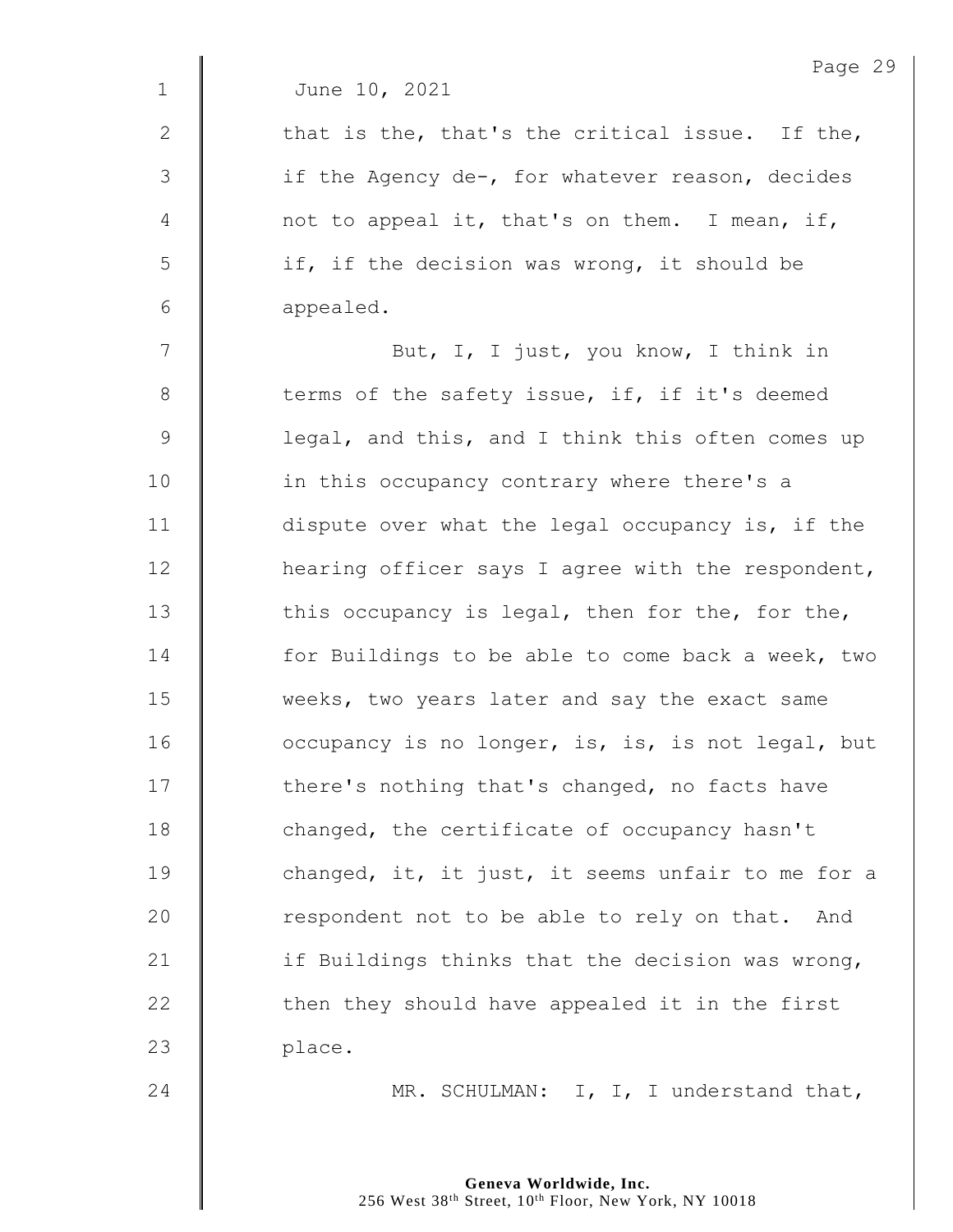|              | Page 30                                          |
|--------------|--------------------------------------------------|
| $\mathbf{1}$ | June 10, 2021                                    |
| 2            | but Buildings --                                 |
| 3            | MR. MARTINEZ: But what if --                     |
| 4            | MR. SCHULMAN: I'm sorry?                         |
| 5            | MR. MARTINEZ: This is Jorge Martinez.            |
| 6            | What -- this is Jorge Martinez, Department of    |
| 7            | Health. What if a decision is incorrect, but     |
| $8\,$        | somehow the, the Department or the agencies      |
| $\mathsf 9$  | didn't appeal it? I mean, then res judicata      |
| 10           | could be used as a shield to, for the, you know, |
| 11           | improper act. What happens in those cases?       |
| 12           | MS. KNAUER: But that's, I mean, in, in           |
| 13           | my mind, that's the agency's fault, though.      |
| 14           | That's their decision not to appeal it. So I     |
| 15           | think --                                         |
| 16           | MR. MARTINEZ: It is true, but the fact           |
| 17           | remains that --                                  |
| 18           | MS. KNAUER: -- it's, it's just, to say           |
| 19           | that they, to say that a hearing is $-$ -        |
| 20           | MR. MARTINEZ: -- the decision might              |
| 21           | have been wrong.                                 |
| 22           | MS. KNAUER: I just feel like that makes          |
| 23           | the whole hearing process kind of worthless for  |
| 24           | the respondent. Other than getting a dismissal   |

**Geneva Worldwide, Inc.**

256 West 38<sup>th</sup> Street, 10<sup>th</sup> Floor, New York, NY 10018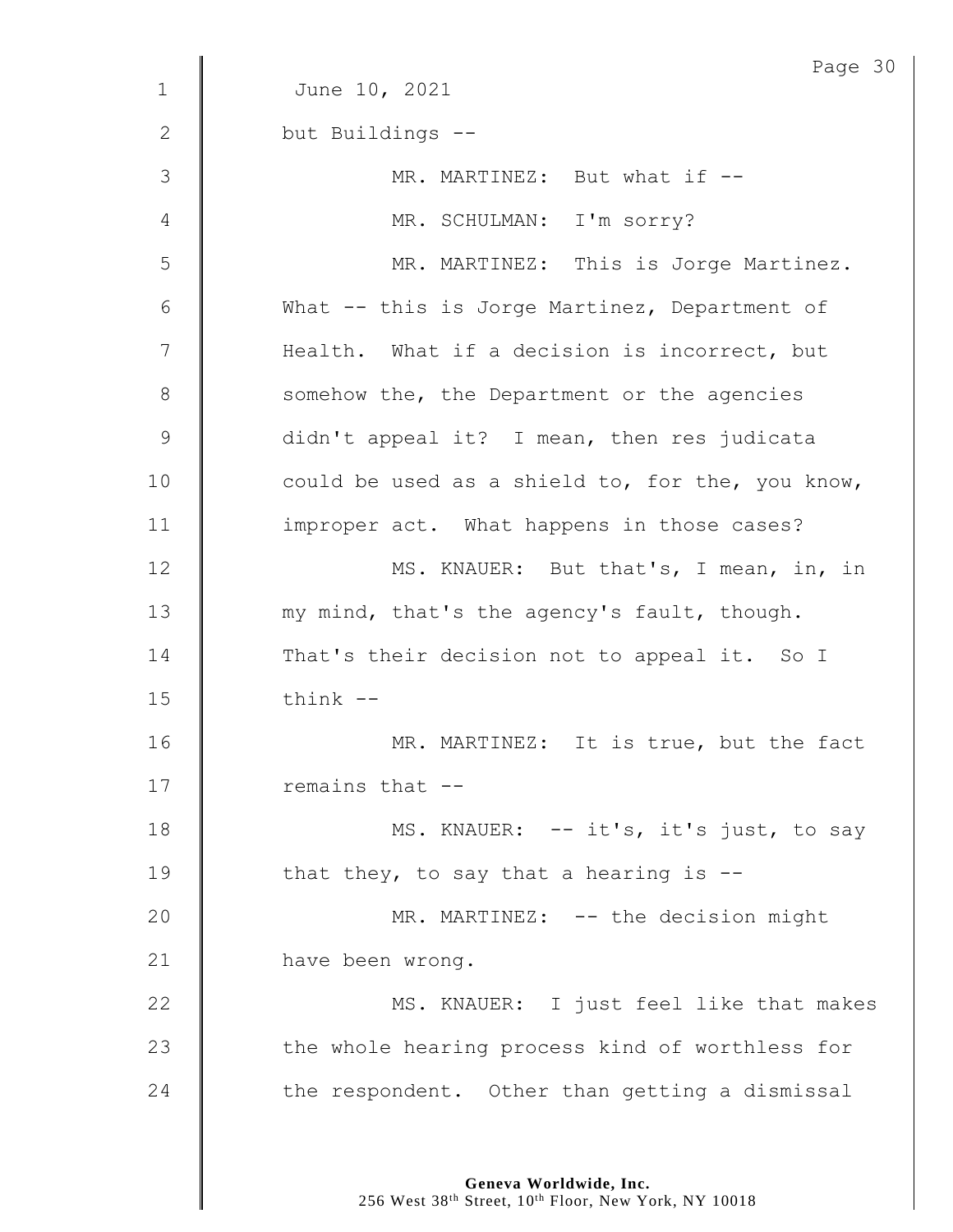|              | Page 31                                           |
|--------------|---------------------------------------------------|
| $\mathbf{1}$ | June 10, 2021                                     |
| 2            | of that initial violation, it, it, the legal      |
| 3            | ruling is meaningless to them, because they can't |
| 4            | rely on it.                                       |
| 5            | MS. GRAHAM: So this is Shamonda Graham            |
| 6            | from DOB. Can -- I'd like to weigh in a bit,      |
| 7            | just to provide a bit of clarity for you,         |
| $8\,$        | Elizabeth, because I do understand your concern.  |
| $\mathsf 9$  | So, to provide a bit of clarity, when             |
| 10           | we, the DOB, write a summons for occupancy        |
| 11           | contrary, and if the hearing officer determines   |
| 12           | that the occupancy is acceptable, that does not   |
| 13           | mean that the condition that are at the location  |
| 14           | and the fact, and the observations by the         |
| 15           | inspector were not in violation of other sections |
| 16           | of our rules or laws, even if they were,          |
| 17           | according to the hearing officer, occupying       |
| 18           | correctly.                                        |
| 19           | I do agree with you that, if we lose a            |
| 20           | case like that and we do not appeal, that is on   |
| 21           | the issuing agency and I do not expect the Board  |
| 22           | or, you know, the, the Hearings Division to, to   |
| 23           | have any sympathy for the enforcement agency that |
| 24           | does not appeal. But, at the same time, as it     |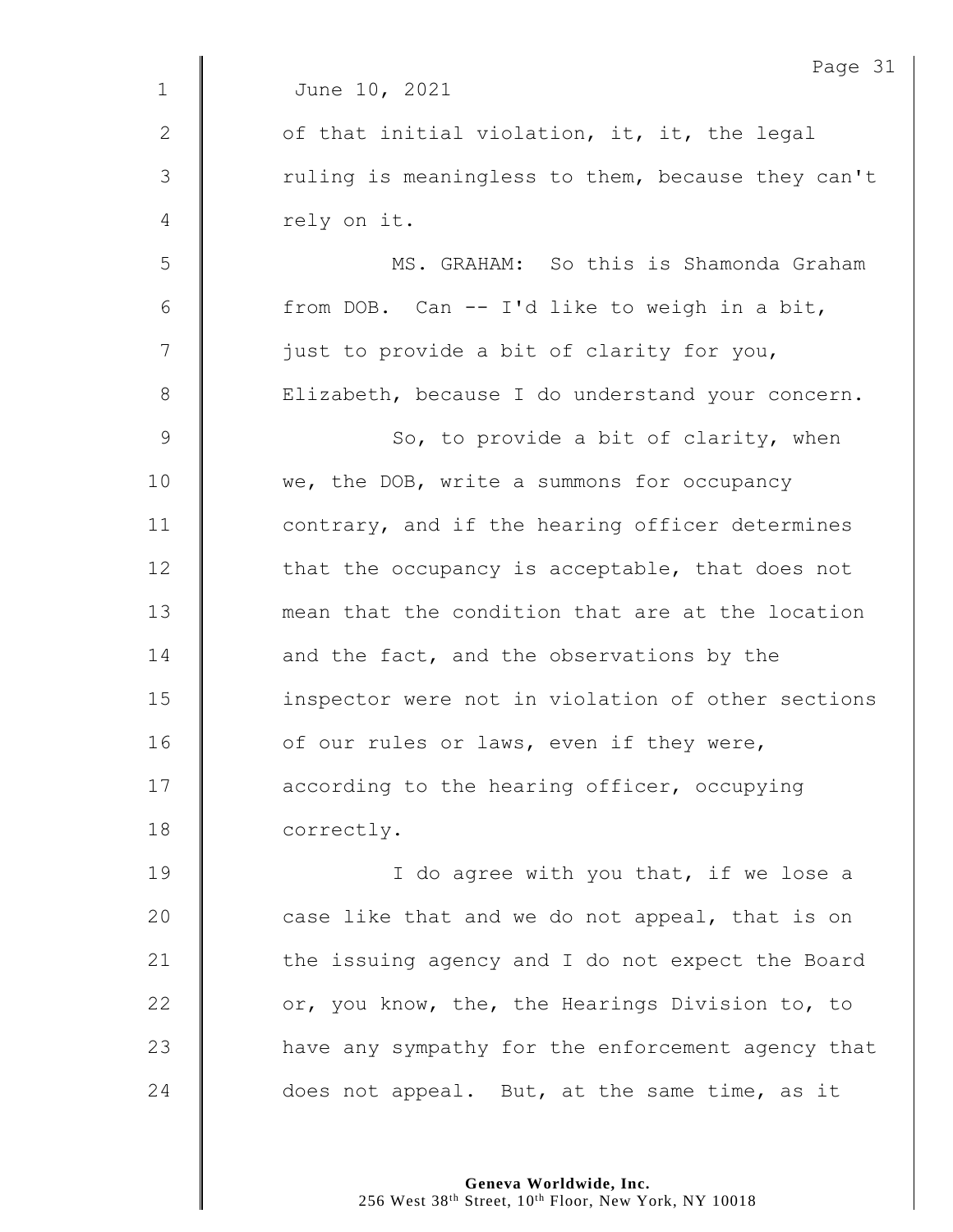2 | Telates to occupancy, many times, in order to 3 **deg is allow** for the occupancy, there are conditions 4 | created that may have been described in the 5 | occupancy violation, which, I have to really  $6$  | stress, is, is violating the person for the way  $7 \parallel$  they are occupying the space. That is very 8 different from how they set up the space in order 9 | to allow for such occupancy.

10 | So, let's say the hearing officer at the 11 **H** hearing level, they dismiss the occupancy. You 12 xnow what? And I'm just making this up. This 13 | location can be occupied in this say. That does 14 **not mean that the walls, the sinks, the** 15 Testrooms, the things that were put in place to 16 **decive** allow for that, that does not mean that those 17 | things are acceptable.

18 | So I think that, even with the same set **J** of facts and the same observations, if the **inspector observed other areas of our rules and**  $\parallel$  laws that were in violation, then I think it is, **dege** it is correct to issue a new violation. 23 | MS. KNAUER: Well, I agree, Shamonda,

24  $\parallel$  that those would be different, those would be

**Geneva Worldwide, Inc.** 256 West 38<sup>th</sup> Street, 10<sup>th</sup> Floor, New York, NY 10018 Page 32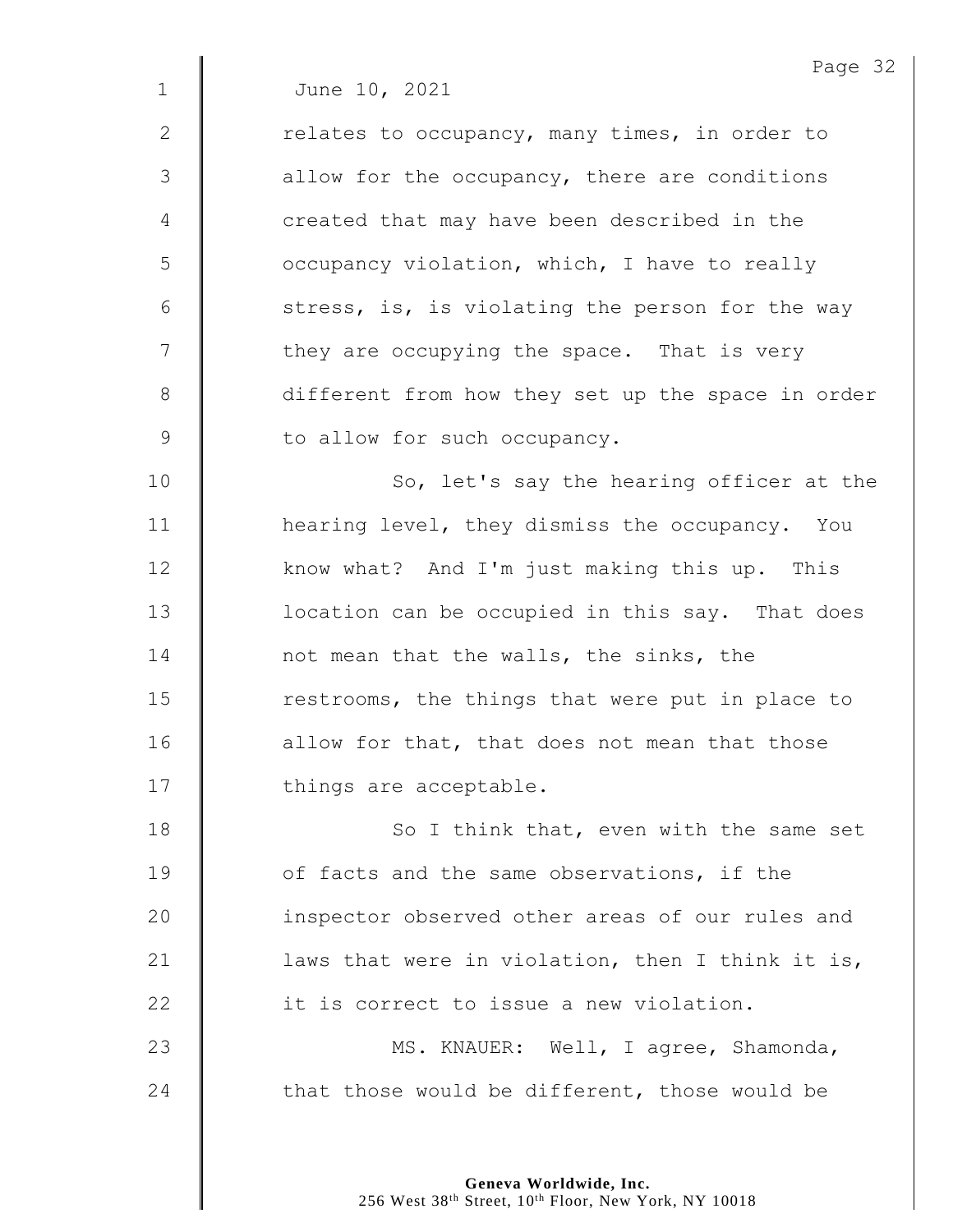|              | Page 33                                           |
|--------------|---------------------------------------------------|
| $\mathbf 1$  | June 10, 2021                                     |
| $\mathbf{2}$ | different charges and res judicata would not      |
| 3            | apply to the adjudication of those charges,       |
| 4            | because those would be separate. So I, I, I       |
| 5            | agree with you there that --                      |
| 6            | MS. GRAHAM: But, yeah.                            |
| 7            | MS. KNAUER: Yeah. So I, I don't --                |
| 8            | MS. GRAHAM: But that is why Peter, but,           |
| 9            | Elizabeth, that is why Peter is saying it doesn't |
| 10           | happen. And speaking for Buildings, because I am  |
| 11           | the Executive Director of Enforcement, I can tell |
| 12           | you that if an occupancy contrary summons is      |
| 13           | dismissed and we do not successfully appeal, we   |
| 14           | are not going to go out and write that same       |
| 15           | occupancy contrary if we did not successfully     |
| 16           | appeal it. We would not do that. That is not      |
| 17           | part of our practice.                             |
| 18           | MS. KNAUER: Well, I'm not suggesting,             |
| 19           | Shamonda, that, that you would intentionally do   |
| 20           | that or, you know, would direct that on the part  |
| 21           | of inspectors. But I do think it's, it's,         |
| 22           | there's a, there's a possibility --               |
| 23           | [CROSSTALK] [10:07:33] [00:32:33]                 |
| 24           | MR. SCHULMAN: Did we lose the --                  |
|              |                                                   |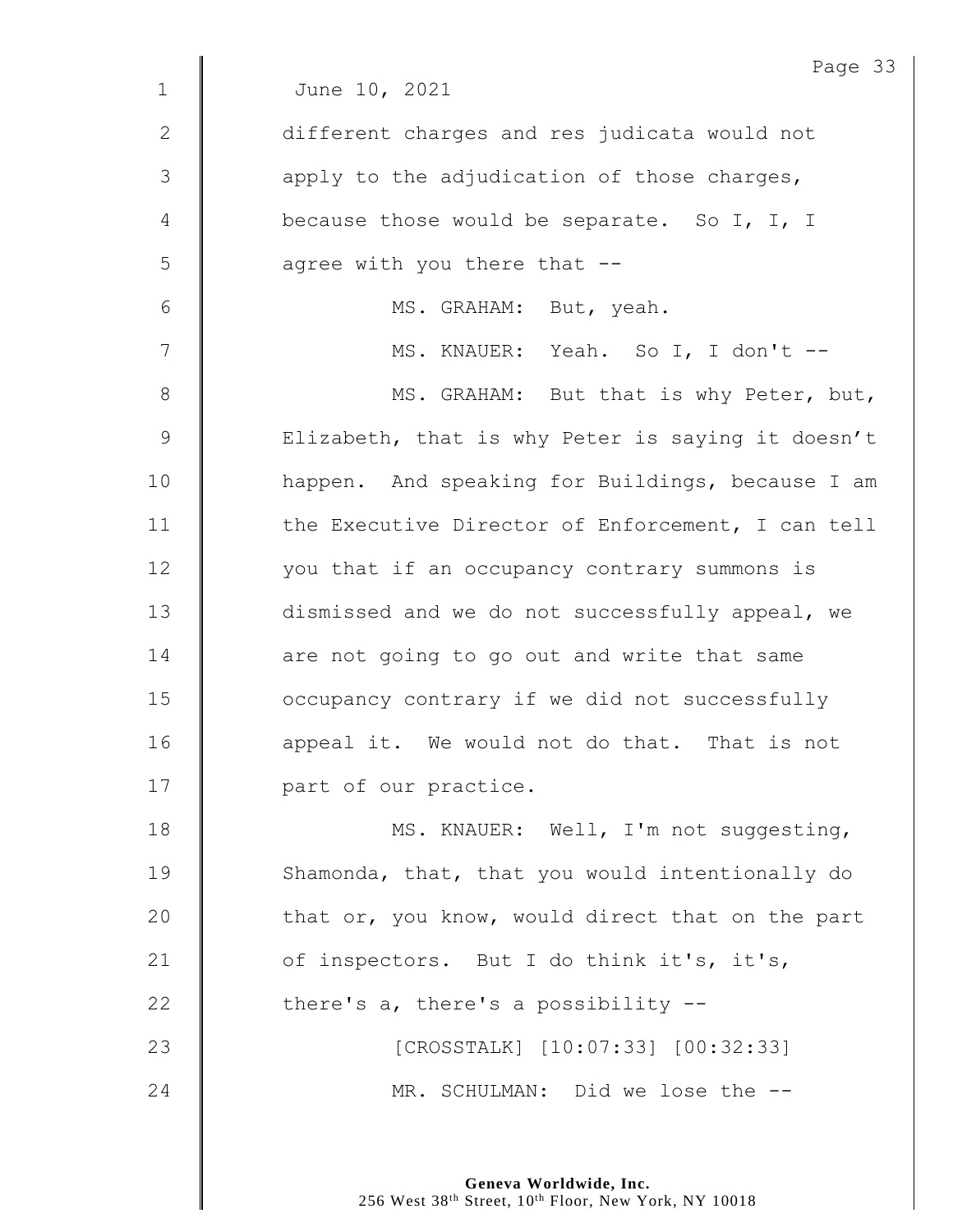|                | Page 34                                          |
|----------------|--------------------------------------------------|
| $\mathbf 1$    | June 10, 2021                                    |
| $\mathbf{2}$   | MS. GRAHAM: Well, if the inspector,              |
| $\mathfrak{Z}$ | even, even a zealous inspector that sent out and |
| $\overline{4}$ | did such things, there are only two things that  |
| 5              | could happen. Either (1) the respondent may be   |
| 6              | able to argue res judicata because --            |
| 7              | [CROSSTALK] [10:07:54] [00:32:54]                |
| $\,8\,$        | MR. SCHULMAN: Okay, they're back.                |
| $\mathsf 9$    | Okay. I'm sorry, we lost the, we lost the        |
| 10             | conference room for a second.                    |
| 11             | MS. GRAHAM: You know, either the --              |
| 12             | there are only two things that can happen in a   |
| 13             | case like that, and I understand what you're     |
| 14             | saying, because you can get an inspector who     |
| 15             | maybe (1) is zealous, or maybe (2) did not       |
| 16             | necessarily do the proper research and they      |
| 17             | issued the same, the same exact infraction that  |
| 18             | was already dismissed by the Board. But, in such |
| 19             | case, there would be two things that would       |
| 20             | happen. (1) The hearing officer, you know,       |
| 21             | depending on how the hearing went, may, may look |
| 22             | at the previous case, which the inspector should |
| 23             | have done, or (2) the respondent may very well   |
| 24             | raise res judicata. And depending on what the    |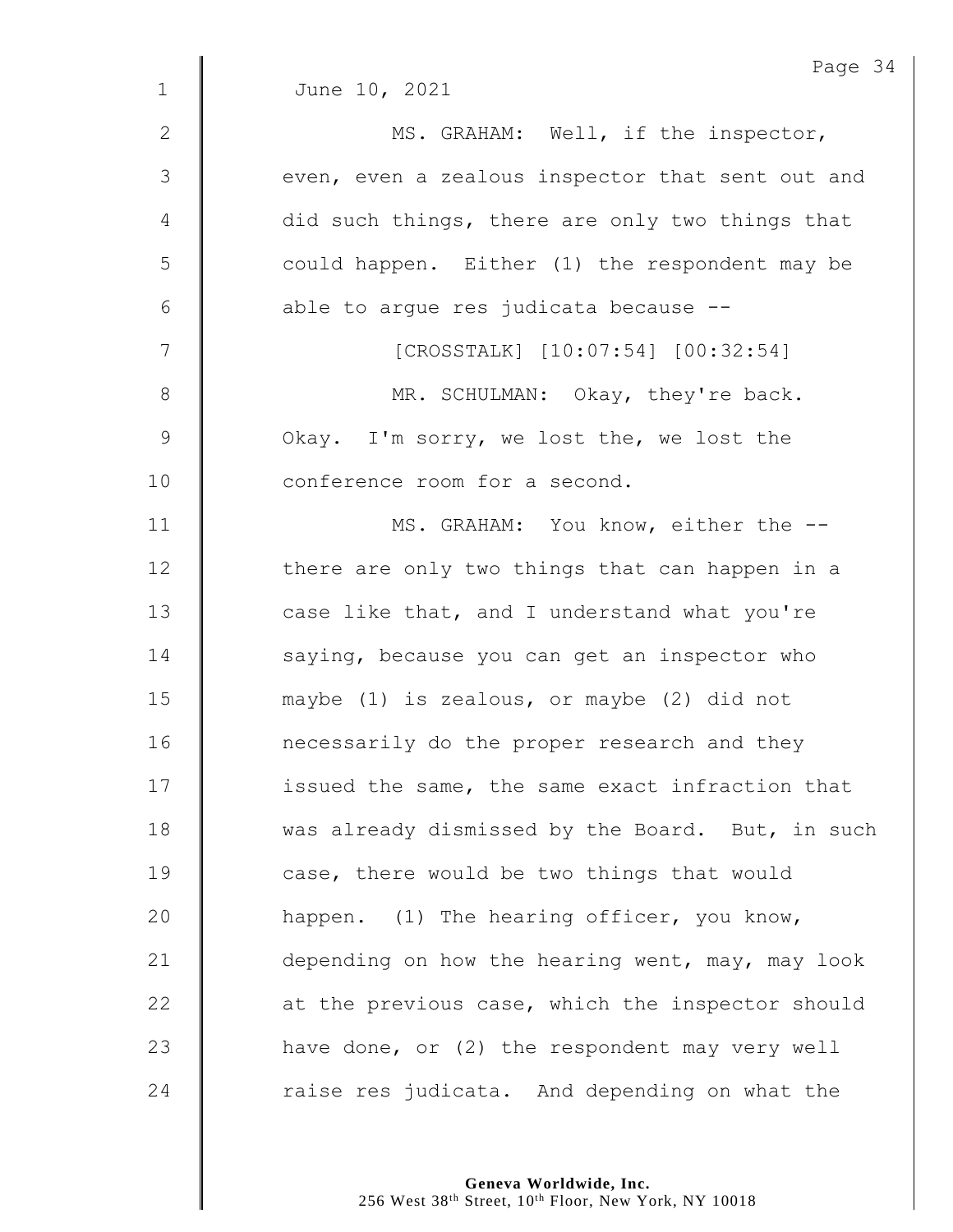2 **circumstances are, the Board would make the** 3 decision. And that's really, I, I believe that  $4 \parallel$  that was why the rule was changed, to make it, to 5 make it something that the Board needed to make  $6$   $\parallel$  the final decision, because there's so many nooks  $7 \parallel$  and crannies as it relates to res judicata.

8 **MS. KNAUER:** But under the Board's 9 Some current policy, we would not apply res judicata 10 | in an occupancy case, even if it, even if it was 11 | raised at the hearing level. We wouldn't, we 12 wouldn't apply it based on the parameters set 13  $\parallel$  forth in the clarification document.

**MR. SCHULMAN:** And that, yeah, that's  $\parallel$  correct. I just want to clarify. What, what he **H** had discussed, what, what you had mentioned **earlier** about what was codified in our rule, it | primarily is simply that a hearing officer shall **establish the record, not rule on it, but the** 20 | Board shall.

21 | But it does contain one little bit about 22 what the Board would consider, which is the 23  $\parallel$  interest of justice, as well as public safety. 24  $\parallel$  So I do think that res judicata, in the

> **Geneva Worldwide, Inc.** 256 West 38<sup>th</sup> Street, 10<sup>th</sup> Floor, New York, NY 10018

Page 35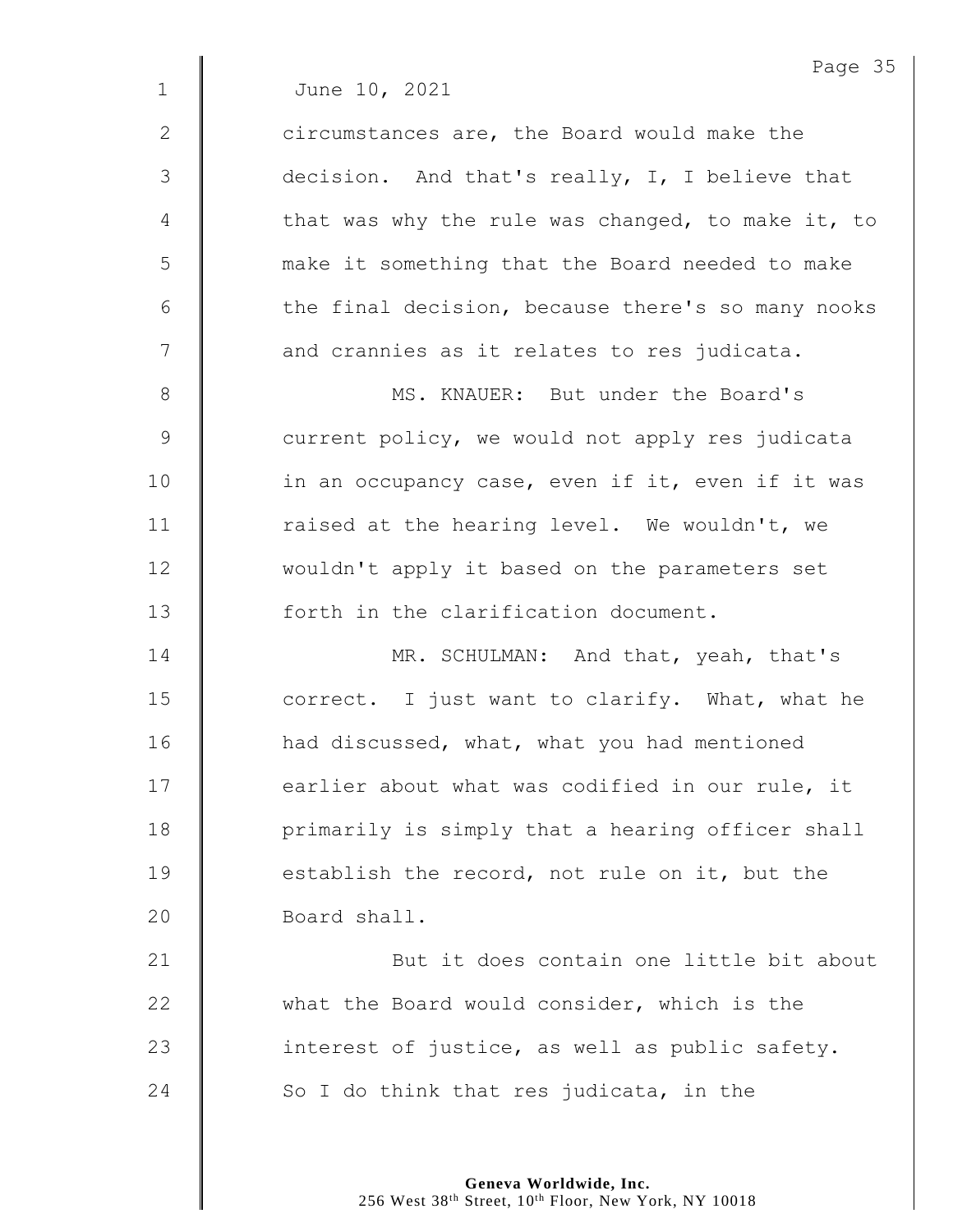$2 \parallel$  enforcement context, and the rule acknowledges 3 || this, does require a bit of a different analysis 4 | than maybe res judicata in a civil litigation or 5 || something else like that. It isn't just the  $6$  | enforcement agency that loses, that's on the hook 7 | for losing. If you have a, a single-family house 8 **b** that converts to 25 SROs into it and, for some 9 | reason, it's dismissed and isn't appealed, 10 **essentially, applying res judicata would be** 11 | legalizing a one-family house into a 25-family 12 **house without the required fire safety, without** 13 the required egress, lighting, all of those 14 things. And it would potentially allow them to 15  $\parallel$  continue to occupy that, despite the, the 16 | inherent risks that it would pose to all those 17 **C** occupants.

18 Just like the wall instance I mentioned 19 **earlier**, it's not really Department of Buildings 20  $\parallel$  that, that, that has suffered from that, but I 21 | wouldn't want to walk past a wall that isn't 22 | being maintained and, and which the Department of 23 | Buildings cannot charge any further as not being 24 **Muller** maintained because they lost one case. And, each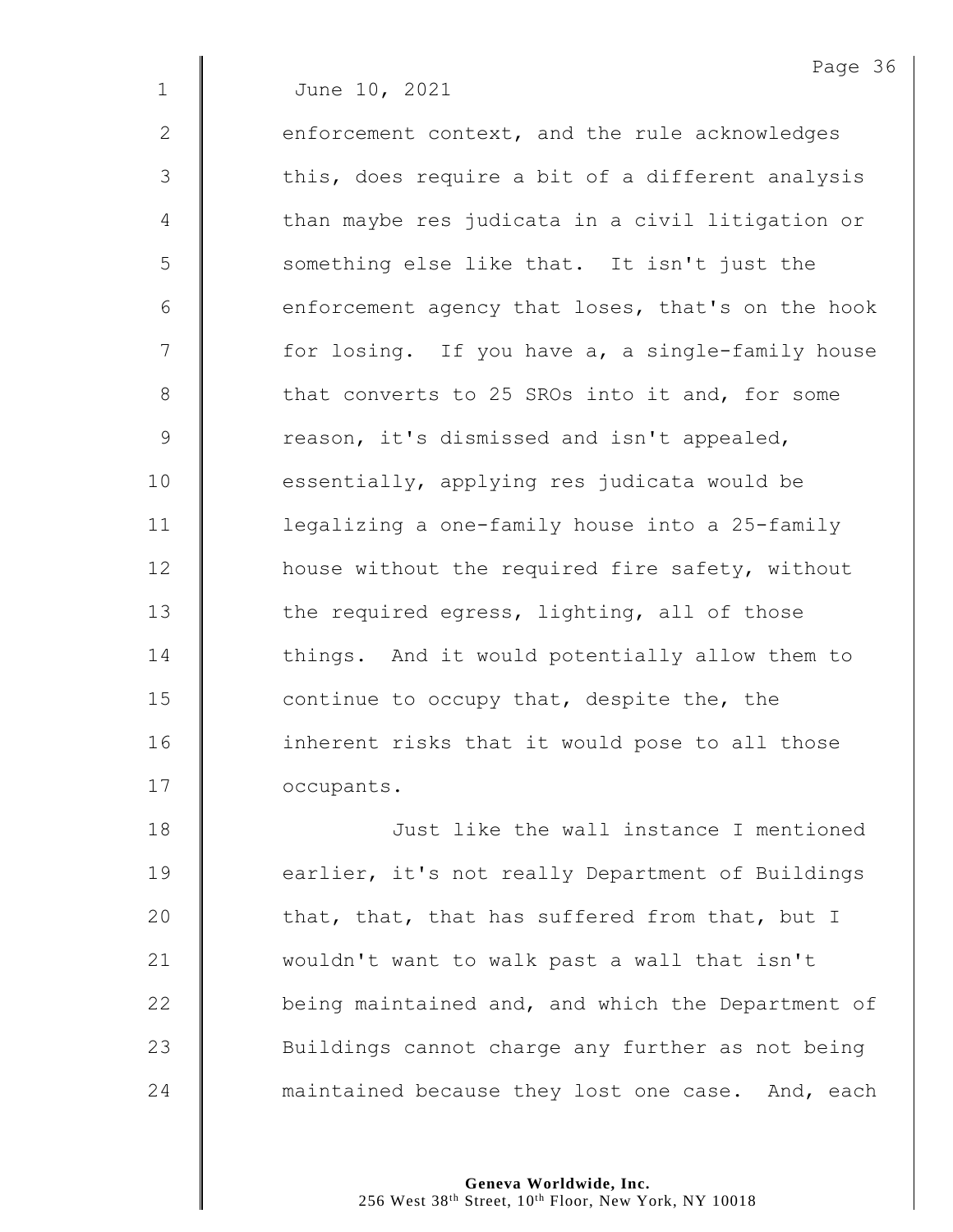|               | Page 37                                           |
|---------------|---------------------------------------------------|
| $\mathbf 1$   | June 10, 2021                                     |
| 2             | day, it's not being maintained.                   |
| 3             | MR. SCHNEID: Can I ask a question? And            |
| 4             | I apologize. It's my first meeting, so I don't    |
| 5             | have the same benefit of the background as        |
| 6             | everyone else. But isn't at issue the same        |
| 7             | facts? So we're saying the same facts could be    |
| $8\,$         | applied. So if there's a violation as to the 25   |
| $\mathcal{G}$ | units in your example, wouldn't we be saying that |
| 10            | if the facts were exactly the same, then we have  |
| 11            | to apply the law as we, or the regulation that's  |
| 12            | based, that we decided, right? So if there's      |
| 13            | different facts, it would be a different outcome, |
| 14            | potentially. Are, are -- isn't that the point,    |
| 15            | that we shouldn't be relitigating the same fac-   |
| 16            | factual issues?                                   |
| 17            | MS. KNAUER: Yes.                                  |
| 18            | MR. SCHNEID: And I imagine in your                |
| 19            | scenario, there could be many different factual   |
| 20            | scenarios.                                        |
| 21            | MS. KNAUER: That, that's my point. I              |
| 22            | think Peter's point is that there, there, there   |
| 23            | could be this extreme situation where something   |
| 24            | falls through the cracks. I think it's, it's, I   |
|               |                                                   |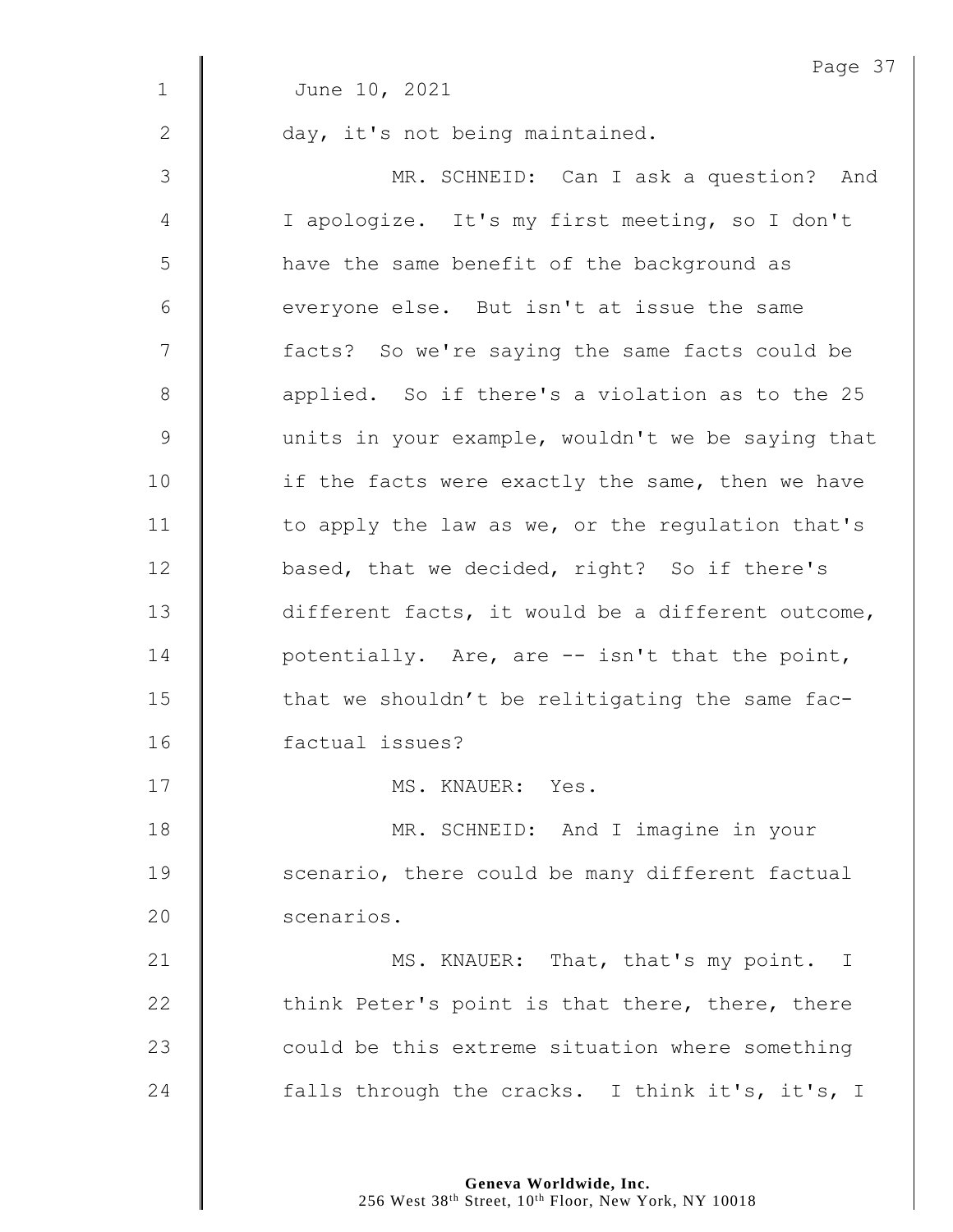|             | Page 38                                           |
|-------------|---------------------------------------------------|
| $\mathbf 1$ | June 10, 2021                                     |
| 2           | mean, Shamonda, you can respond to that. But it   |
| 3           | seems highly unlikely to me that Buildings would  |
| 4           | not appeal that case.                             |
| 5           | MR. SHPETNER: Also --                             |
| 6           | MS. GRAHAM: I'll tell you one thing,              |
| 7           | you know I'm over here biting at the bit,         |
| 8           | Elizabeth. Buildings had better appeal a case     |
| $\mathsf 9$ | like that, so I wouldn't really worry about       |
| 10          | something like that. And I think what I need to   |
| 11          | make very clear, like the way the inspectors      |
| 12          | write the summonses, right. So if there's         |
| 13          | occupancy contrary, the inspector is going to     |
| 14          | write all of the facts that make them believe     |
| 15          | that the occupancy is contrary, but those facts   |
| 16          | would include other things that they observe that |
| 17          | are, actually, violations of other sections of    |
| 18          | our rules, of our laws.                           |
| 19          | So what happens is you have this big              |
| 20          | summons that tells you this person is occupying   |
| 21          | this space incorrectly. They don't have           |
| 22          | sprinklers, they don't have this or they have 25  |
| 23          | rooms where it should be a one-family apartment,  |
| 24          | and the inspector has given all those facts when, |
|             |                                                   |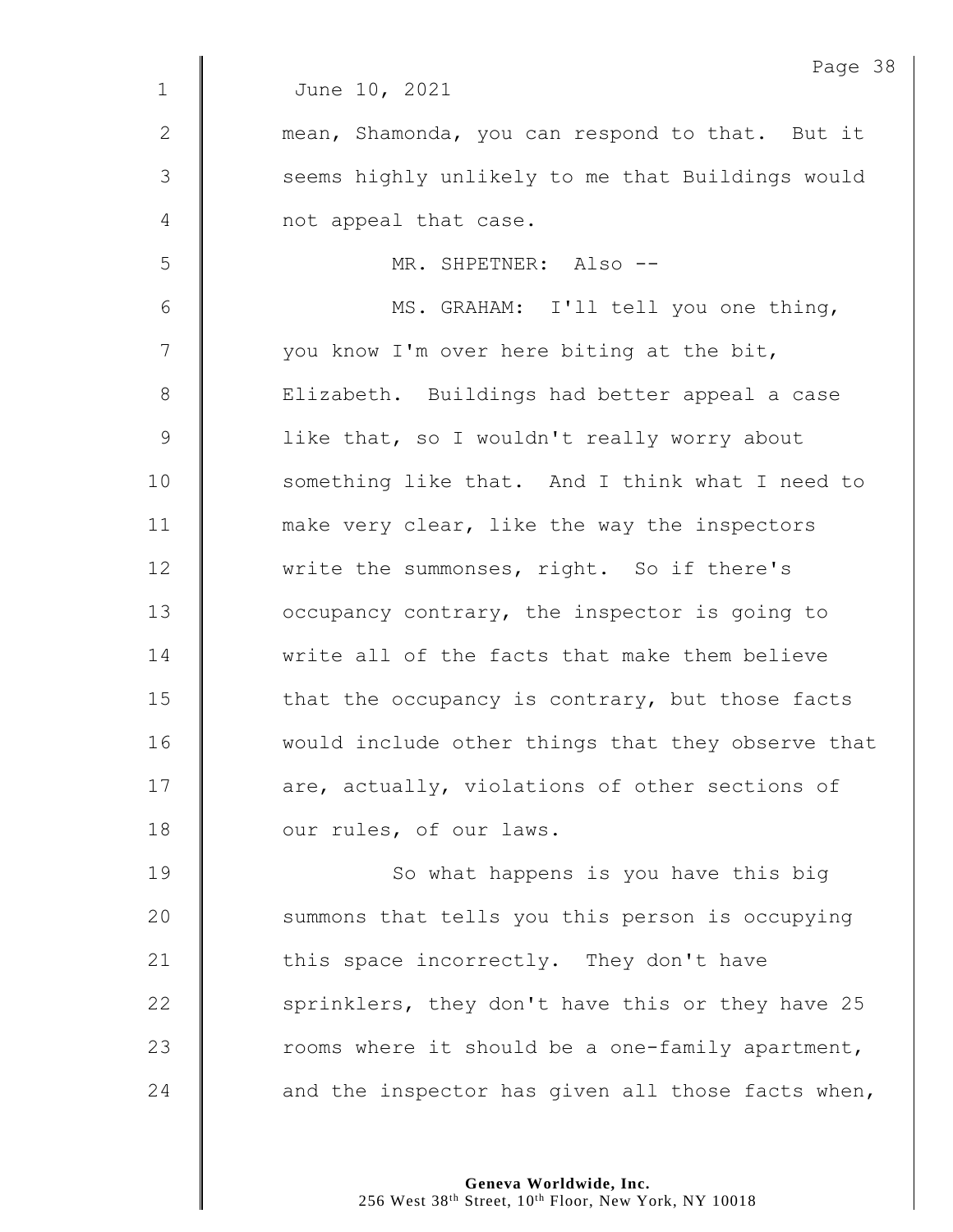2  $\parallel$  in actuality, the only fact that they have to 3 | qive was the current occupancy or what is legally  $4 \parallel$  acceptable versus what they saw, which would have 5 | been the 25 rooms. Our inspectors are going  $6$  | further to state the other things that they saw. 7 | And when they do that, that is because they're 8 We writing that one summons opposed to writing the 9 | 10 or 15 or however many could be written.

10 | T mean, in these cases -- I'm going to 11 | tell you now -- it is really simple. Once you 12 **H** have that occupancy contrary, depending on the 13 | type of scenario you have, like Peter said, you 14  $\parallel$  get, especially if it's like an AirBNB situation, 15 **i** it depends on the situation. You've got 16 | sprinkler requirements coming into play, egress 17 | requirements coming into play, ventilation 18 Tequirements coming into play. There's all of 19  $\parallel$  these different requirements that then kick in, 20 **and the inspector may very well only write** 21 **July 21** occupancy sometimes -- not all the time. But, 22 when they do, if that were dismissed, then we're 23  $\parallel$  saying, oh, my gosh, we have this 25-room one-24 **family house.** People can really, really get hurt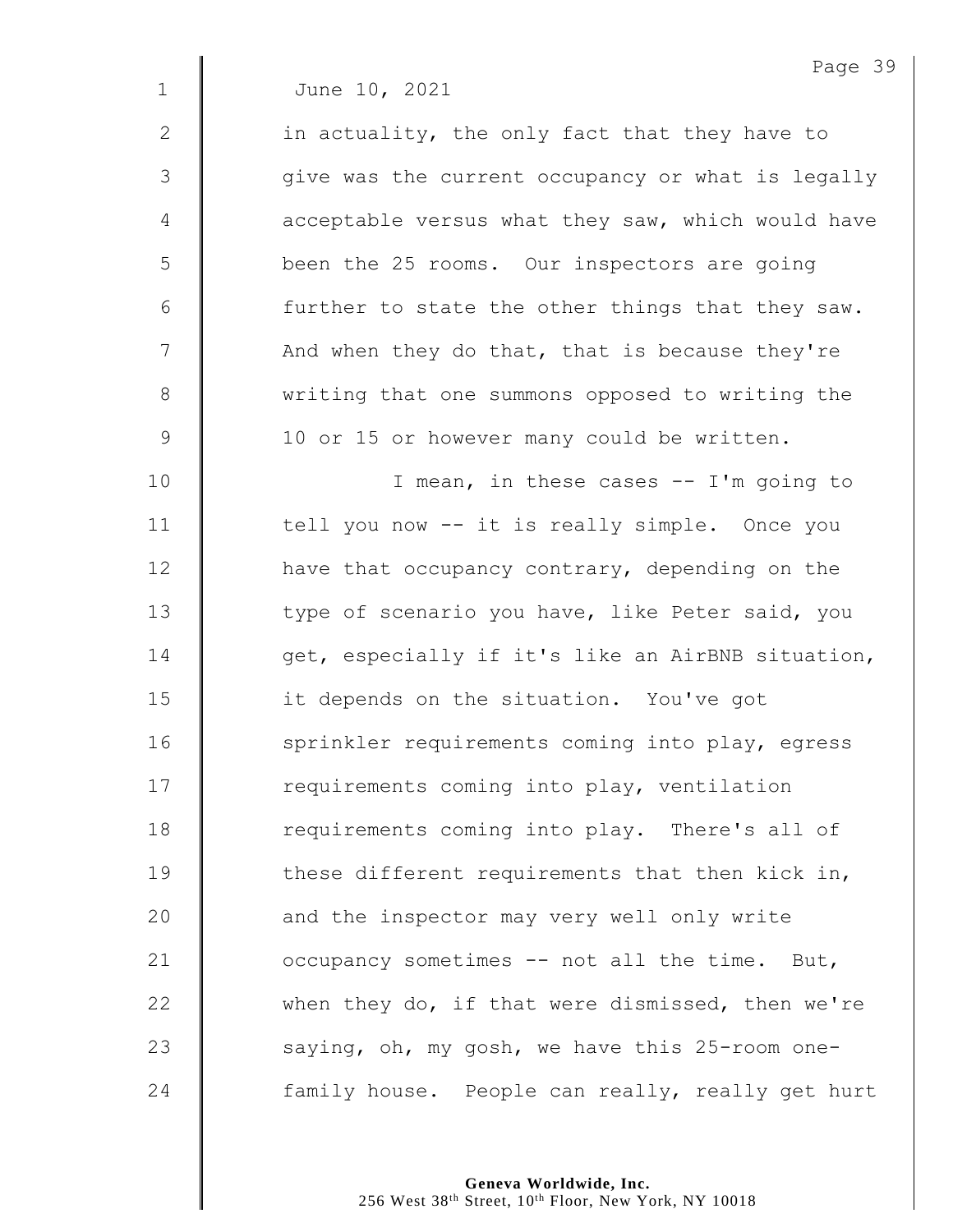|               | Page 40                                            |
|---------------|----------------------------------------------------|
| $\mathbf 1$   | June 10, 2021                                      |
| 2             | in situations like that.                           |
| 3             | So the Department would (1) appeal, and,           |
| 4             | then, $(2)$ if we did not prevail or, for whatever |
| 5             | reason, lost the appeal, we would try to ramp up   |
| $6\,$         | our enforcement in other ways, keeping in mind     |
| 7             | that the major goal is compliance and to get that  |
| $8\,$         | location to a safe space. Because these, in        |
| $\mathcal{G}$ | these instances, this is where people lose their   |
| 10            | lives in emergencies, fires and things of that     |
| 11            | sort.                                              |
| 12            | MS. KNAUER: I'll, I'll just say that I             |
| 13            | think that the concerns that Peter are raising     |
| 14            | are, are like, that the hearing officers are       |
| 15            | going to get it wrong and that, and that           |
| 16            | Buildings isn't, is going to get it wrong by not   |
| 17            | appealing. And, and/or that the Board is going     |
| 18            | to get it wrong on the appeal. So I, I think       |
| 19            | those concerns are $--$ I, I mean the, I, I would  |
| 20            | just say that we shouldn't be making policy based  |
| 21            | on concerns that, like, a multiple chain of        |
| 22            | events will go wrong in that fashion at OATH.      |
| 23            | You know, sort of to the, to the detriment of, of  |
| 24            | respondents who are try-, you know, who might be   |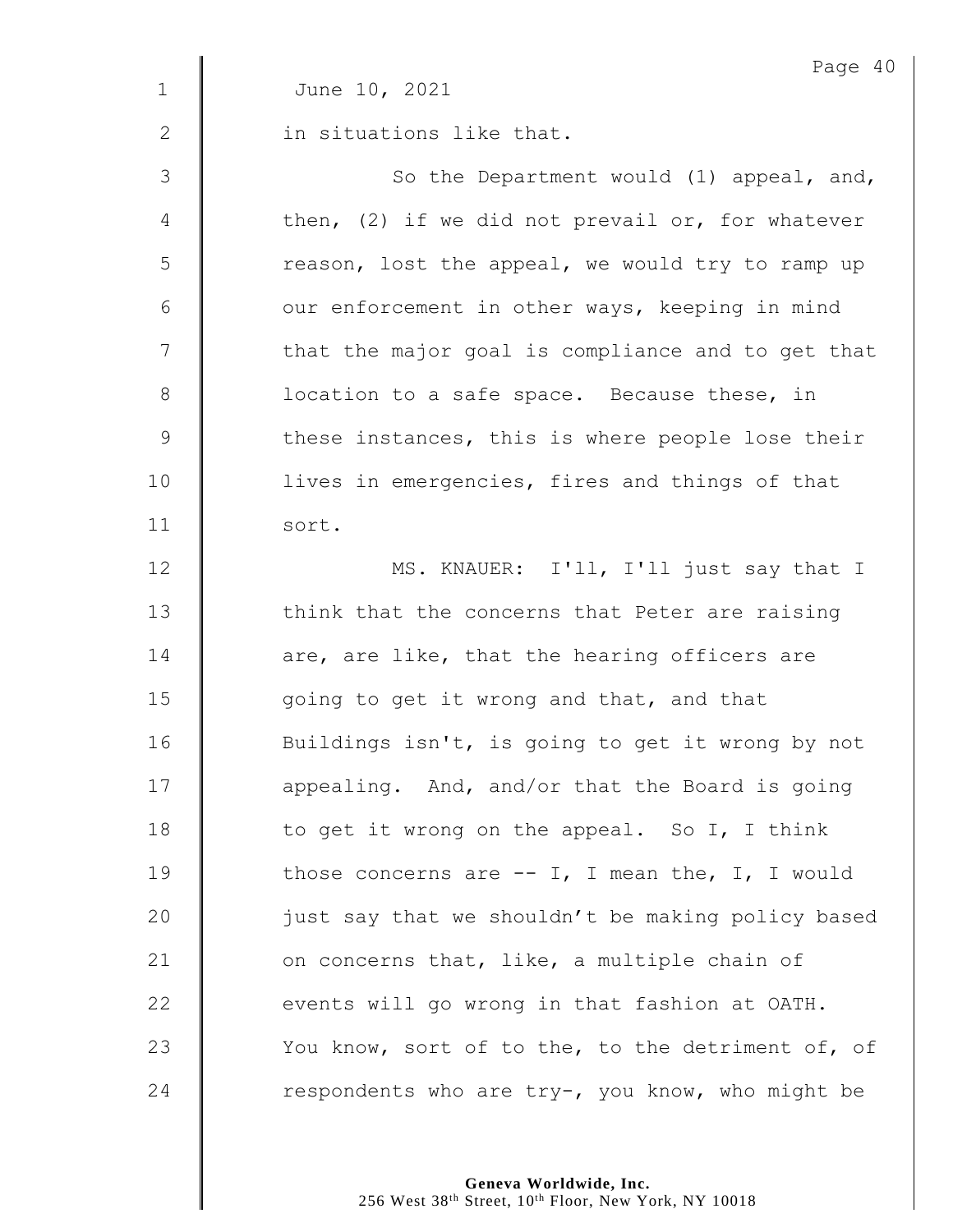|                | Page 41                                           |
|----------------|---------------------------------------------------|
| $\mathbf 1$    | June 10, 2021                                     |
| $\mathbf{2}$   | trying to just comply with the law and, and       |
| 3              | maintain their building in what they think is     |
| $\overline{4}$ | leg-, a legal manner.                             |
| 5              | I think in many, many cases, likely               |
| 6              | where the, you know, there's a dismissal because  |
| 7              | Buildings, for example, just didn't produce       |
| $8\,$          | enough, enough evidence of illegal occupancy,     |
| $\mathsf 9$    | that that also, if they, if they came forward     |
| 10             | with more evidence of illegal occupancy on a      |
| 11             | subsequent summons, then, again, res judicata     |
| 12             | wouldn't apply in that case because the ruling    |
| 13             | was not based on the same evidence.               |
| 14             | MR. SCHULMAN: I, I, I don't think                 |
| 15             | that's the way that the Board has applied res     |
| 16             | judicata, as far as not having sufficient         |
| 17             | evidence. If it was simply, we can go back to     |
| 18             | the, the stairs case. If it was dismissed         |
| 19             | because DOB didn't come forward with sufficient   |
| 20             | evidence that these stairs weren't ADA compliant, |
| 21             | and then they reissued that, the Board would say  |
| 22             | that is res judicata.                             |
| 23             | MS. KNAUER: All right. Fair enough,               |
| 24             | fair enough.                                      |
|                |                                                   |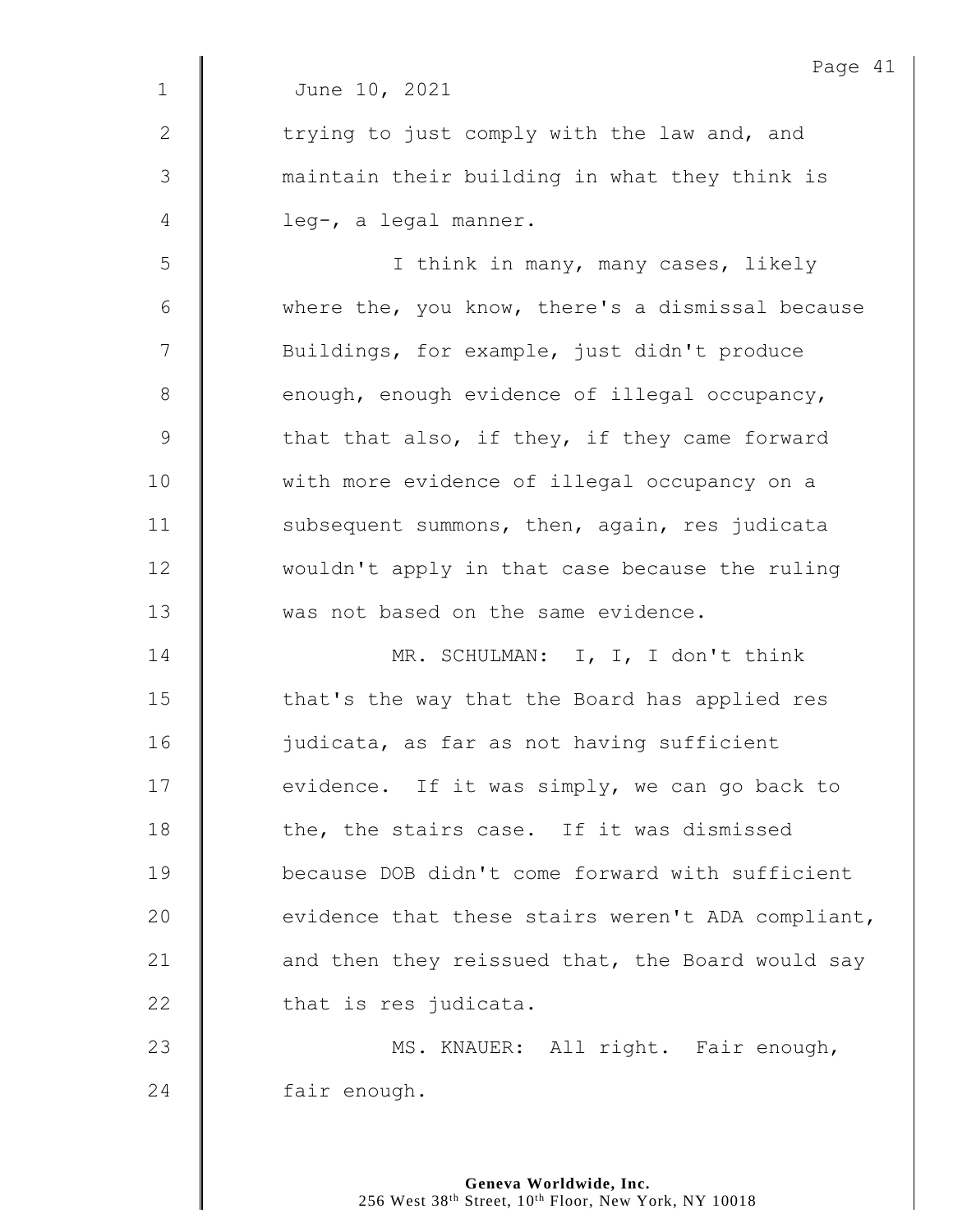| $\mathbf{2}$ | MR. SCHULMAN: DOB had its chance to, to           |
|--------------|---------------------------------------------------|
| 3            | submit the evidence. They didn't. But I think     |
| 4            | part of what the distinction that, that is a      |
| 5            | distinction between res judicata and collateral   |
| 6            | estoppel and, really, the Goldstein case speaks   |
| 7            | to claim preclusion, not issue preclusion, and I  |
| 8            | don't think the Board has been very stringent on  |
| $\mathsf 9$  | issue preclusion. And a lot of the reasons why a  |
| 10           | occupancy contrary charge would be dismissed      |
| 11           | would be based on particular issues. Like you're  |
| 12           | saying, they, DOB failed to, the issue of what is |
| 13           | illegal occupancy of this building or the issue   |
| 14           | of how many rooms were actually being occupied on |
| 15           | a particular day. Those are things that the       |
| 16           | Board hasn't applied and those are the reasons    |
| 17           | why you would generally say, okay, you can't      |
| 18           | issue another occupancy contrary charge on        |
| 19           | Tuesday if it was dismissed Monday, because you   |
| 20           | haven't shown that the issue of how many          |
| 21           | occupants, how, how many rooms were being         |
| 22           | occupied has changed, or you haven't shown that   |
| 23           | the legal occupancy of this premises has changed. |
| 24           | So that's the distinction, to some degree, of     |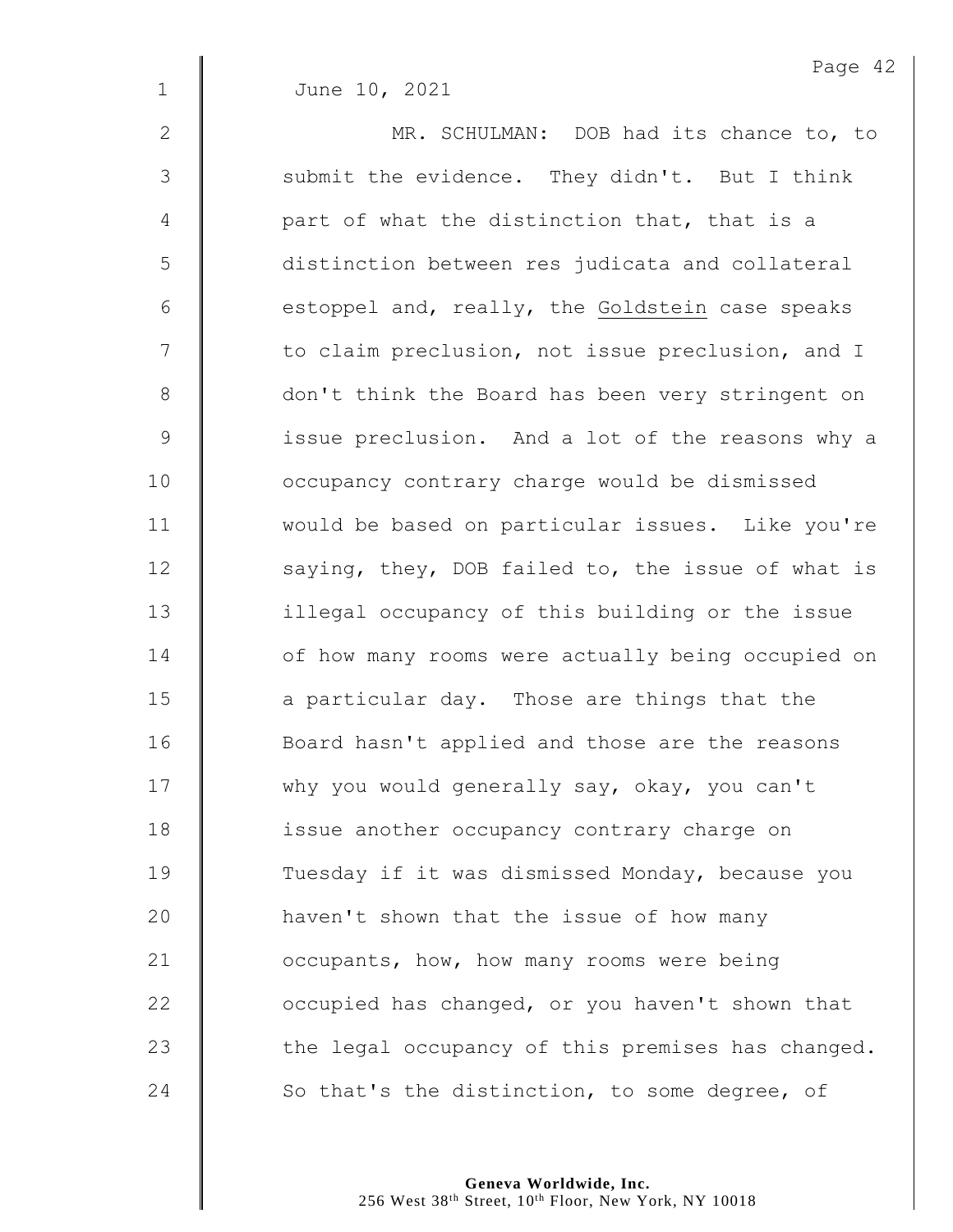|               | Page 43                                           |
|---------------|---------------------------------------------------|
| $\mathbf 1$   | June 10, 2021                                     |
| $\mathbf{2}$  | what continuing violations versus non-continuing  |
| $\mathcal{S}$ | violations also hinges on, is collateral estoppel |
| 4             | versus res judicata.                              |
| 5             | [CROSSTALK] [10:17:22] [00:42:22]                 |
| 6             | MS. KNAUER: I mean, I, I think that's             |
| 7             | splitting hairs, to a certain extent. The         |
| $8\,$         | collateral estoppel is, is a part of the doctrine |
| $\mathcal{G}$ | of res judicata. And I quess, I quess I'm just    |
| 10            | raising this issue as, as sort of a, from a       |
| 11            | policy perspective of allowing people to rely on  |
| 12            | decisions of the Board and whether, whether       |
| 13            | that's, whether we, in fact, do that. So --       |
| 14            | MS. KLETTER: If I may, [unintelligible]           |
| 15            | $[10:17:50]$ $[00:42:50]$ .                       |
| 16            | MS. KNAUER: -- versus --                          |
| 17            | MR. SCHNEID: Is there a proposed change           |
| 18            |                                                   |
| 19            | MS. KLETTER: Can you guys hear me?                |
| 20            | MR. SCHNEID: -- to the, the document              |
| 21            | that's on the, the on the table?                  |
| 22            | MS. KLETTER: I don't think they can               |
| 23            | hear me.                                          |
| 24            | [OFF MIC CONVERSATION]                            |

 $\overline{3}$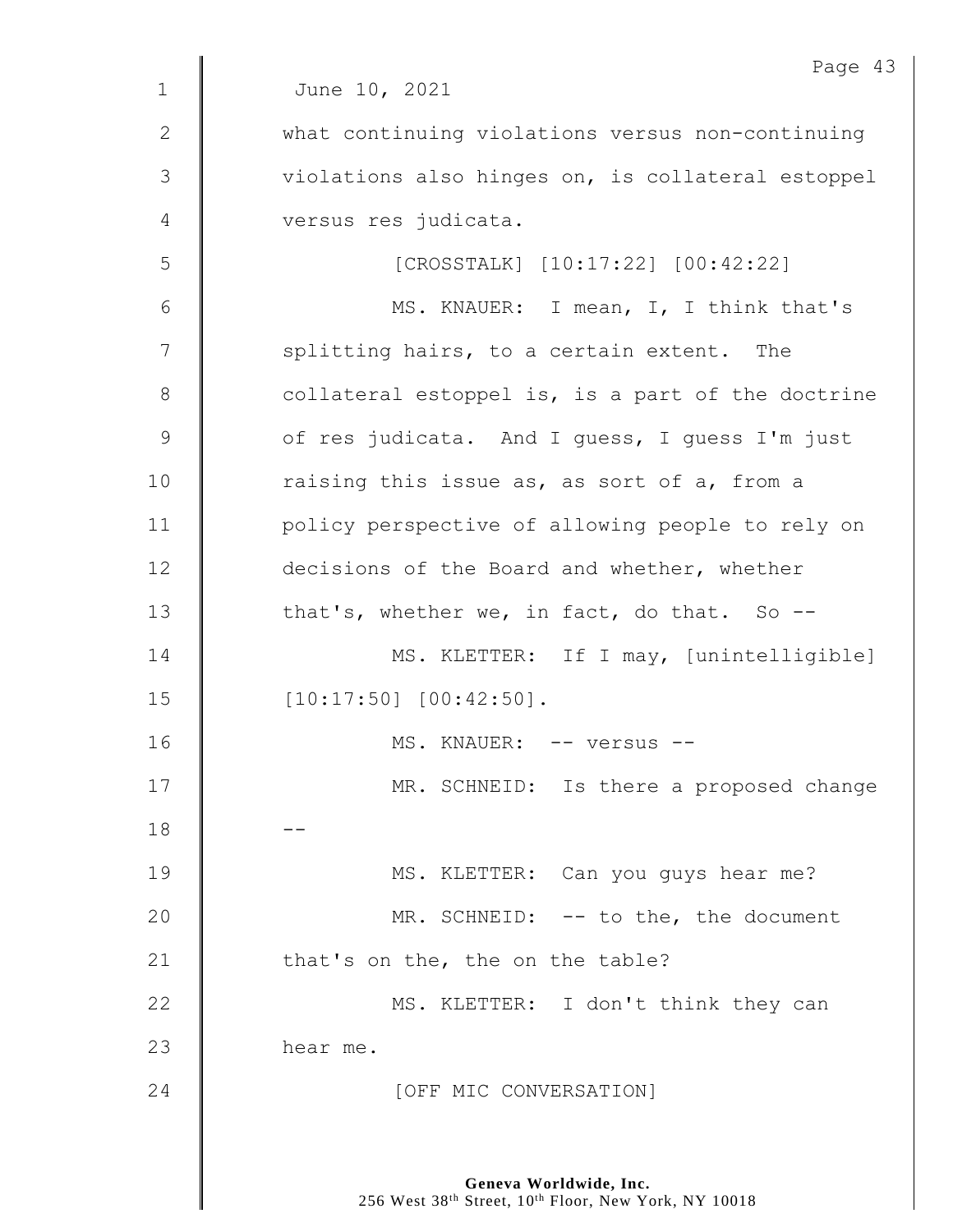|             | Page 44                                           |
|-------------|---------------------------------------------------|
| $\mathbf 1$ | June 10, 2021                                     |
| 2           | MS. KNAUER: I don't, I, I just brought            |
| 3           | this up at a panel meeting and was invited to     |
| 4           | present on it. But I, you know, I could propose   |
| 5           | a, I could propose modifications to the, to the   |
| 6           | clarification document if, if there was interest  |
| 7           | in that.                                          |
| 8           | MR. SCHULMAN: It might be appropriate             |
| 9           | to do that when a case comes up. Then, then,      |
| 10          | they take it itself and go to the full Board. A   |
| 11          | decision could be issued after debate by the full |
| 12          | Board, and then the document could be modified    |
| 13          | based on how that decision comes out.             |
| 14          | MS. KNAUER: I mean, I'm not on every              |
| 15          | panel, so if, you know, I may not --              |
| 16          | MR. SCHULMAN: Well, we could, if                  |
| 17          | there's a claim on a continuing violation where   |
| 18          | res judicata is raised, we will ask that the      |
| 19          | panel brings it to the full Board.                |
| 20          | MS. KNAUER: Okay.                                 |
| 21          | MR. SHPETNER: Sorry, could I --                   |
| 22          | MS. KLETTER: Hello? Hello?                        |
| 23          | MR. SHPETNER: This is, this is Tom                |
| 24          | Shpetner.                                         |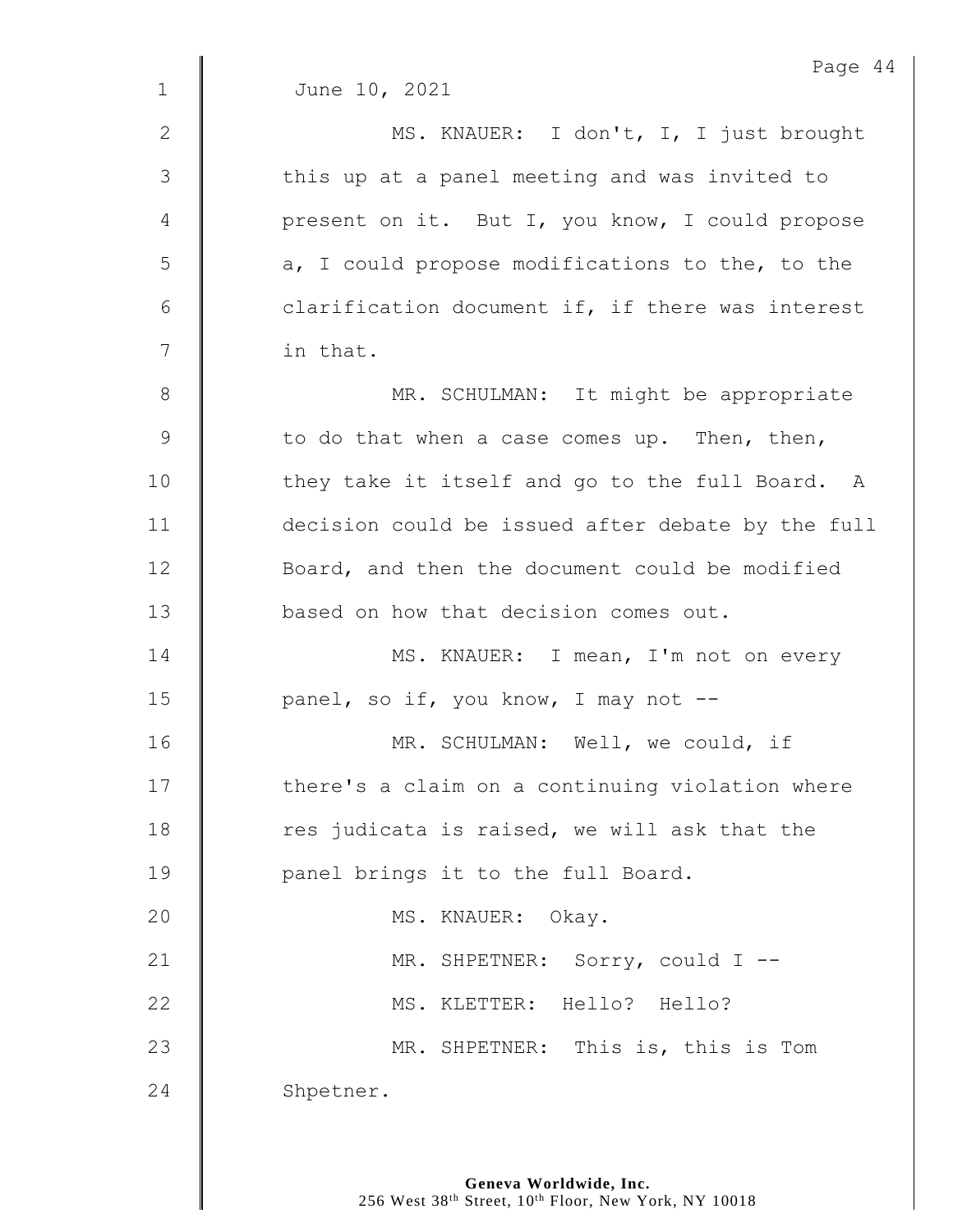| $\mathbf{1}$   | Page 45<br>June 10, 2021                          |
|----------------|---------------------------------------------------|
|                |                                                   |
| 2              | MS. KLETTER: Hi.                                  |
| 3              | MR. SHPETNER: [Unintelligible]                    |
| 4              | [10:18:50] [00:43:50]. I could be in favor of us  |
| 5              | coming [unintelligible] [10:18:53] [00:43:53]     |
| 6              | worked on in 20-, I think it was 2012. I          |
| $\overline{7}$ | remember Julian Folsom [phonetic] cornering me    |
| 8              | back in the day.                                  |
| 9              | I, I think waiting for a case to come up          |
| 10             | might, might be too little, too late. I don't     |
| 11             | mean it like we can't get it, get it right, but I |
| 12             | think this is a very worthy debate. I think it,   |
| 13             | at face value, Shamonda's diligence and, and      |
| 14             | willingness to, you know, hunt down any, any      |
| 15             | violation, you know, you know, that isn't fully   |
| 16             | fleshed out or, you know, her thoroughness is     |
| 17             | not, not up for debate here.                      |
| 18             | I, what I'm concerned is that, if we do           |
| 19             | have an ongoing violation, I mean, a lot of our   |
| 20             | jur-, a lot of our cases, you know, we just kind, |
| 21             | we write them and then we expect compliance, and  |
| 22             | we don't have any kinds of equitable means by     |
| 23             | which we can, you know, cram down change. What    |
| 24             | we do have is the ability to write new summonses. |

**Geneva Worldwide, Inc.**

256 West 38<sup>th</sup> Street, 10<sup>th</sup> Floor, New York, NY 10018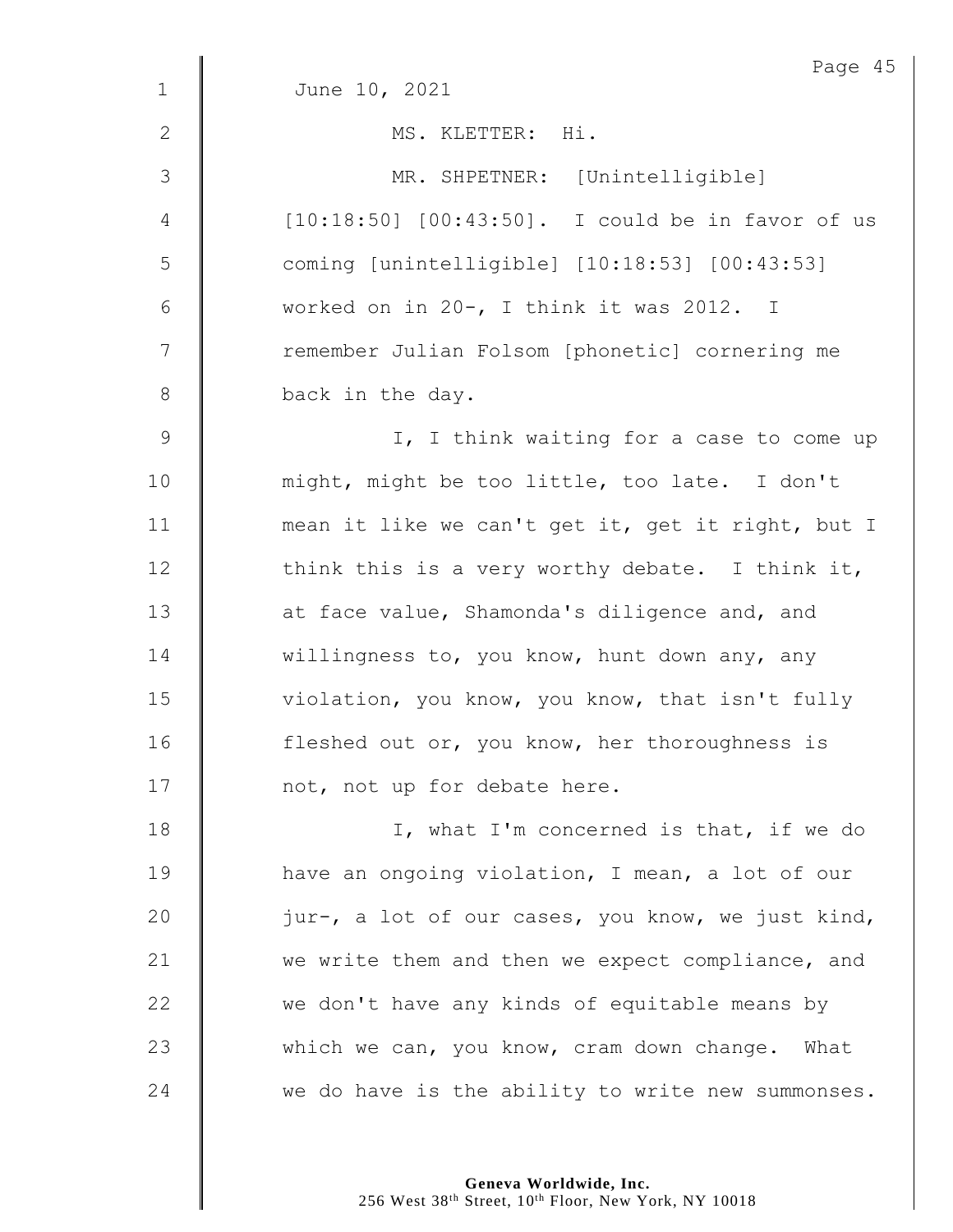|               | Page 46                                           |
|---------------|---------------------------------------------------|
| $\mathbf 1$   | June 10, 2021                                     |
| $\mathbf{2}$  | So I do think that coming up with                 |
| 3             | something, you know, we can take a couple of      |
| 4             | meetings if we have to, to do it, but I would be  |
| 5             | more than happy to team up with Elizabeth and     |
| 6             | whomever from the agencies to, to flesh this out. |
| 7             | I, I, you know, I live in a crumbling             |
| $\,8\,$       | building and I, and I do take very seriously the, |
| $\mathcal{G}$ | the need to be vigilant for ongoing violations,   |
| 10            | and where something like a stop work order isn't  |
| 11            | observed, that's very cut and dry. But where we   |
| 12            | have a dangerous commis- condition that isn't     |
| 13            | abated promptly, we do need the ability to take   |
| 14            | action, punitive or otherwise.                    |
| 15            | So I, I, I think, Peter, you're, you're,          |
| 16            | you're right that we could probably hold on until |
| 17            | one of these becomes ripe, but I'd rather get the |
| 18            | information, you know, the, the, the respective   |
| 19            | views of everybody, you know, memorialized into   |
| 20            | something we think is appropriate. That's just    |
| 21            | my reaction to the debate, which I think is, you  |
| 22            | know, important and lively and I wish we did more |
| 23            | of this, frankly.                                 |
| 24            | MR. SCHULMAN: All right. I think Olga             |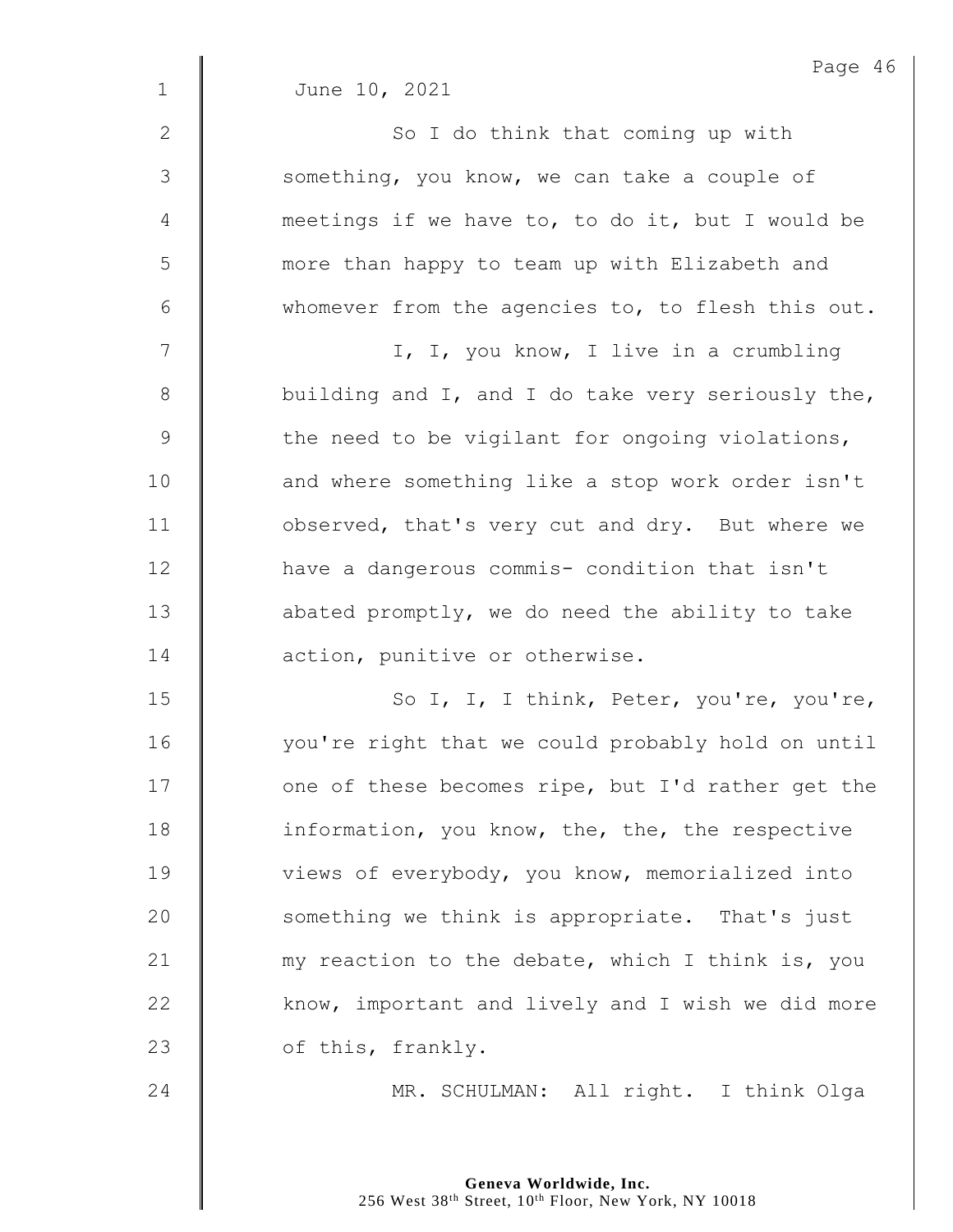|              | Page 47                                          |
|--------------|--------------------------------------------------|
| $\mathbf 1$  | June 10, 2021                                    |
| $\mathbf{2}$ | wanted to say something.                         |
| 3            | MS. STATZ: Yeah, hi. Hi, everybody. I            |
| 4            | just wanted to point something out. It's very,   |
| 5            | it would be very difficult, I think, if you want |
| 6            | $to$ $--$                                        |
| 7            | MR. SHPETNER: All right, Olga, can you           |
| 8            | get closer to a microphone? You're very hard to  |
| $\mathsf 9$  | hear.                                            |
| 10           | MS. STATZ: Yes, I am, I'm as close to a          |
| 11           | microphone as I can get.                         |
| 12           | MR. SCHULMAN: That, that's better.               |
| 13           | That's better.                                   |
| 14           | MS. STATZ: Can you hear me?                      |
| 15           | MR. SHPETNER: You're better now,                 |
| 16           | whatever you $--$ yeah.                          |
| 17           | MS. STATZ: So what I wanted to say,              |
| 18           | basically, is we have to keep in mind that       |
| 19           | there's a, there are police powers that we have  |
| 20           | to keep in mind here. OATH, of course, is the    |
| 21           | tribunal, but the enforcement agencies have      |
| 22           | police powers that we really cannot legislate    |
| 23           | beforehand or, or decide on beforehand. And I    |
| 24           | think that the reason that there's so much room  |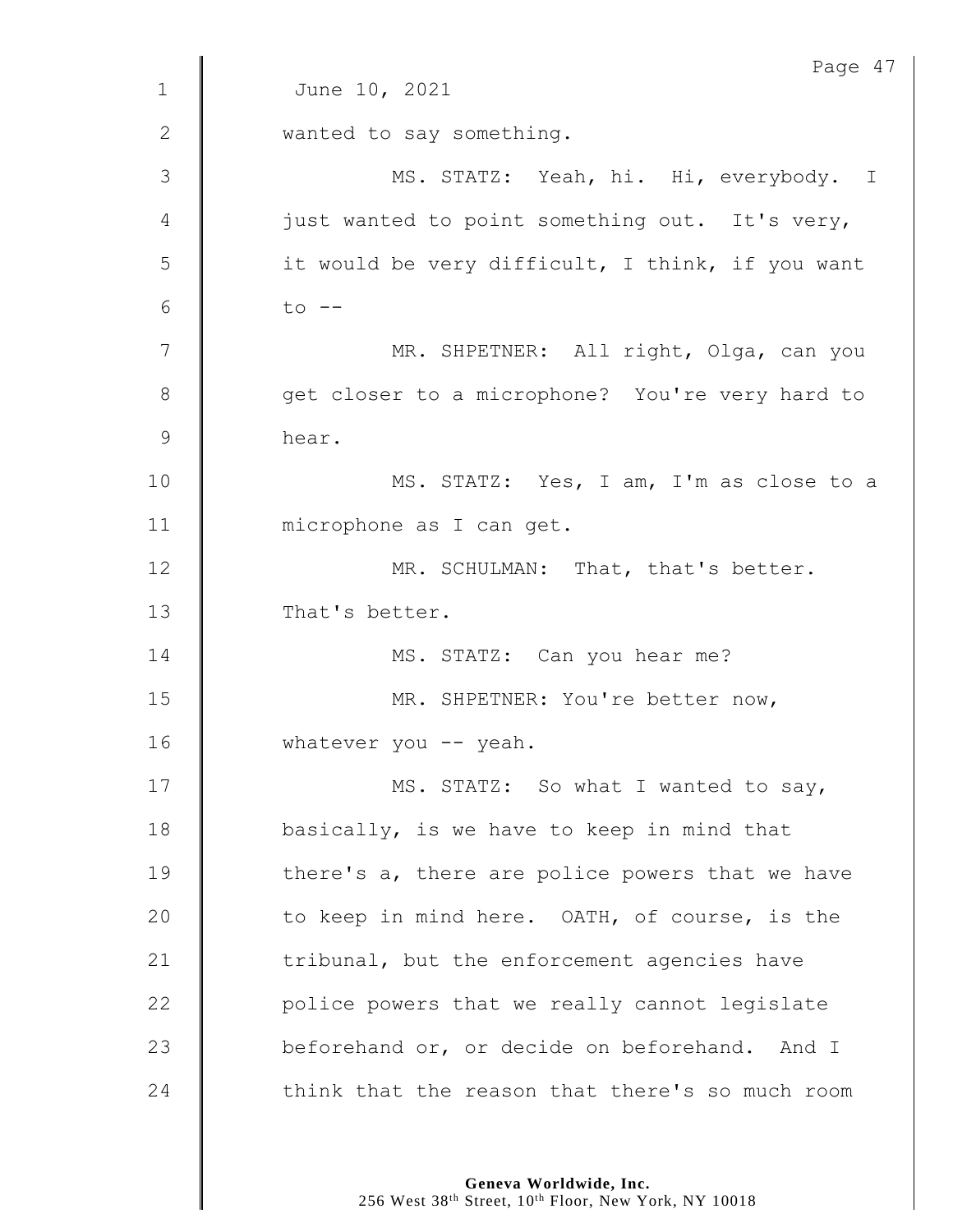2 | in the res judicata rule, as it exists, is to 3 || allow the Appeals Panel to do things on a case- $4 \parallel$  by-case basis, which I think is critical in this, 5 || in this, in this area. I don't think that this  $6$   $\parallel$  section is really amenable to having a policy 7 | that is set in stone. There are too many 8 | factors. When we listen to Shamonda speaking or 9 **Peter, or when we just review the cases, too many** 10 | things come up in individual cases for us to have 11 | some sort of a policy that will apply in every 12 | single case.

13 | I think, perhaps, we can look at it and, 14 **and say, perhaps, not do an absolute refusal to** 15 do a continuing violation. But it's absolutely 16  $\parallel$  critical that we give the a-, the agency the 17 | flexibility, on a case-by-case basis, to do this. 18 | I don't think it would be very -- this is not 19 | really amenable to a hard and fast rule because I 20 | don't know the extent to which oath has authority 21  $\parallel$  to interfere with the police powers of like the 22 | Fire Department or Buildings Department, if they  $23$   $\parallel$  decide that they have to go back in a particular 24 **place within a number, within a particular**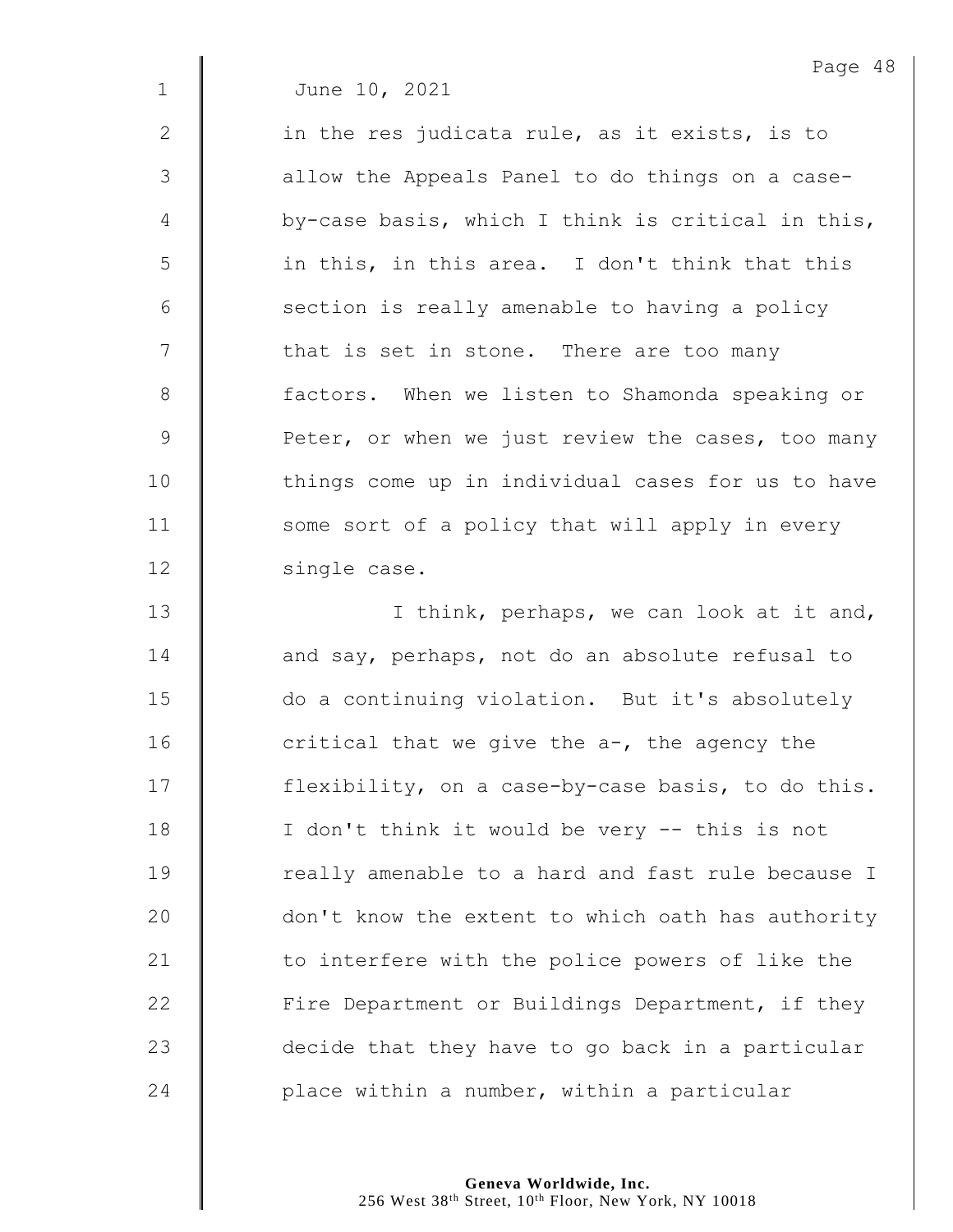|              | Page 49                                           |
|--------------|---------------------------------------------------|
| $\mathbf{1}$ | June 10, 2021                                     |
| $\mathbf{2}$ | number, number of days.                           |
| 3            | So I think that those are things that             |
| 4            | have to be kept in mind as we, we try to reach    |
| 5            | some sort of consensus here. I think a consensus  |
| 6            | can be reached, but we have to be very careful    |
| 7            | about what it's going to look like and whether    |
| 8            | we're going to do something set in stone. Thank   |
| 9            | you.                                              |
| 10           | MS. KNAUER: And Olga, just to respond             |
| 11           | to that, if I may. I, I didn't, I was not         |
| 12           | proposing that the rule be changed, which, as     |
| 13           | Peter mentioned, references public saf-, public   |
| 14           | interest and safety or whatever. I was just, I    |
| 15           | was proposing revisiting our internal             |
| 16           | clarification document, which now reads that it   |
| 17           | nev-, that res judicata will never apply to a     |
| 18           | continuing violation and has been sort of         |
| 19           | interpreted as kind of set in stone, I think,     |
| 20           | through, through the, through the appeals         |
| 21           | decisions. So I was just proposing maybe making   |
| 22           | it more flexible, but not proposing to put        |
| 23           | further res-, put further restraints on the Board |
| 24           | or change the actual rule.                        |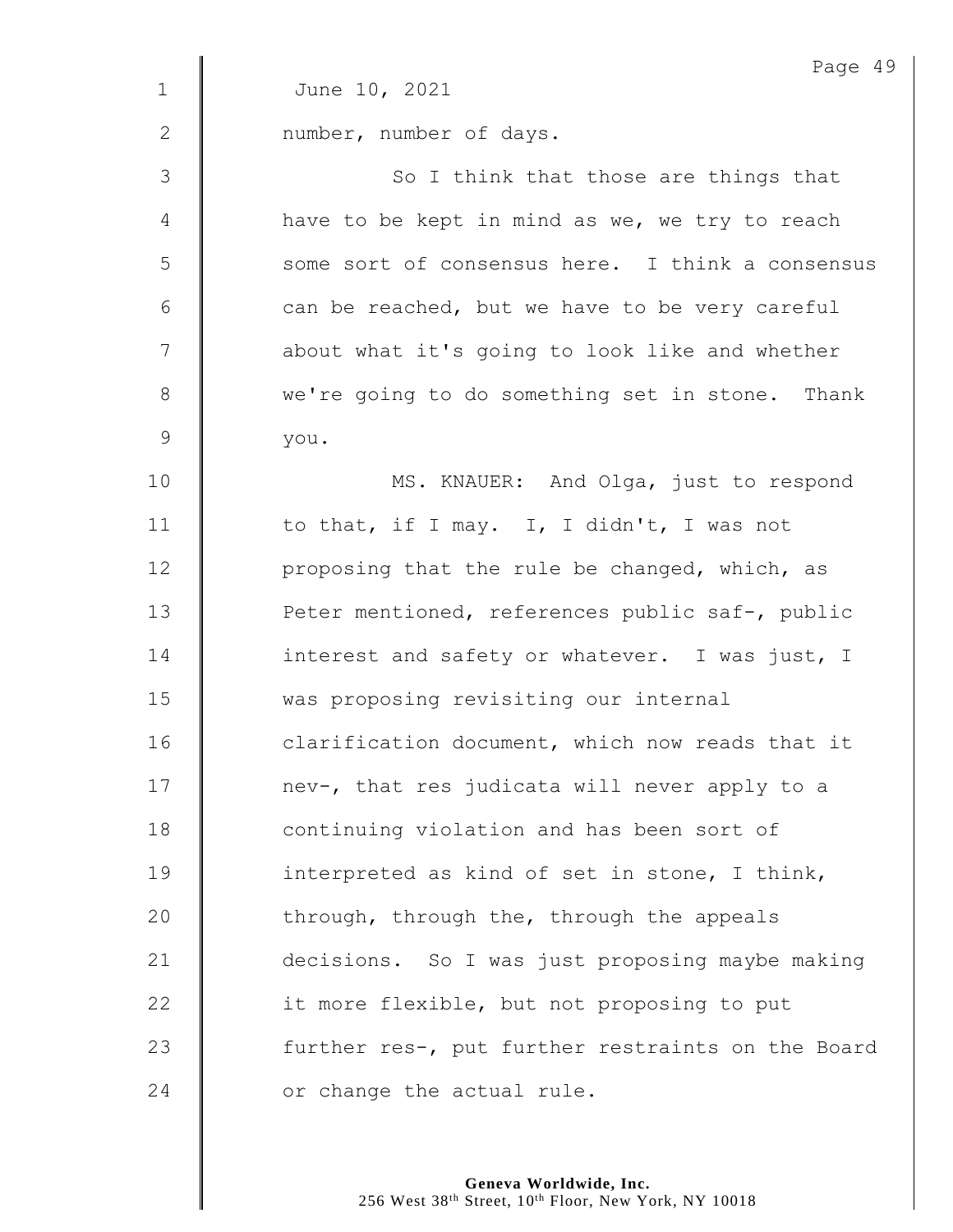2 || MS. KLETTER: Yeah, no. Thank you so 3 much for raising it. I think it's definitely 4 Something we should think about and talk about

5 more. Again, from my perspective, I'm a little 6 hesitant to consider any kind of clar-7  $\parallel$  clarification change or rule change without 8 | knowing how often this actually happens, because 9 | I'm, I haven't seen evidence of, again, like 10 **| constructs** overaggressive enforcement where 11 Someone is inspecting and then, six months later, 12 | it's the same condition, as opposed to maybe four 13 | or five years later, going back to the same unit.

14 **Now, you, again, you're all seeing more**  $15$   $\parallel$  cases than I am, but I would be interested in 16 | seeing evidence of that kind of overzealous 17 **enforcement that would require some type of** 18 | clarification change.

19 Is there anyone else that wanted to 20 **Speak on this issue, or can we move on?** 

21 | MR. MARQUEZ: Just quickly, this is 22 | FDNY. As the first responders, I would just 23  $\parallel$  remind that everyone that's put this forth to 24  $\parallel$  remember that this deals with the health and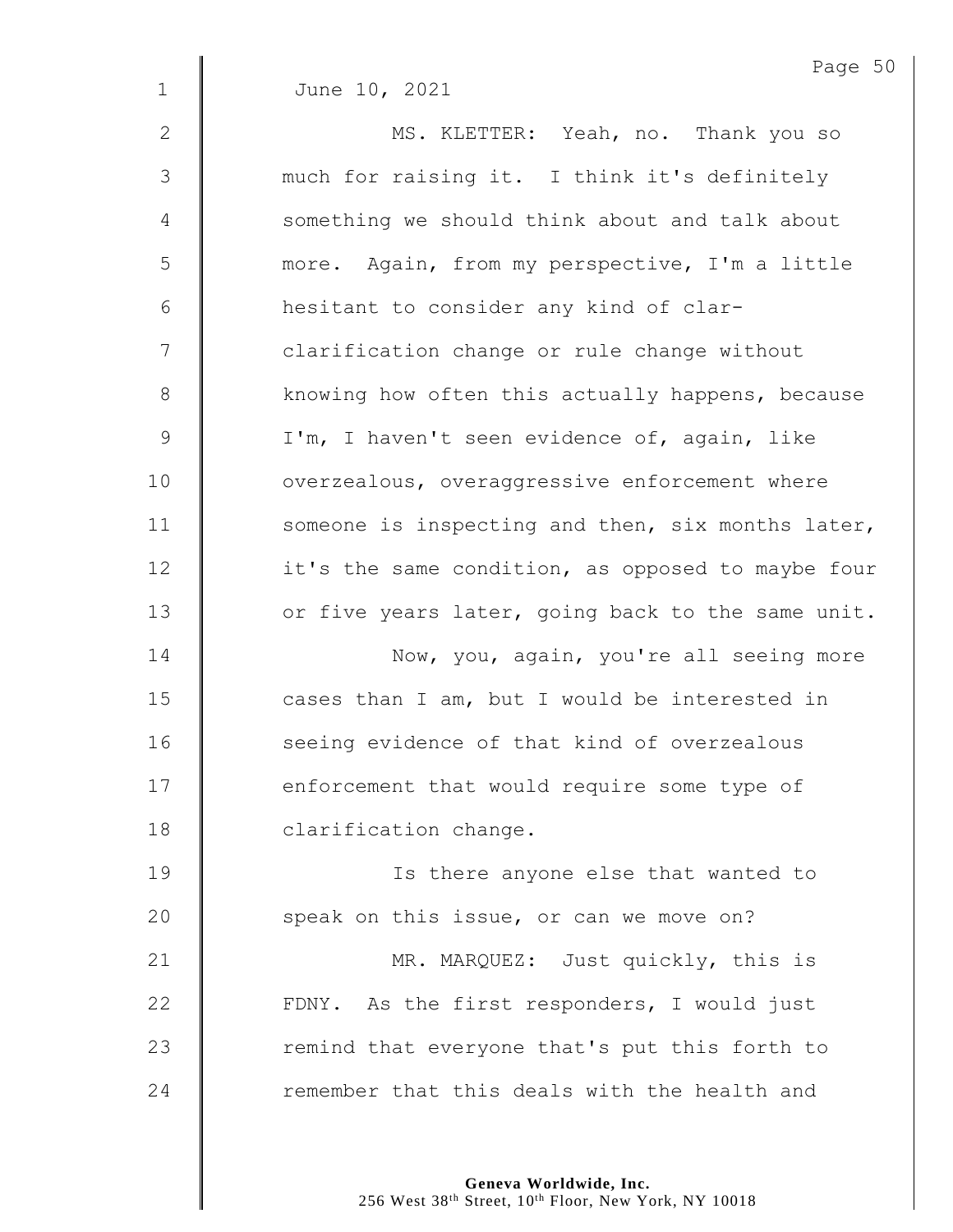$2 \parallel$  safety standards, which are changing constantly.  $3 \parallel$  So I, we wouldn't be in favor of putting a legal 4 | straitjacket on OATH; rather, allowing OATH, as 5 | they have been doing, to decide on a case-by-case  $6 \parallel$  basis, what they, they deem appropriate and what, 7 when res judicata should apply. Remember, this  $8$  | has a, a definite finality to it, and, and I, I 9 **believe that in order to protect life and** 10 | property, the agency should not be prevented from 11 Telitigating these issues and, and for OATH to 12 | then consider it in the light of what is best for 13 | the public.

**| Remember, the one side of it is, well,**  $\parallel$  this is a burden for the respondent. However, 16 | the other side of it is that lives are in danger 17 | and what's best for the public at large. And, as **first responders, we're very concerned with that,**  because if Department of Buildings loses a case **l** like this -- and let's face it, there is no 21 | system that's perfect. So with all respect to **Department of Buildings and their ability, and I** 23 Xnow they're very competent, but no system is **d** perfect. And if something does fall through the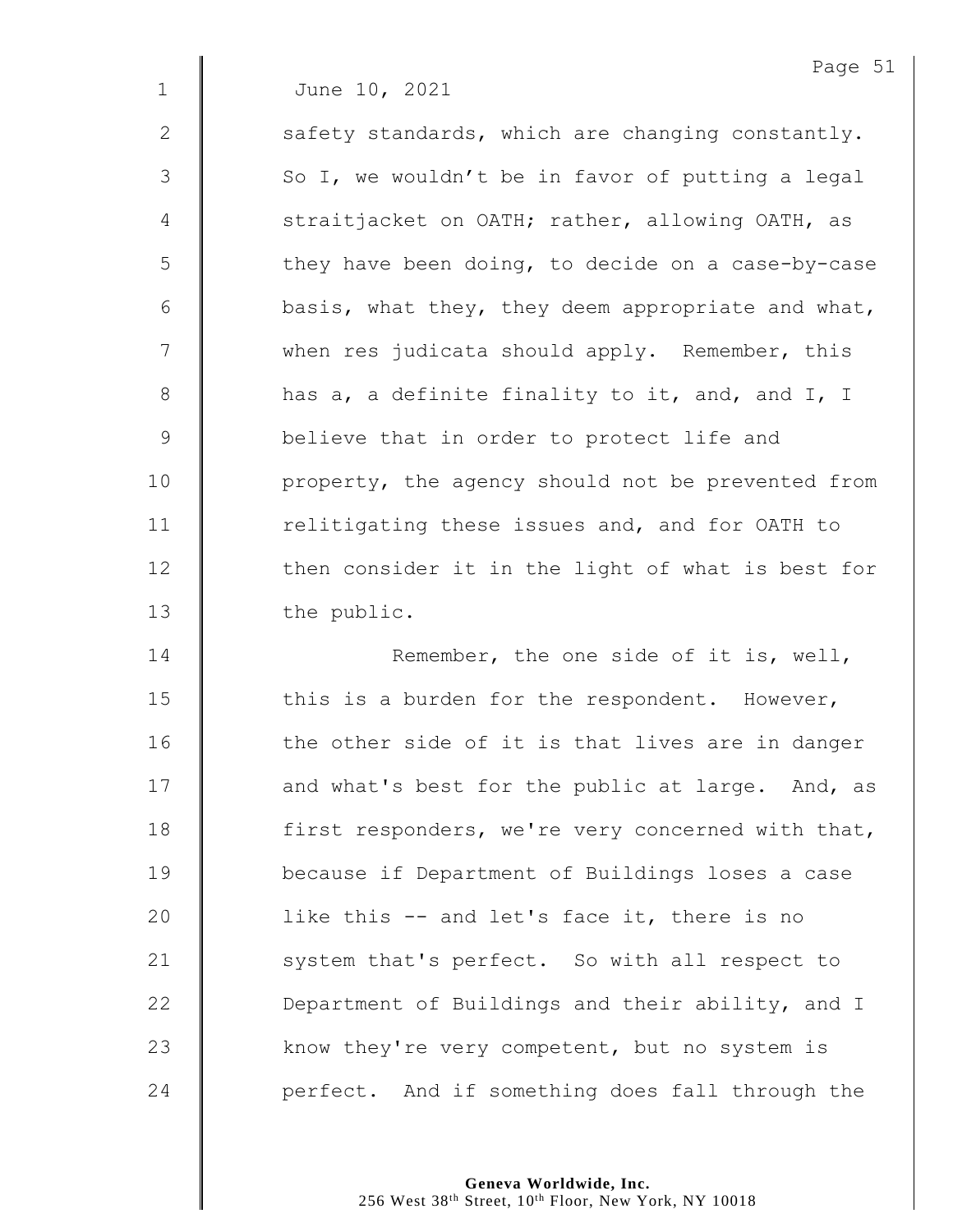|              | Page 52                                           |
|--------------|---------------------------------------------------|
| $\mathbf 1$  | June 10, 2021                                     |
| $\mathbf{2}$ | cracks, we're the ones responding to the building |
| 3            | and we're the ones that are trying to save the    |
| 4            | lives that are in there. So please take this      |
| 5            | into account when deciding. It's not just one     |
| $6\,$        | sided, well, you know, it's not fair to the       |
| 7            | respondent. It's also what's in the best          |
| $\,8\,$      | interests of the public at large.                 |
| $\mathsf 9$  | MS. KLETTER: Okay, thank you. I think             |
| 10           | we're going to move on, unless someone wants to   |
| 11           | make a final comment.                             |
| 12           | MS. KNAUER: I'll just make one, that              |
| 13           | having heard, having heard all of those concerns, |
| 14           | I, I would say, if we were going to revisit the   |
| 15           | clarification, certainly, the egregious case or   |
| 16           | the dangerous case could be taken into account,   |
| 17           | that there would be a caveat on the application   |
| 18           | of res judicata where there was a real danger to, |
| 19           | to the public or, or occupants, etcetera.         |
| 20           | MS. KLETTER: Okay. Very good. Thank               |
| 21           | you, again, Elizabeth, for bringing this to us.   |
| 22           | I'm now going to ask for a motion to go into      |
| 23           | Executive Session to discuss new decisions and    |
| 24           | the cases listed in the Judicial Report.          |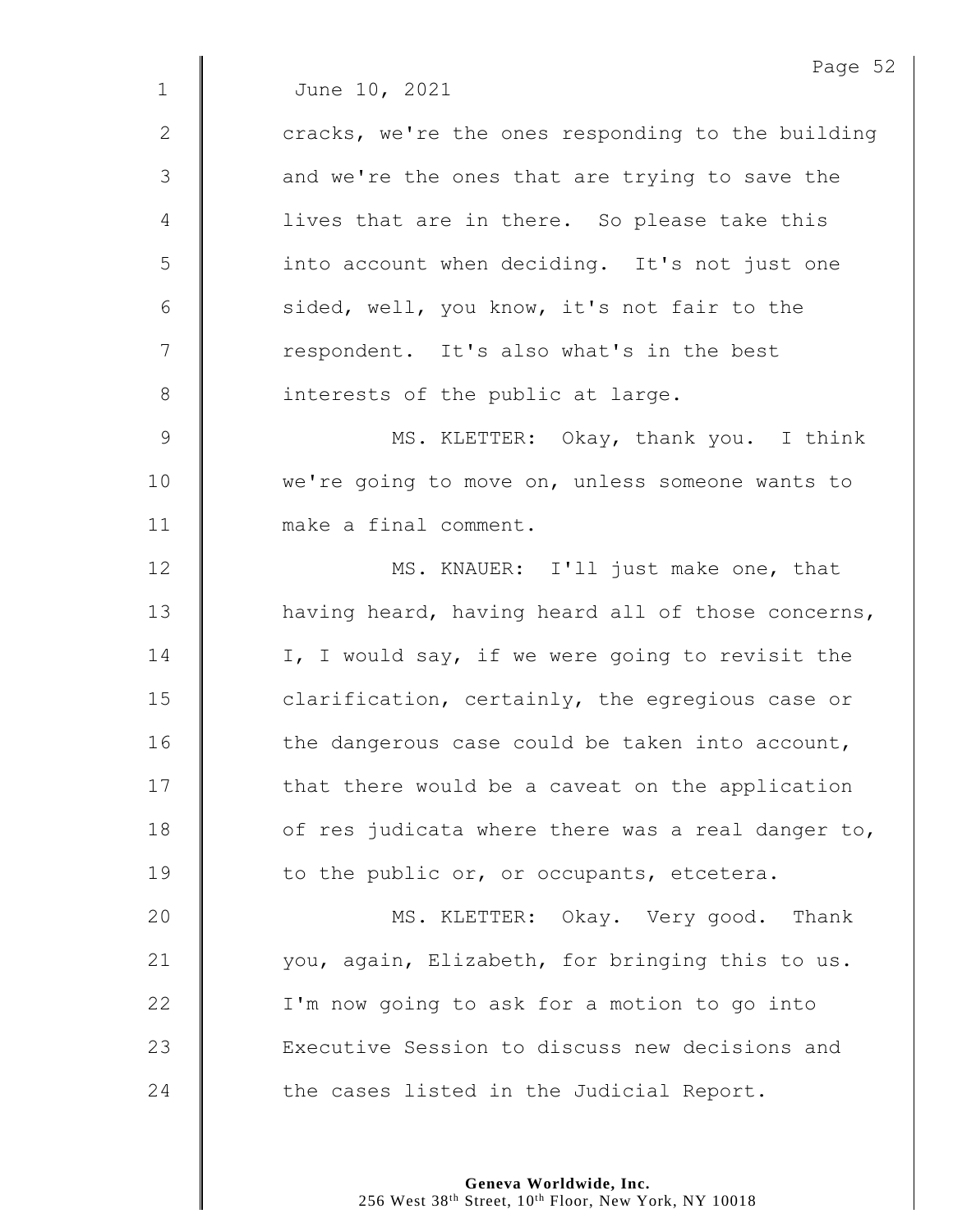|                | Page 53                                           |
|----------------|---------------------------------------------------|
| $\mathbf{1}$   | June 10, 2021                                     |
| $\mathbf{2}$   | MS. LIGUORI: Motion.                              |
| $\mathfrak{Z}$ | MS. KLETTER: Thank you.                           |
| 4              | MR. SCHULMAN: Okay. So if everybody               |
| 5              | who is not employed or interning with OATH or     |
| 6              | part of the Board either want to disconnect. If   |
| 7              | you don't want to disconnect, I can put you into  |
| $8\,$          | a waiting room and bring you back in when the     |
| $\mathsf 9$    | Executive Session is over. I don't think there's  |
| 10             | much to discuss after that, but I can do that.    |
| 11             | There's a lot of new names, particularly interns. |
| 12             | So, Tim, you're, you recognize all the intern     |
| 13             | names and you can tell me if anybody is on who is |
| 14             | not an intern?                                    |
| 15             | TIMOTHY JONES, ESQ., SENIOR COUNSEL, OATH:        |
| 16             | Done. LaPlante, that doesn't, I'm not sure who    |
| 17             | that is. But the other names --                   |
| 18             | MR. SCHULMAN: All right. Okay.                    |
| 19             | MR. JONES: -- all seem familiar.                  |
| 20             | MR. SCHULMAN: Yeah. Hold on a second.             |
| 21             | Okay, I'm going to pause the recording now.       |
| 22             | [OFF THE RECORD]                                  |
| 23             | [ON THE RECORD]                                   |
| 24             | MS. THOMPSON: Thank you, Commissioner.            |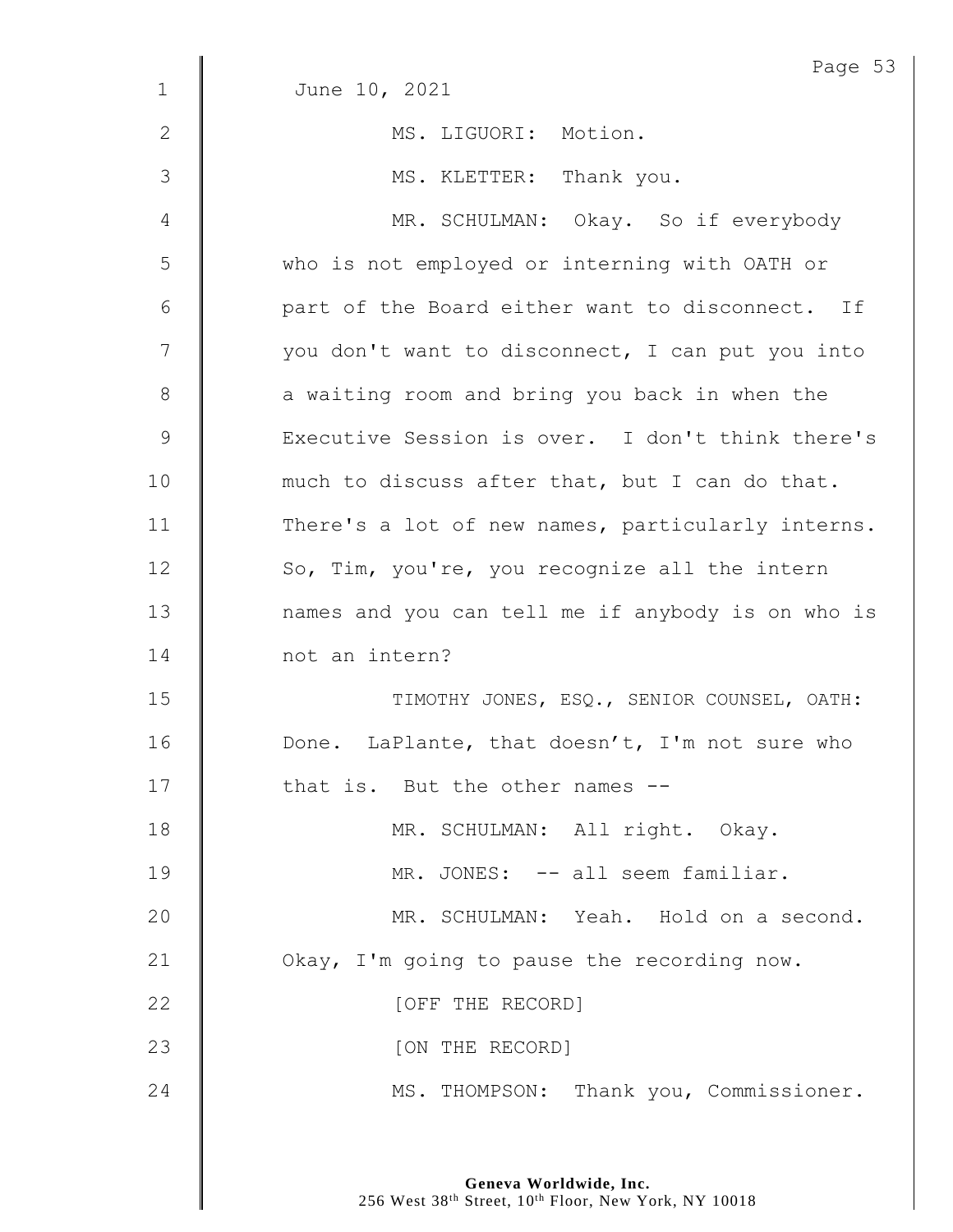|             | Page 54                                          |
|-------------|--------------------------------------------------|
| $\mathbf 1$ | June 10, 2021                                    |
| 2           | MS. KLETTER: Okay. Is there any                  |
| 3           | additional questions? We're now back in public   |
| 4           | session. Okay. And, as you all know,             |
| 5           | additional, future panel meetings are divided    |
| 6           | into A.M. and P.M. sessions with different Board |
| 7           | members for lighter packages of draft decisions. |
| $8\,$       | The next Board meeting will be August 12, 2021.  |
| $\mathsf 9$ | And I'm going to ask for a motion to adjourn the |
| 10          | meeting.                                         |
| 11          | MS. LIGUORI: Motion.                             |
| 12          | MS. KLETTER: Great. Meeting adjourned.           |
| 13          | Thank you all so much.                           |
| 14          | MS. LIGUORI: Thank you. Bye,                     |
| 15          | everybody.                                       |
| 16          | MS. THOMPSON:<br>Bye.                            |
| 17          | MS. GRAHAM: Thank you. By, everybody.            |
| 18          | (The board meeting concluded at 10:44            |
| 19          | $A.M.$ )                                         |
| 20          |                                                  |
| 21          |                                                  |
| 22          |                                                  |
| 23          |                                                  |
| 24          |                                                  |
|             |                                                  |